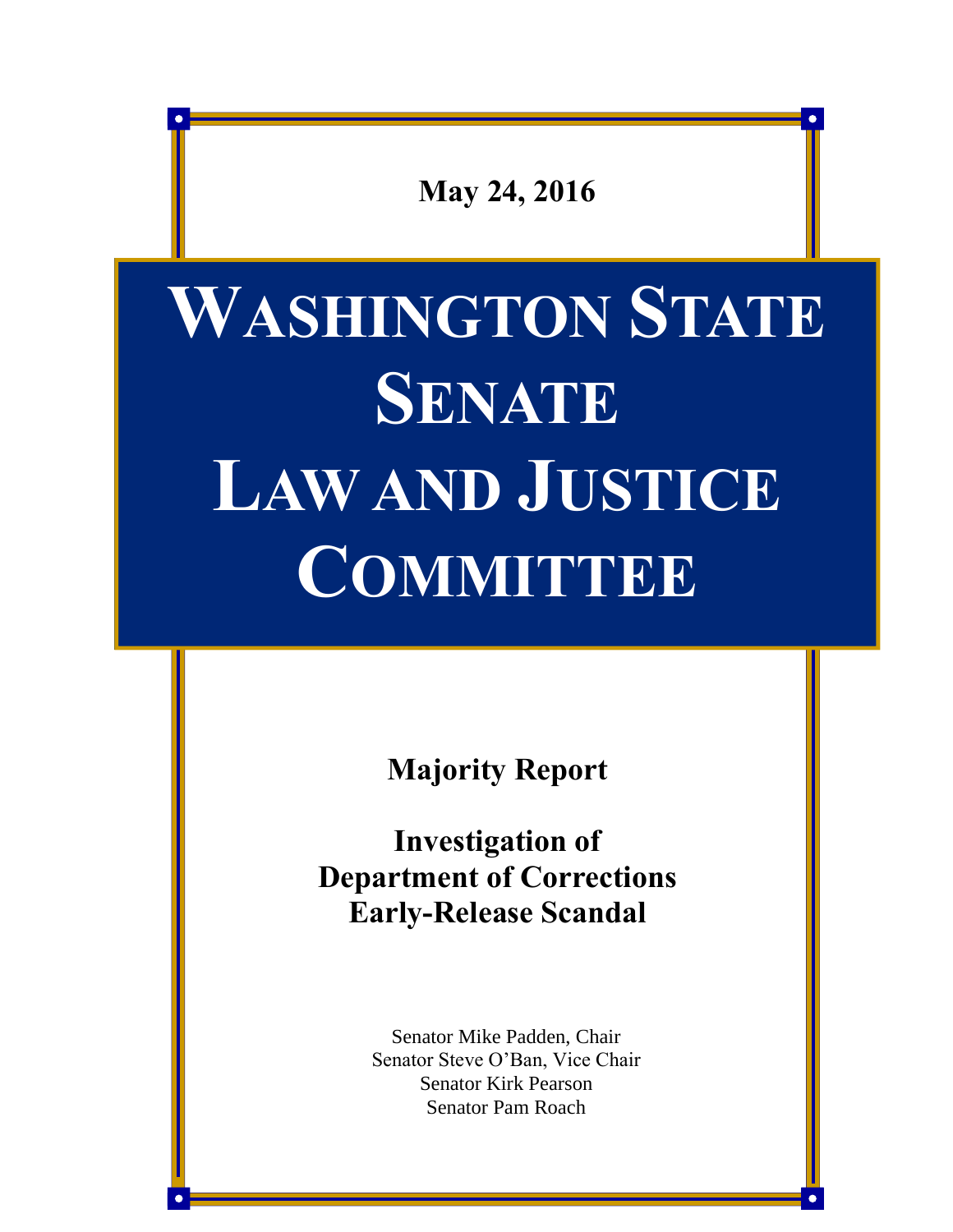# **Majority Report:**

# **Investigation of Department of Corrections Early-Release Scandal Table of Contents**

| II. Resolution by the Senate Law and Justice Committee, adopted Jan. 19, 2016.  4  |  |
|------------------------------------------------------------------------------------|--|
|                                                                                    |  |
|                                                                                    |  |
|                                                                                    |  |
|                                                                                    |  |
|                                                                                    |  |
|                                                                                    |  |
| А.                                                                                 |  |
|                                                                                    |  |
|                                                                                    |  |
| D. Secretary Warner's misplaced priority: Advance Corrections/STRONG-R 22          |  |
| E. The evaporation of DOC's IT governance structure and a "breakdown of a systemic |  |
|                                                                                    |  |
|                                                                                    |  |
|                                                                                    |  |
| 1.                                                                                 |  |
| 2.                                                                                 |  |
| 3.                                                                                 |  |
| 4.                                                                                 |  |
|                                                                                    |  |
|                                                                                    |  |
|                                                                                    |  |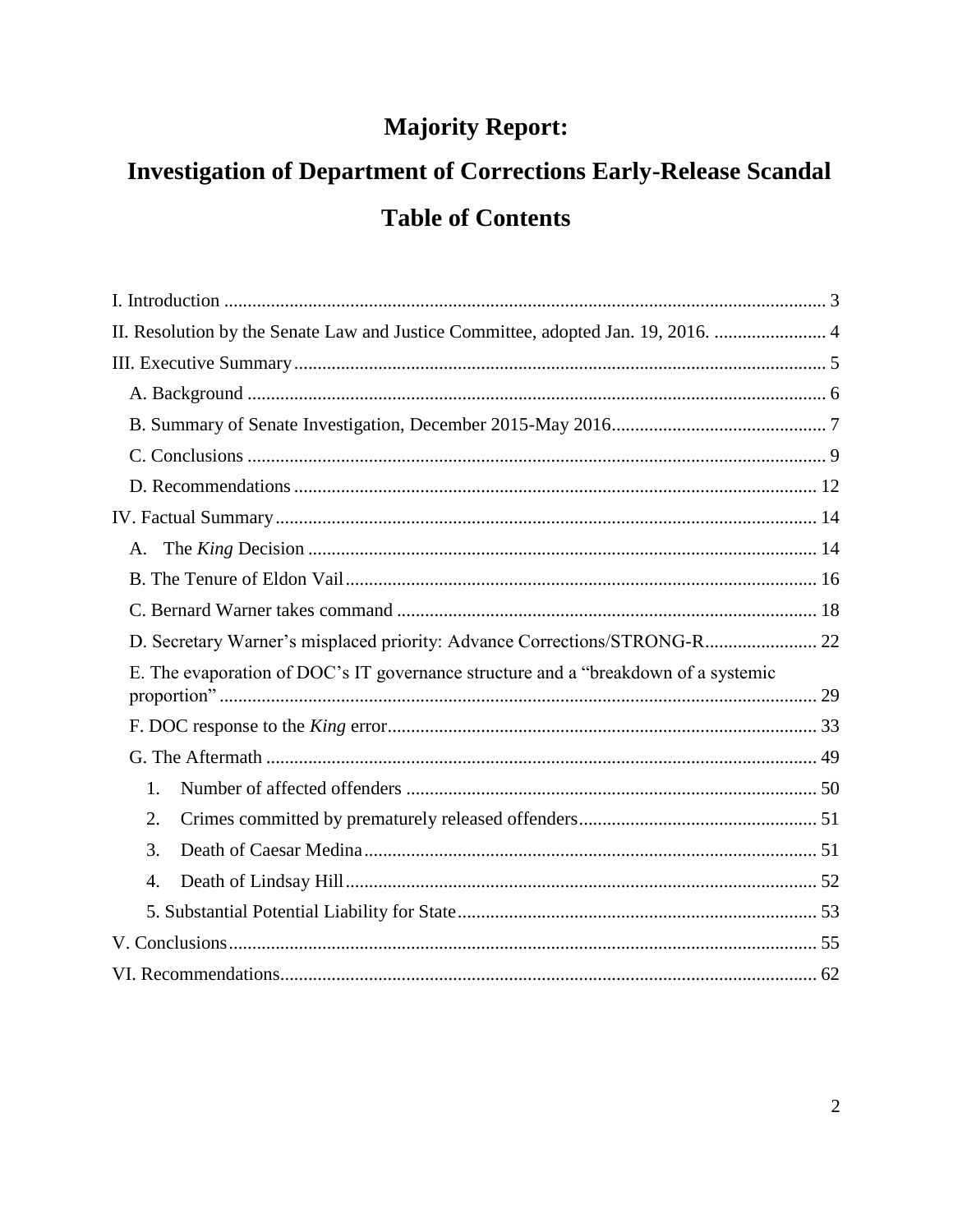# **I. Introduction**

<span id="page-2-0"></span>On Jan. 19, 2016, the Senate Law and Justice Committee formally launched an investigation into the early release of some 3,000 prisoners by the Department of Corrections ("DOC" or "the Department") over a 13-year period from 2002 to 2015. The focus of this investigation was DOC's three-year delay in correcting a problem in calculating release dates for inmates  $-a$ problem discovered by a crime victim's parent, who alerted the Department in 2012. While the Senate investigation has largely run its course, it remains open to make further findings from ongoing public-disclosure requests and further DOC analysis of the prisoner-release data.

This report provides a summary of the investigation's evidentiary findings and its conclusions regarding the causes of the delayed fix, as well as recommendations to help prevent such a problem from recurring in the future.

This report is organized in the following manner:

- The resolution authorizing the historic subpoenas issued in support of the Senate investigation;
- An executive summary;
- A summary of key facts;
- Conclusions; and
- Recommendations.

An appendix includes: transcripts of evidentiary hearings, exhibits, a memorandum of law regarding the "*King* error" and "*King* fix" stemming from a 2002 Washington Supreme Court ruling, summaries of witness interviews, and draft legislation.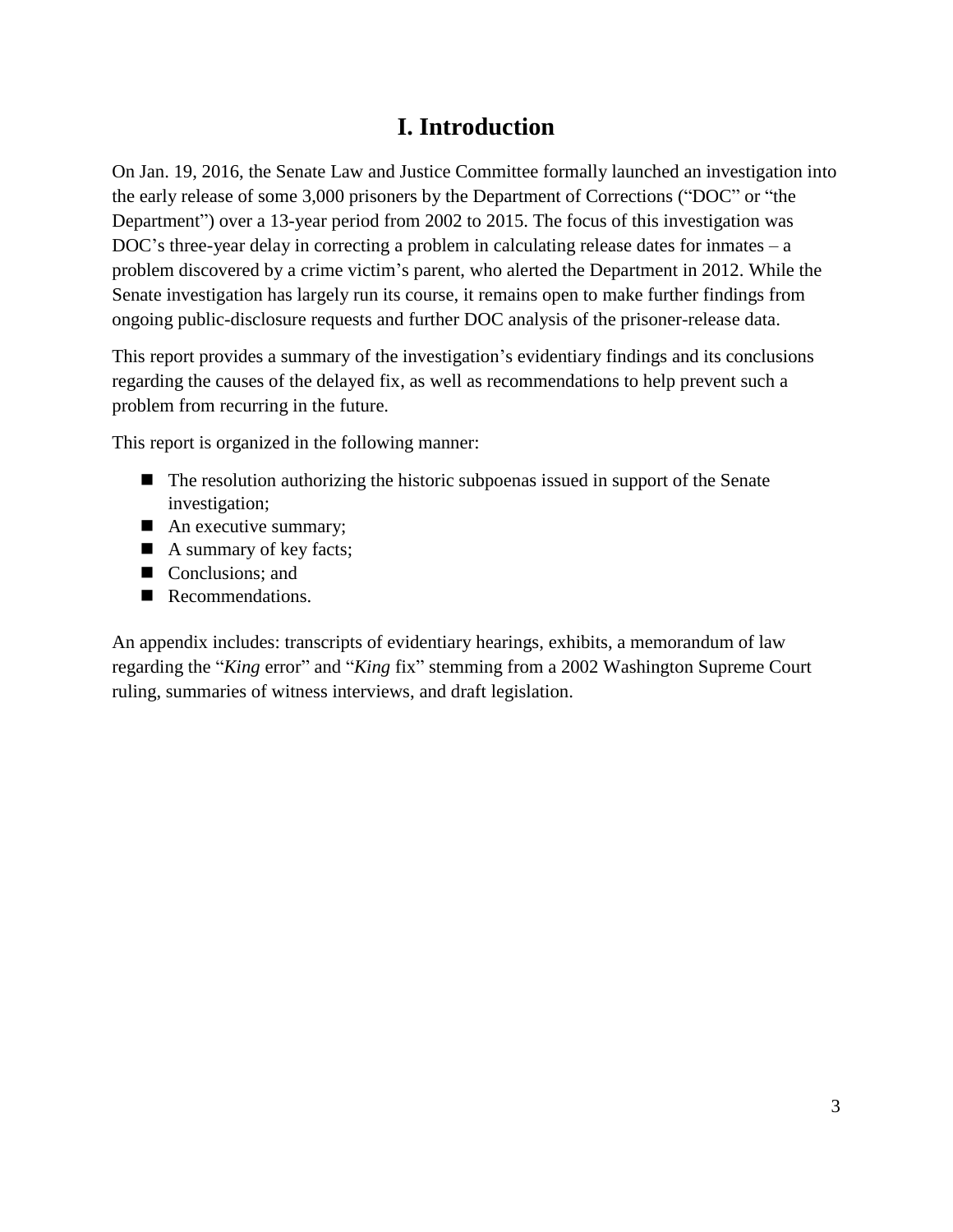# <span id="page-3-0"></span>**II. Resolution by the Senate Law and Justice Committee, adopted Jan. 19, 2016.**

WHEREAS, serious and specific public allegations have been made against the Department of Corrections regarding the agency's early release error of over three thousand two hundred prisoners over a thirteen-year period from 2002 to 2015; and

WHEREAS, these errors have occurred despite the Legislature's significant investment in a vendor overseeing the Department of Corrections computer system and in providing funding for Department of Corrections employees responsible for accurate calculation of prisoner sentences; and

WHEREAS, the governor has announced that his office has hired two investigators to look into the matter. However, questions have arisen as to the scope and transparency of the investigation. The governor's office has also declined to make the investigators available to answer questions before the Law and Justice Committee regarding issues of legislative interest, or to agree to make the full investigation available to the Legislature; and

WHEREAS, the members of the committee have made every effort to work through the normal processes to obtain information regarding this matter including submitting a public records request and requesting that witnesses testify at committee hearings to questions provided in advance. The Department of Corrections has returned the public records request and witnesses either declined the committee's invitation or declined to answer the questions as requested; and

WHEREAS, this matter presents significant legislative issues which are directly related to the jurisdiction of the Law and Justice Committee. First, the committee is charged with implementing the statutory provisions related to sentencing and the department of corrections. Moreover, the committee is charged with consideration of the governor's appointment of the Department of Corrections secretary, which is now pending before it. These matters are directly related to the judgment and fitness of the secretary and whether he may serve as an adequate steward of the public trust. Finally, the committee requires this information because it is germane to future legislation to ensure that errors of this magnitude do not occur again; and

WHEREAS, the Washington State Constitution, Article II section 1, provides that the "legislative authority of the state of Washington shall be vested in the Legislature," chapter 44.16 RCW provides for the process of legislative inquiry, and under Senate rule 43 committees of the Legislature may have the powers of subpoena subject to the processes outlined in the rule; and

WHEREAS, it is necessary for the development of sound public policy and legislative deliberations that all of the facts pertaining to this matter with the department of corrections be addressed and considered. Therefore to properly fulfill the committee's legislative duties, the committee needs to obtain documents and take witness testimony;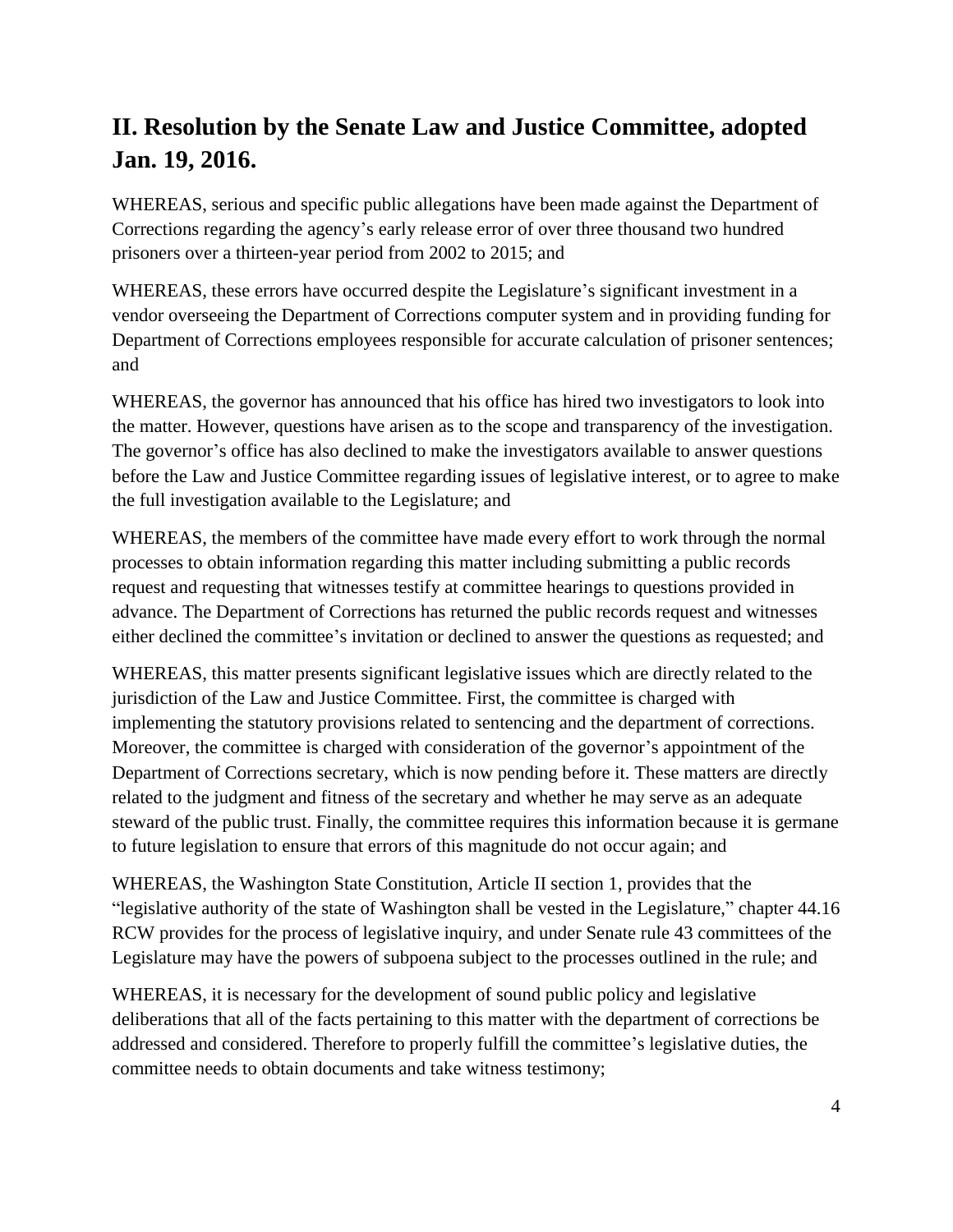NOW, THEREFORE, BE IT RESOLVED, that the Washington state Senate Committee on Rules is requested to issue two initial subpoenas for all nonprivileged documents, in electronic or written form, including, but not limited to, communications, reports, memoranda, graphs, charts, photographs, images, or data compilations, prepared by or in the possession of the department of corrections or the office of the governor on or after December 1, 2012, to December 22, 2015, relating to the erroneous early release of inmates arising from sentence calculation errors, or the failure to timely correct those errors, that was the subject of the publicly disclosed statement of the governor on December 22, 2015. The subpoenas should allow the Department of Corrections and the Office of the Governor to delete the identity of victims contained in all documents.

### **III. Executive Summary**

<span id="page-4-0"></span>On Dec. 22, 2015, one of the most significant cases of state-government mismanagement in Washington history was revealed to the public. Over 13 years, the state Department of Corrections released some 3,000 inmates before their full sentences had run their course. These inmates were released an average of 59 days early, according to the most recent estimate, and in the worst case, nearly two years. This error had tragic consequences. Two deaths have been linked to felons who should have been in prison at the time, and numerous other crimes also may have committed by those who should have been in custody, according to a DOC analysis that remains incomplete.

The most disturbing fact was that DOC learned about the problem after a phone call from an anguished citizen in 2012, yet continued to release inmates early for another three years. Employees followed agency protocols to obtain legal advice, notify supervisors, and to try to get the problem corrected. Yet at no point did their efforts trigger alarms. DOC did not begin handcalculating sentences, or launch a crash program to fix its software, nor did it try to determine the scope of the problem. The matter was treated as a routine software maintenance issue and a fix was repeatedly delayed. Not until December 2015 did executive management claim to become fully aware of the error and its impact.

The Senate Law and Justice Committee launched its own investigation, independent of the governor's. Its findings, presented in this report, indicate that the mismanagement was systemic, and it started at the top levels of state government. The consequences have been grave and the financial cost will be felt for years in expensive litigation and awards to the victims of the early released inmates. This was not a "software glitch." It was a failure of leadership.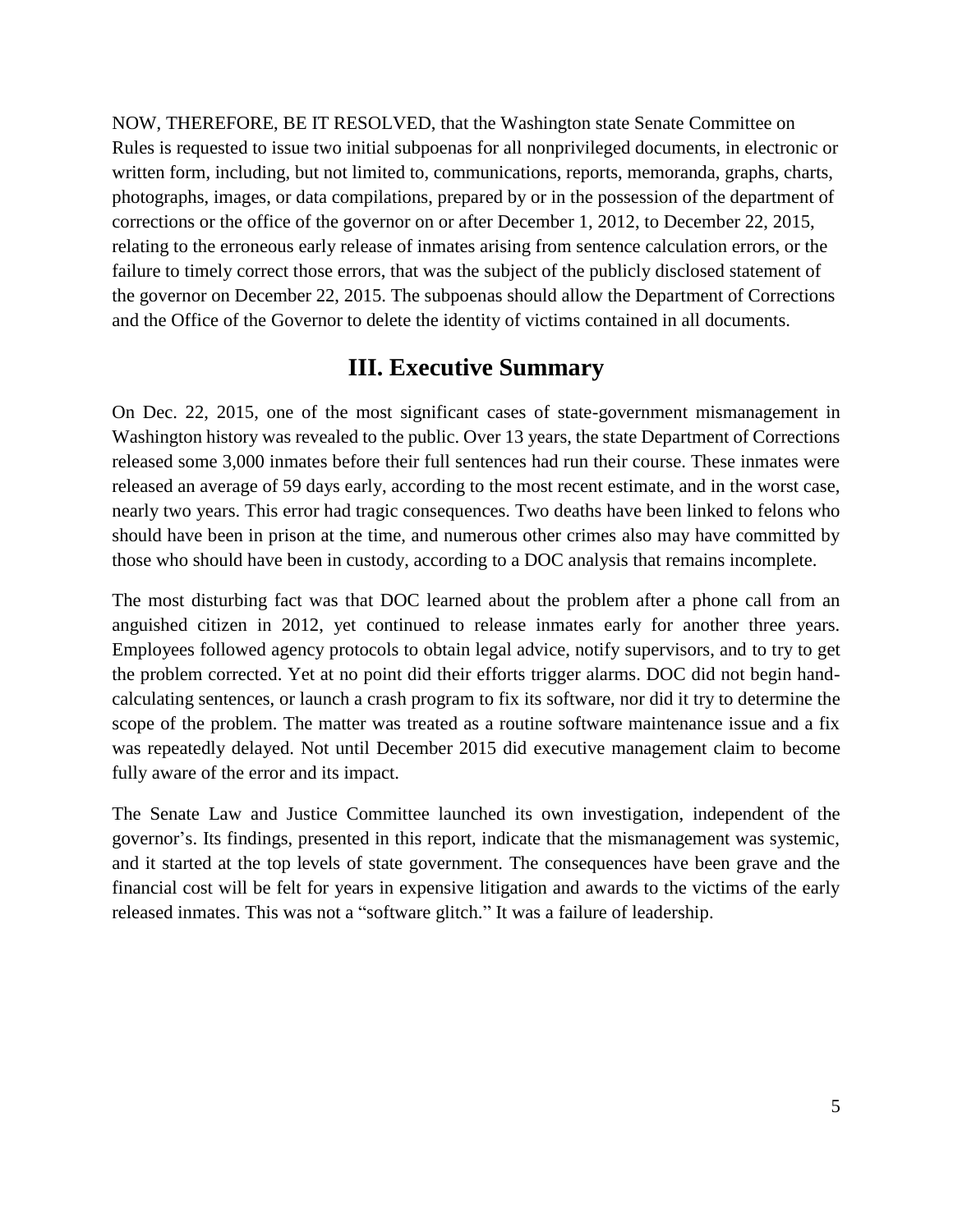#### <span id="page-5-0"></span>**A. Background**

Under Washington state law a state-prison inmate's base sentence may not be reduced more than 33 percent by good-behavior time.<sup>1</sup> In July 2002 the Washington State Supreme Court ruled, in the case *In Personal Restraint of King*, 2 that certain state-prison inmates must receive credit for "earned release" time (commonly known as "good time") they accrued in city or county jails prior to entering prison. Prior to the *King* decision, the Washington Department of Corrections credited offenders for good time earned only in prison, not jail. To comply with the *King* ruling the Department changed coding in the system it used to track offenders and compute their sentences. However, the coding change was inaccurately sequenced. This incorrectly allowed select offenders to receive credit for good time in excess of the statutory 33-percent limit. The erroneous calculation of certain inmates' sentences – and thus their release dates – remained virtually undetected for a decade.

In December 2012, King County resident Matthew Mirante was notified that DOC intended to release the man who had been convicted of stabbing Mirante's son multiple times in November 2011. Mr. Mirante suspected that the release date was premature. After calculating the proper release date by hand, in a matter of minutes, he contacted DOC. According to several DOC staff, this was their first indication that the agency offender-management computer system was calculating prisoner-release dates incorrectly in light of the *King* decision. The Department contacted the Office of the Attorney General regarding what would be known as the "*King* error." Counsel there provided legal advice indicating the department could continue releasing prisoners early while it waited for a fix to the software.

Several low to mid-level DOC employees tried to implement a solution, which would be known as "the *King* fix," through normal agency processes and managed to add it to a list of updates planned for the offender-management computer system. A DOC contractor began work on the *King* fix in 2013; however, it was repeatedly delayed.

By December 2015, enough of the *King* fix was implemented for DOC executives – including a new Secretary of Corrections, on the job less than two months – to realize some 3,000 offender sentences were affected by the original error that had come to light three years earlier. Gov. Jay Inslee was notified about the problem on Dec. 17, 2015 and informed the public five days later,

 $1$  RCW 9.94A.729(1)(b).

<sup>2</sup> *In Personal Restraint of King*, 146 Wn. 658, 49 P.3d 854 (2002).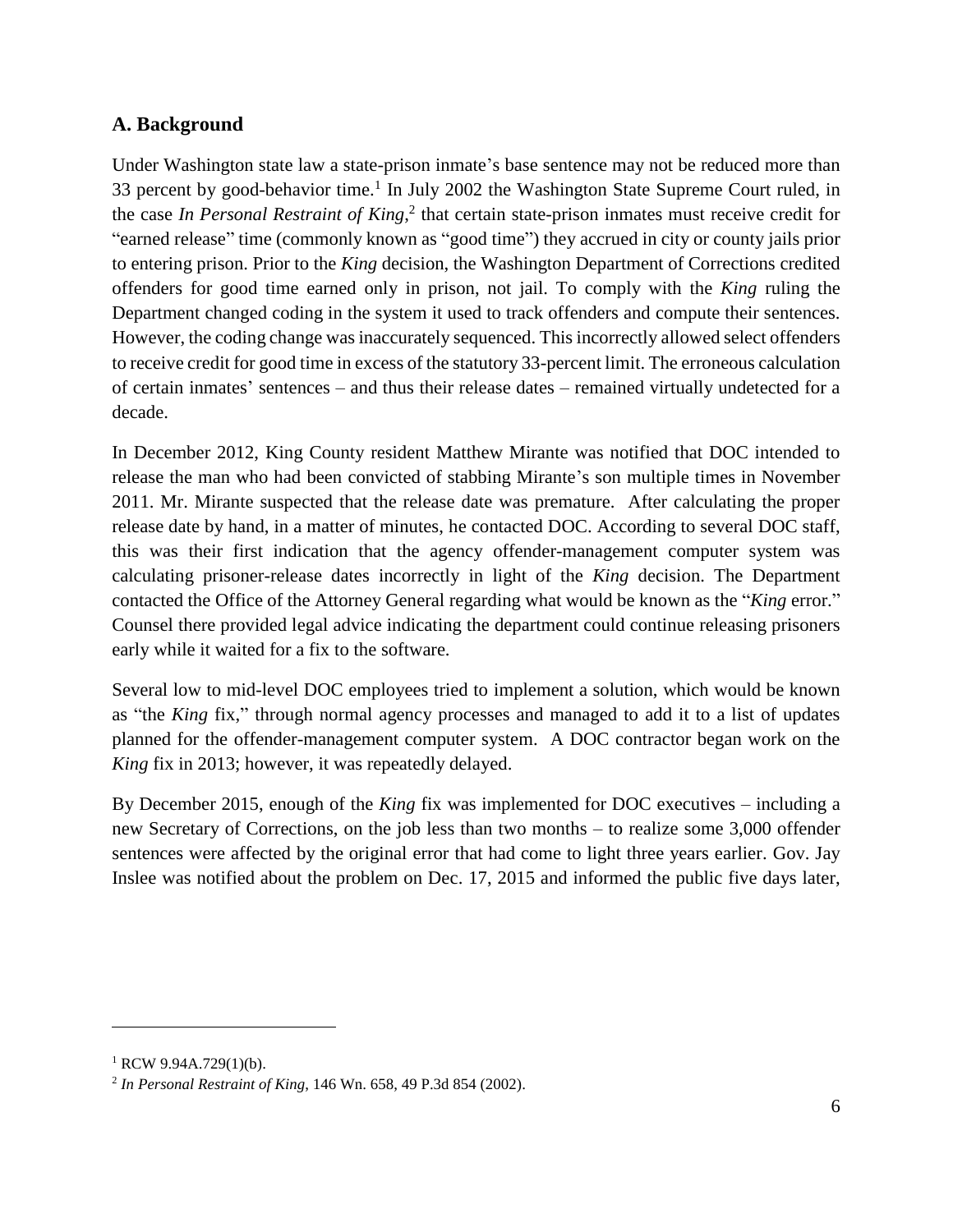saying his office would conduct an investigation, $3$  to be led by two former federal prosecutors hired from the Seattle firm of Yarmuth Wilsdon, PLLC.

#### <span id="page-6-0"></span>**B. Summary of Senate Investigation, December 2015-May 2016**

When news of the sentencing-error scandal was made public on Dec. 22, 2015, Sen. Mike Padden, R-Spokane Valley, chair of the Senate Law and Justice Committee, sent a public-records request to the Office of the Governor and DOC for all documents regarding the sentencing error, from 2012 up to the governor's announcement. The public-records request was rejected on the grounds that Sen. Padden had failed to submit it to the public records officer at DOC.<sup>4</sup> Staff for Sen. Padden invited the governor's investigators to testify before the Senate Law and Justice Committee; however, the governor's office objected and instead offered to make the investigators available for a private meeting on Jan. 14, 2016. At that meeting, Sen. Padden and Sen. Steve O'Ban, R-Pierce County, vice chair of the Senate Law and Justice Committee, learned that the investigators did not intend to take sworn testimony or have witnesses sign or verify statements. Rather, they would interview witnesses in private and the critical factual conclusions of their report would be based on the investigators' notes that they would not disclose to the public. Both senators expressed concerns with this approach.

As a result, the Senate Law and Justice Committee made a request to the Senate Rules Committee, for the authority to issue subpoenas to the governor's office and DOC. The Rules Committee met Jan. 19, 2016 and approved the subpoenas. The Senate then hired the firm of Davis Wright Tremaine, LLP, headquartered in Seattle, to assist with the Senate investigation.<sup>5</sup>

The Senate followed a strikingly different process than the governor's office, to ensure accuracy and full public transparency for its investigation. Mark Bartlett, a former federal prosecutor, served as lead attorney. During a hearing of the Senate Law and Justice Committee on Feb. 10, 2016, attended by members of both parties, Mr. Bartlett made it clear that the firm had been engaged to assist in the Senate investigation, rather than to conduct the investigation itself. Mr. Bartlett stated, "We were not engaged to do an independent internal investigation. Instead, we were engaged to

<sup>3</sup> Following disclosure of the early-release issue, DOC undertook a number of actions, including a roundup of the relative handful of prisoners who legally could be forced to return to custody, an all-out effort by DOC to patch its faulty computer software and hand calculations of inmate sentences until the problem could be fixed.

<sup>4</sup> Sen. Padden had submitted public-records requests on another matter only a few months earlier to DOC in substantially the same format. Instead of returning those requests, DOC and the governor's office provided responses.

<sup>&</sup>lt;sup>5</sup> The Senate Law and Justice Committee expresses its sincere appreciation to the Davis Wright Tremaine law firm and especially Mark Bartlett, for its diligence, professionalism, and perseverance in the face of unique challenges and tight deadlines. The Senate and the people of the State of Washington are grateful for their contribution.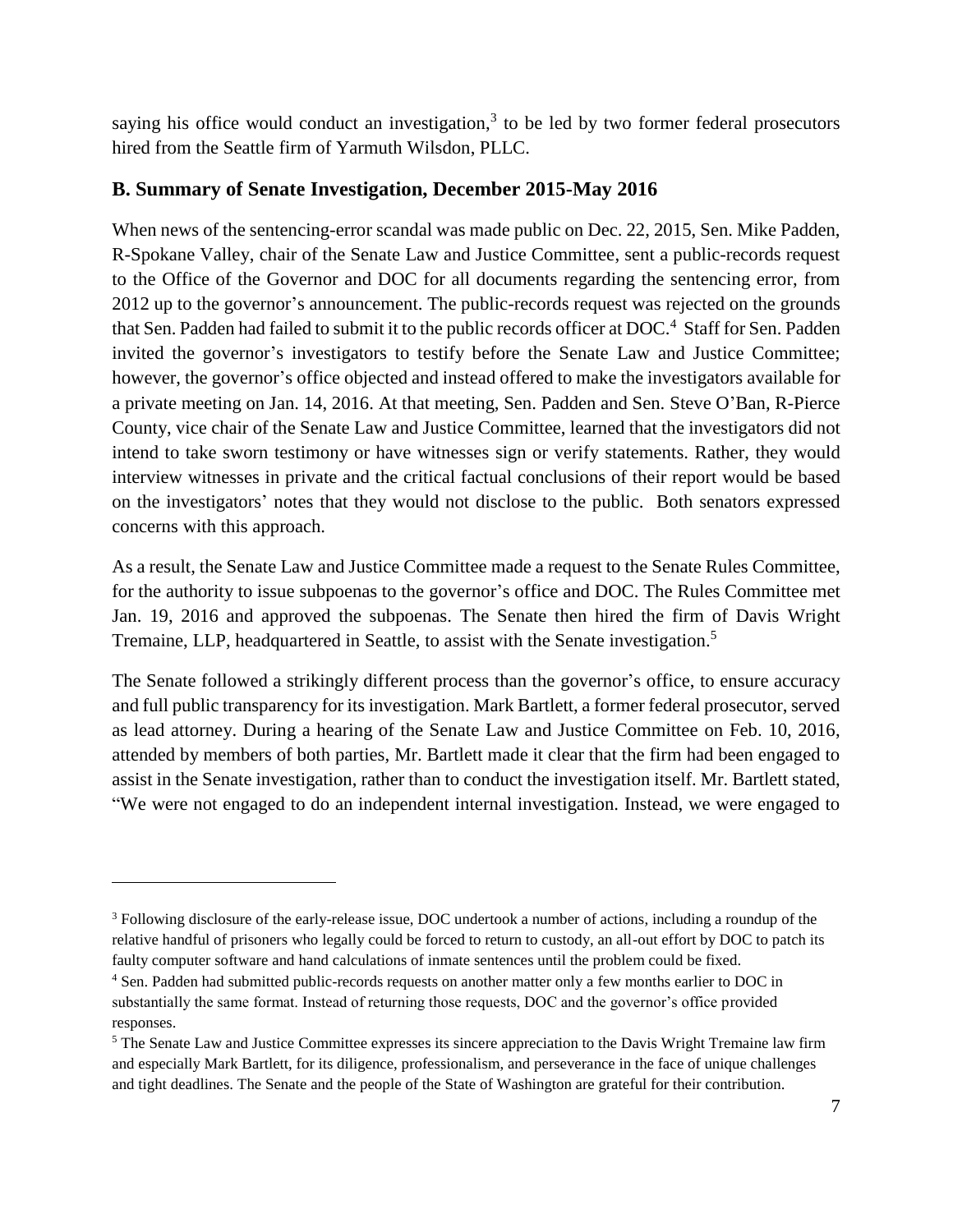assist the Senate as the Senate conducts its oversight hearings with regard to what happened at the DOC." 6

The first step was to review 71,000 pages of records<sup>7</sup> produced by the governor's office and DOC in response to the subpoenas issued by the Senate Law and Justice Committee. Using a specialized software system, Davis Wright Tremaine identified the most relevant documents to be used in later questioning of witnesses<sup>8</sup> and completed the review in less than 30 days.<sup>9</sup>

As documents were being produced, Davis Wright Tremaine attorneys undertook the next step – interviewing witnesses. More than two dozen people with direct or indirect knowledge of the scandal were interviewed. Here, too, the Senate investigation stood in sharp contrast to the approach taken by the governor's office. Rather than attempt to reconstruct witness testimony from interview notes, which relies heavily on the subjective judgments of investigators and the accuracy of which cannot be objectively corroborated,<sup>10</sup> the Senate's process emphasized the creation of statements that would be thorough, accurate and adopted by the witness. After each witness identified by the Senate was interviewed, a written memorandum was prepared and returned to the witness so that it could be reviewed for accuracy and corrected. After making corrections as needed, each of the witnesses signed his or her statement to attest to its accuracy. These witness statements are provided with this report so that the public can determine for itself that the report accurately conveys the witnesses' testimony.

The Senate Law and Justice Committee also received testimony from 13 witnesses, under oath, over the course of four investigatory hearings that lasted a total eight-and-a-half hours. Each of these investigatory hearings was conducted in public and was televised, with Republican and Democrat members of the committee both having the opportunity to examine witnesses. Transcripts of these hearings are provided with this report. The committee also held three less-

<sup>6</sup> Testimony before the Senate Law and Justice Committee, [Feb. 10,](http://www.tvw.org/watch/?eventID=2016021158) 2016.

 $7$  Approximately 30,000 pages of documents have been received since that time.

<sup>8</sup> The system was so effective that, according to Mr. Bartlett, the governor's investigators asked to use it.

<sup>&</sup>lt;sup>9</sup> By contrast, the governor's investigators had more than two months to accomplish this task, and by the time they issued their final report on Feb. 25, they still had not reviewed 16,000 pages of documents. Governor's media availability, Feb. 25, 2016, [http://www.tvw.org/watch/?eventID=2016021403.](http://www.tvw.org/watch/?eventID=2016021403)

<sup>&</sup>lt;sup>10</sup> In fact, as discussed *infra*, witnesses challenged the accuracy of the testimony as reconstructed by the governor's investigators.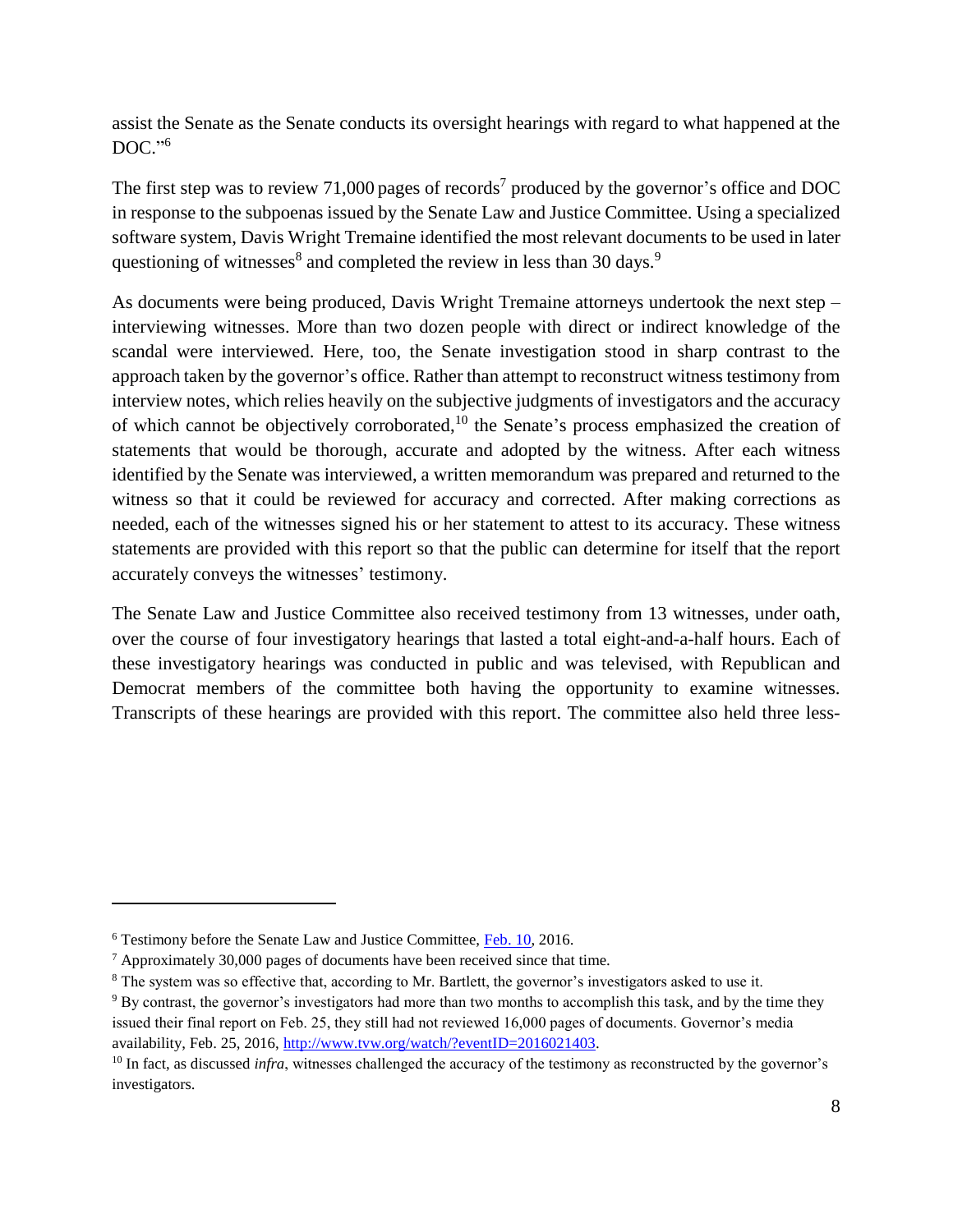formal work sessions on the matter, which are viewable on TVW, the state's public-affairs network.<sup>11</sup> This report is a compilation of the committee's findings.<sup>12</sup>

Other than the governor's investigators, only one witness invited by the Senate Law and Justice Committee to appear did not do so: Bernard ("Bernie") Warner, who served as secretary of corrections from July 2011 to mid-October 2015. Warner's tenure coincided with the period during which the *King* error was identified and the *King* fix was repeatedly delayed. Rather than submit to questioning by senators, Mr. Warner, who had left Washington State for a job in a different state, answered questions from Davis Wright Tremaine attorneys. Like other witnesses, he too attested to the accuracy of his statements.

The Senate Law and Justice Committee also conducted a novel outreach effort called "FixDOC" to seek insight from DOC employees. An email was sent to all 10,016 employees of the Department. "Many of you know how and why this happened," the message read. "You know where the mistakes were made, and what it will take to fix them. We'd like to hear from you. What changes need to be made in management processes, workforce development, ethics and culture?" The message was signed by Sen. Padden, as chair of the committee, and Sen. Jamie Pedersen, D-Seattle, ranking minority member. Nearly 300 responses were received in response to the email or via a website administered by the Senate. These responses informed the committee's understanding of the cultural issues within the Department.

#### <span id="page-8-0"></span>**C. Conclusions**

 $\overline{a}$ 

The Senate investigation has largely concluded, though it may issue a supplemental report. The Senate continues to review the wealth of information gained from DOC employees, which prompted more public-disclosure requests of DOC and the governor's office that remain outstanding. However, enough was learned from December 2015 through May 2016 to draw the following conclusions about the causes of the DOC early-release scandal:

<sup>&</sup>lt;sup>11</sup> TVW, the independent Washington state public affairs TV network, hosts the files on its website at [www.TVW.org.](http://www.tvw.org/) The Senate Law and Justice Committee held these work sessions on [Jan.](http://www.tvw.org/watch/?eventID=2016010143) 11, Jan. 18 (joint session with the Senate Accountability and Reform Committee) and [Feb. 10.](http://www.tvw.org/watch/?eventID=2016021158)

<sup>&</sup>lt;sup>12</sup> Three investigative reports have been produced on the subject, including this one. The other two reports, from the Attorney General's Office and the Office of the Governor, were more limited in scope. The attorney general's report examined the adequacy of legal advice the office provided to the DOC. The governor's report examined the narrow question of who was responsible for the delay to the software fix, but it did not consider the responsibility of executive-level managers for the performance of their agency. Nor did it consider the failure of the governor's office to recognize the dysfunction within DOC.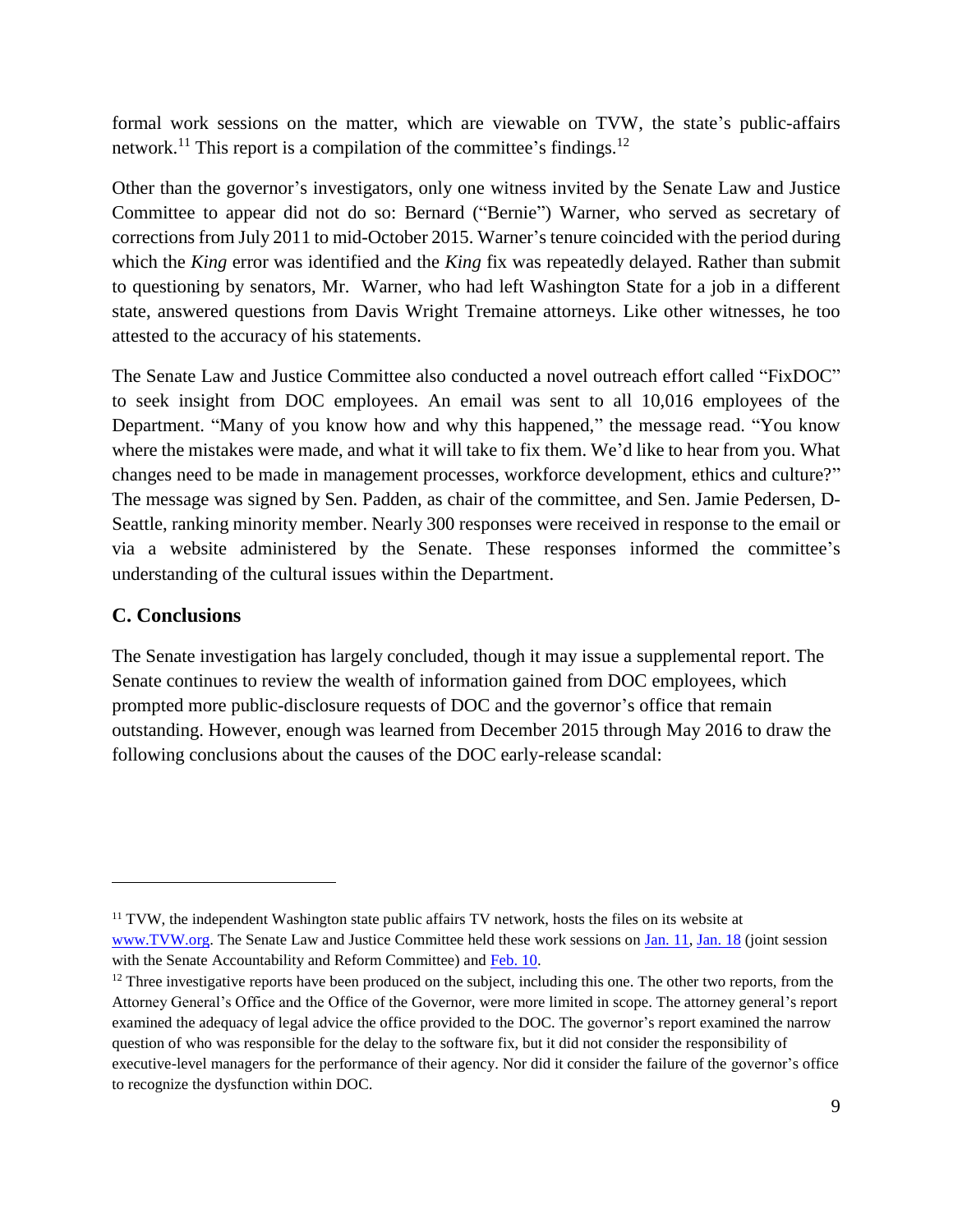- 1. Although this debacle was described in some news accounts as a software or computer "glitch," $13$  it is more properly understood as a management failure. The initial mistake was a human error, caused when the DOC provided incorrect instructions to programmers. There was no failure of software or equipment. The systems involved worked exactly as they were programmed – incorrectly and with tragic consequences.
- 2. DOC's three-year delay in implementing the *King* fix, and ending the premature release of prisoners, was largely due to failed management, starting with former Secretary Warner's grossly inadequate management style and practices. Warner was a poor communicator; he failed to make timely decisions; he was frequently absent traveling to out-of-state and international conferences; he displayed a lack of interest in the oversight of the Information Technology (IT) department and other key departments; and he prioritized at the expense of routine maintenance a grandiose software project that he insisted be developed by a controversial company owned by a personal friend and which would consume the time, energy and resources of many IT managers and staff.
- 3. Former Secretary Warner's mismanagement led to a structural breakdown and disorder within DOC, evidenced by the fact that the job of chief information officer for the Department was held by six people during the Warner administration, with three CIOs serving no more than three months each. The atmosphere became such that executive managers did not properly monitor day-to-day operations and ignored a clear warning of the early-release problem, while mid-level employees could not effectively communicate with their peers or question agency-management decisions. As a result, IT-governance processes that should have detected and corrected the sentence-calculation error instead broke down, allowing the *King* fix to languish.
- 4. Former Secretary Warner admitted to limited knowledge of the computer error. Nevertheless, this knowledge constituted notice that should have prompted a reasonably competent manager to make further inquiry and ensure that the matter was finally resolved.

<sup>&</sup>lt;sup>13</sup> Examples are numerous but include: Associated Press, "More than 3,000 Washington Prisoners Released Early Since 2002" Dec. 22, 2015, [http://www.foxnews.com/us/2015/12/23/more-than-3000-washington-prisoners](http://www.foxnews.com/us/2015/12/23/more-than-3000-washington-prisoners-mistakenly-freed-early-since-2002.html)[mistakenly-freed-early-since-2002.html;](http://www.foxnews.com/us/2015/12/23/more-than-3000-washington-prisoners-mistakenly-freed-early-since-2002.html) Jerry Cornfield, "Inslee vows Accountability in Inmate Early-Release Glitch," The (Everett) Herald, Jan. 7, 2016, [http://www.heraldnet.com/article/20160107/NEWS01/160109251;](http://www.heraldnet.com/article/20160107/NEWS01/160109251) Seattle Times editorial board, "Lessons Learned from State's Deadly Prisons Scandal," Seattle Times, Feb. 27, 2016, [http://www.seattletimes.com/opinion/editorials/an-upgrade-in-performance-from-state-government-on-it](http://www.seattletimes.com/opinion/editorials/an-upgrade-in-performance-from-state-government-on-it-systems/)[systems/](http://www.seattletimes.com/opinion/editorials/an-upgrade-in-performance-from-state-government-on-it-systems/); Steve Kiggins, "Senate Committee Hears Testimony in Probe of Erroneous Early Release of Prisoners," KCPQ-TV, Feb. 22, 2016, [http://q13fox.com/2016/02/22/senate-committee-hears-testimony-regarding-doc-scandal/.](http://q13fox.com/2016/02/22/senate-committee-hears-testimony-regarding-doc-scandal/)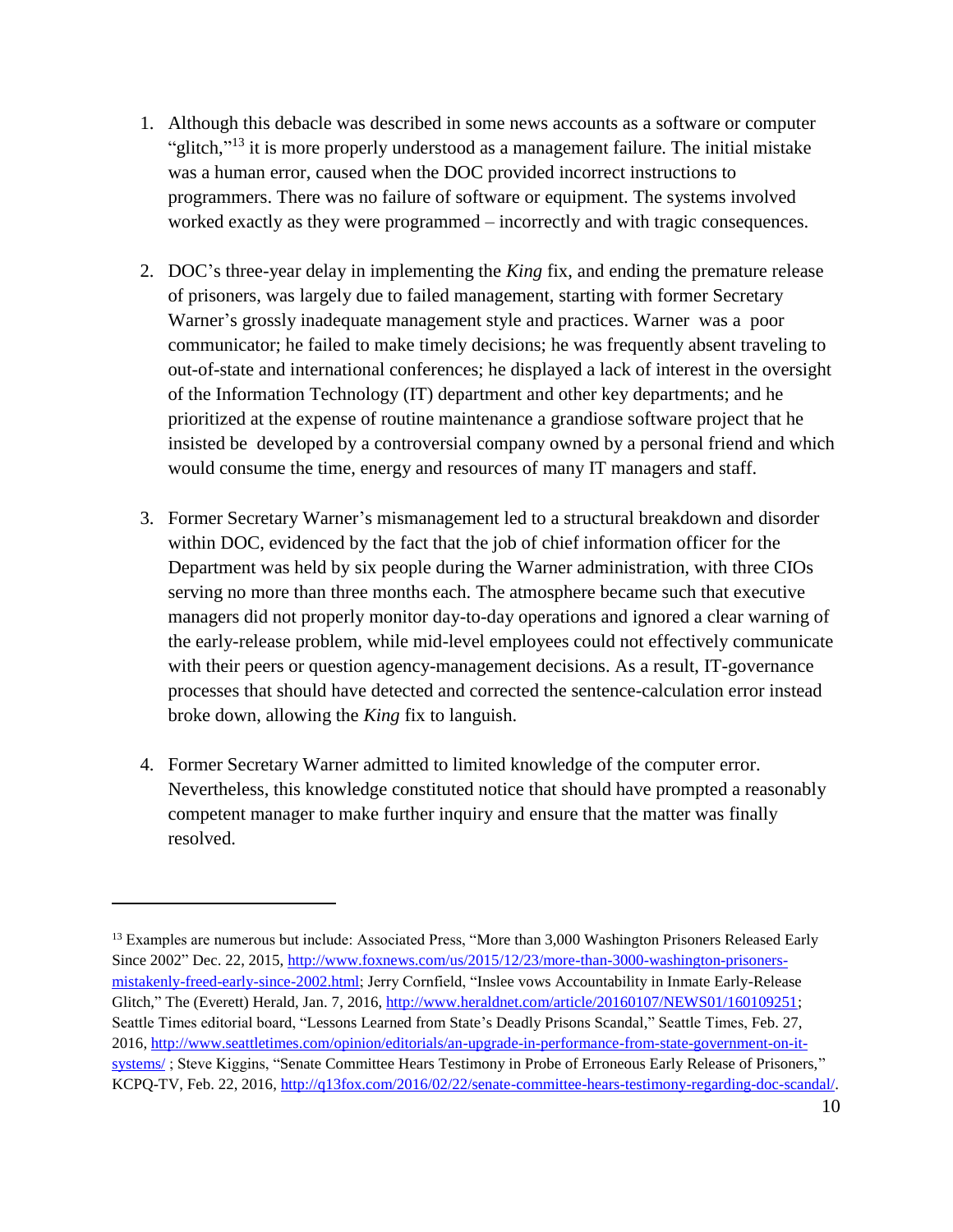5. There can be no doubt that the staff in the governor's office, which bears statutory responsibility to oversee DOC and most other agencies in the executive branch of Washington state government, had some knowledge of the early-release problem. At least one current staff member, Sandy Mullins, admitted to some knowledge of the error. Yet the state's chief executive and his staff failed to make inquiries, failed to recognize a number of warning signs of DOC's dysfunction caused by Warner's mismanagement, and failed to effectively address personal relationships that likely discouraged DOC staff from raising questions regarding the Department's inability to protect the public.

The extent of these management and oversight failures remains unknown because it is unknown how many criminals were released into the community prematurely. The latest numbers provided by DOC suggest the number of offenders released early is approximately 3,000. Some of these inmates either committed or have been accused of committing serious crimes, including murder, during the time they should have been behind bars.<sup>14</sup> At the time of publication of this report, at least two deaths have been linked to the early releases,

However, DOC has not completed its analysis of the number of offenders who were released early, the crimes committed by those who were released early, or the individual offenders who still owe additional prison time. In particular, DOC has not publicly provided any work product regarding inmates who were improperly released between 2002 and 2011.

In addition to the threat it posed to public safety, DOC's mismanagement of the *King* fix threatens huge costs for Washington taxpayers because of the potential financial liability borne by the state. Although crimes were committed by the improperly released offenders and not by the state itself, Washington law allows claims for "negligent supervision" that make the state easier to sue than other states. The Department is particularly vulnerable because courts have held that the agency has a duty to protect the public from the "dangerous propensities" of inmates under its supervision. Until DOC finishes its analysis, however, a full picture of the damage – and the state's total liability – cannot be accurately estimated.

<sup>&</sup>lt;sup>14</sup> The damage done by these early releases is not yet fully understood. But an incomplete analysis by the DOC indicates that at least two people may have been killed by felons during the time they should have been in jail. In addition, a number of serious crimes were committed or may have been committed by former inmates when they should have been in custody. The state faces an enormous liability: a claim for \$5 million has been filed by the family of one of those killed, and other claims are likely. Brandi Kruse, "Mother of Boy Allegedly Killed by Mistakenly Released Prisoner Sues for \$5 Million", KCPQ-TV, Feb. 22, 2016,

[http://q13fox.com/2016/02/26/mother-of-boy-allegedly-killed-by-mistakenly-released-prisoner-sues-for-5-million.](http://q13fox.com/2016/02/26/mother-of-boy-allegedly-killed-by-mistakenly-released-prisoner-sues-for-5-million)  The impact on crime victims also must be considered, as well as the impact on inmates who were forced to return to prison through no fault of their own.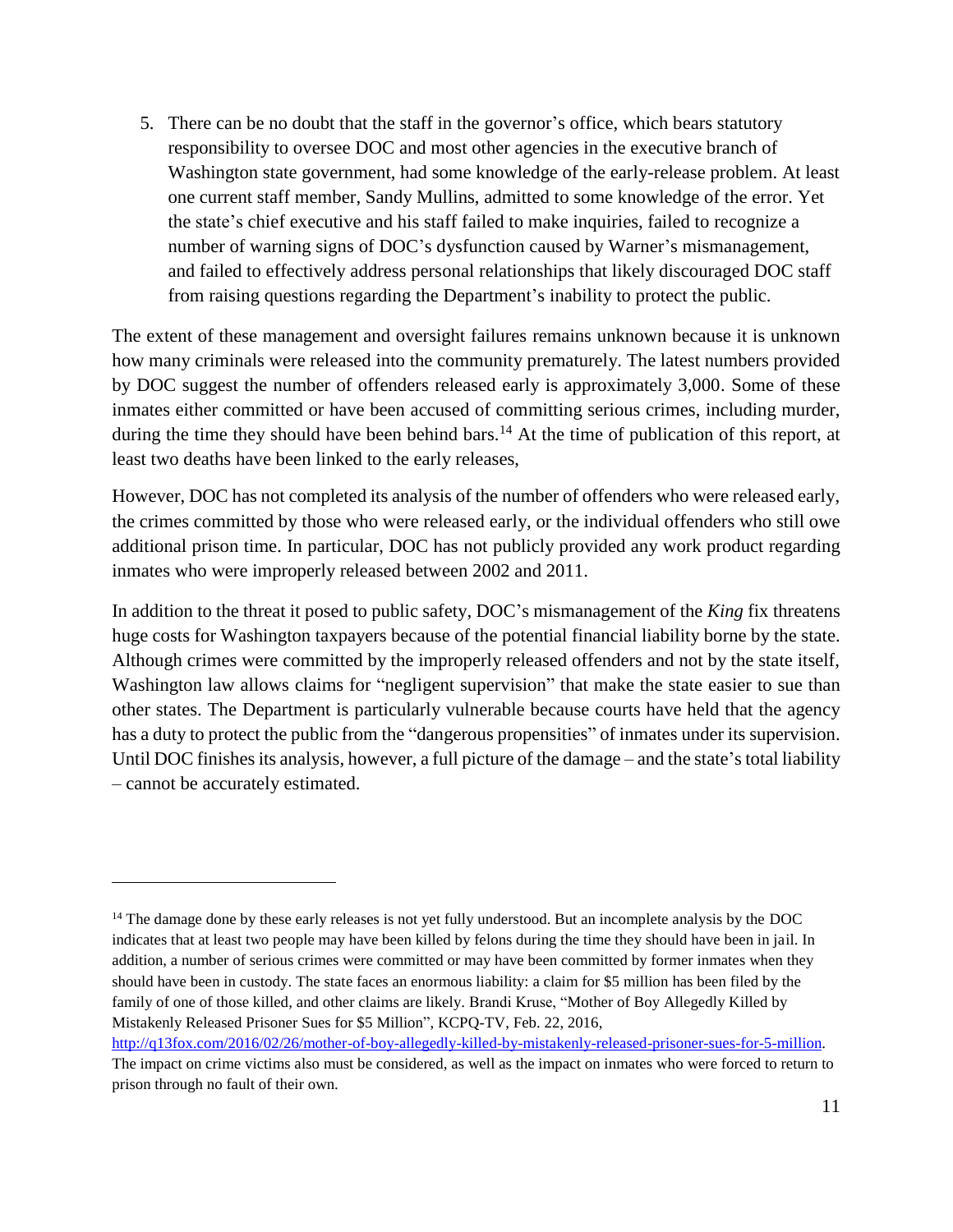#### <span id="page-11-0"></span>**D. Recommendations**

- 1. **Establish a Corrections ombuds independent of DOC or the governor's office.** During the 2016 legislative session, a number of bills were introduced that would have created an independent forum for the resolution of concerns about the Department, serving victims and their families, inmates and their families and DOC employees. This position should be independent of DOC and the governor's office.
- 2. **Investigate the Advance Corrections/STRONG-R initiative/project.** While the Advance Corrections project may be good public policy, there are a number of unanswered questions about the project including: whether justification existed for a sole-source contract for Assessments.com, a company owned by a personal friend of Secretary Warner, Sean Hosman, why Warner continued to invest trust and public funds in Hosman's company when he knew Hosman was a convicted criminal and suffered from a substance abuse addiction, and whether Assessments.com was fulfilling its contractual duties to DOC. These should be investigated by the appropriate authority via a performance audit conducted by the Joint Legislative Audit and Review Committee.
- 3. **Mandate that the governor put systems in place to directly monitor critical agency performance.** The governor's office has the clear constitutional and statutory duty to competently manage state agencies. Current law is largely silent as to how the governor is to effectively manage state agencies. It is clearly not enough to appoint the agency secretary and nothing more. Systems must be in place to monitor a secretary's performance on a regular basis, including to ensure that a pattern of poor management can be reported directly to the governor's staff with the authority and impartiality to act on such reports.
- 4. **Clarify through policy how personal relationships within the executive branch should be managed to avoid conflicts of interest.** Although personal relationships between staff cannot be categorically prohibited, there is special concern when staff of the governor's office form personal, and especially romantic, relationships with heads of departments. To avoid obvious conflicts of interest in those circumstances, current law and policy should be clarified that the governor should be notified of those relationships and the agency head should report directly to him or her.
- 5. **Simplify Washington's sentencing code in a manner that does not reduce punishment or compromise public safety.** Multiple witnesses indicated that the complexity of the sentencing structure in Washington directly led to confusion about and delay in programming the *King* fix. The Legislature should undertake a multi-year process to evaluate the sentencing code and provide a simpler sentencing system with a net-zero impact to sentence length and without compromising public safety.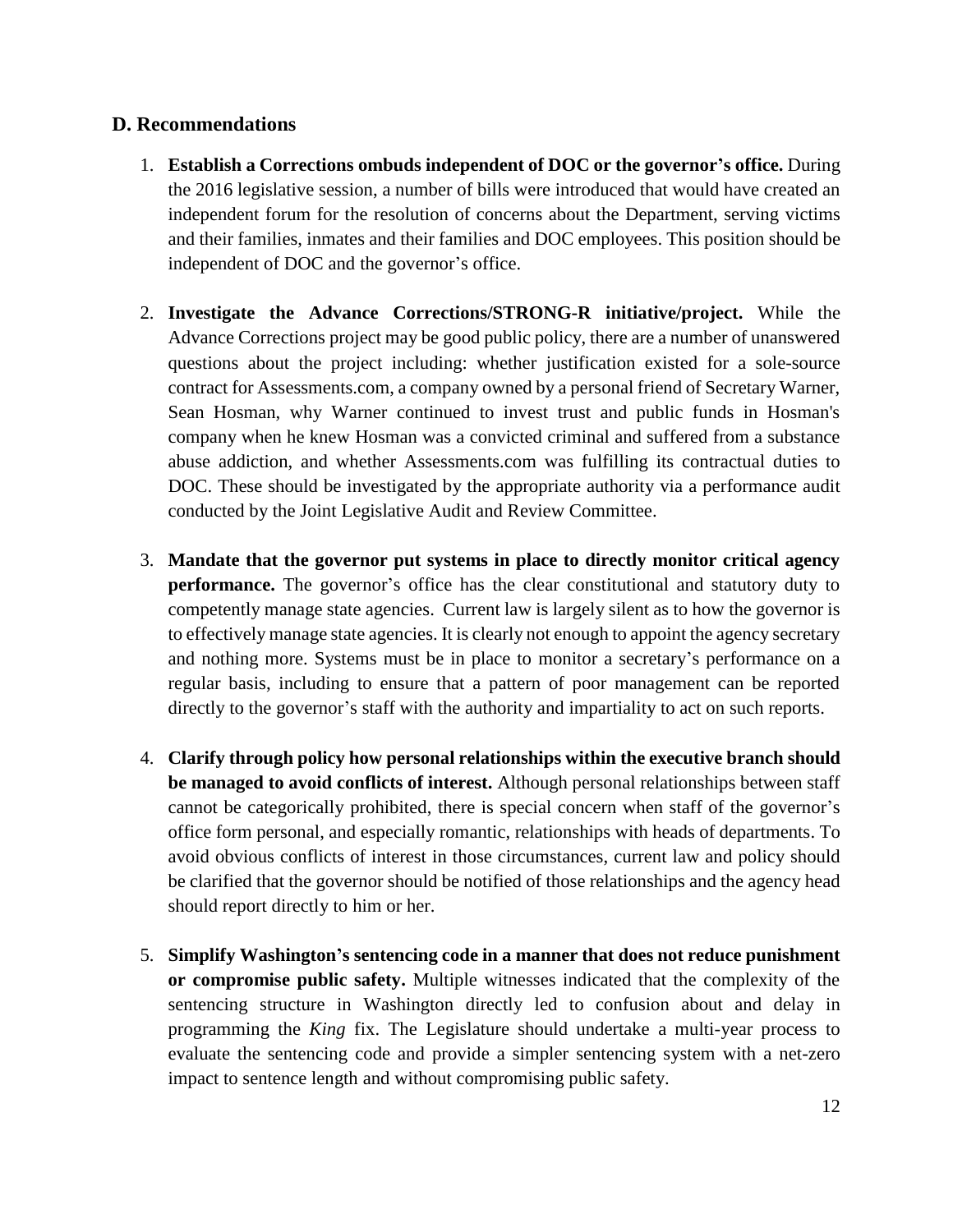- 6. **Review the staffing of the IT and Records departments at DOC**. Former Secretary of Corrections Dan Pacholke, who headed DOC when the early-release scandal was announced publicly, recommended a study of staffing levels of these key departments and whether they are adequately funded and staffed.
- 7. **Require a DOC-wide hand count in the event of any future computer error that results in early prisoner releases**. Many witnesses testified that a hand calculation of all prisoner sentences would have stopped the early release of prisoners which was allowed by the delay of the *King* fix.
- 8. **Require an annual report to the Legislature and plan to address DOC's IT maintenance backlog.** The Legislature should be informed of any remaining maintenance backlog defects or enhancements in DOC's offender-tracking system and a timeline for their resolution.
- 9. **Enhance protections for DOC "whistleblowers."** Given the workplace culture at DOC and the popularity of the FixDOC website and outreach effort, and to allay employee concerns that they have limited if any access to executive decision-makers, stronger protections should be enacted for those who wish to anonymously "blow the whistle" on practices and decisions that jeopardize public safety.
- 10. **Review whether additional actions may be possible against Warner.** Although Mr. Warner is no longer in the employment of the state, his gross management warrants additional scrutiny and action. The governor should consider whether other administrative options exist, such as a letter of reprimand for his personnel file.
- 11. **Designate public safety as DOC's highest statutory duty.** While the delay to the *King*  fix does not appear to have been intentional, some witnesses indicated that the emphasis of the Department on preparation for release rather than public safety contributed to an agency culture in which such a delay may have appeared acceptable.
- 12. **Restructure information-technology governance at DOC.** According to testimony and witness statements, the Department already has begun to implement this recommendation, in an effort to improve prioritization of IT fixes. This important step should be encouraged legislatively, in law or budget.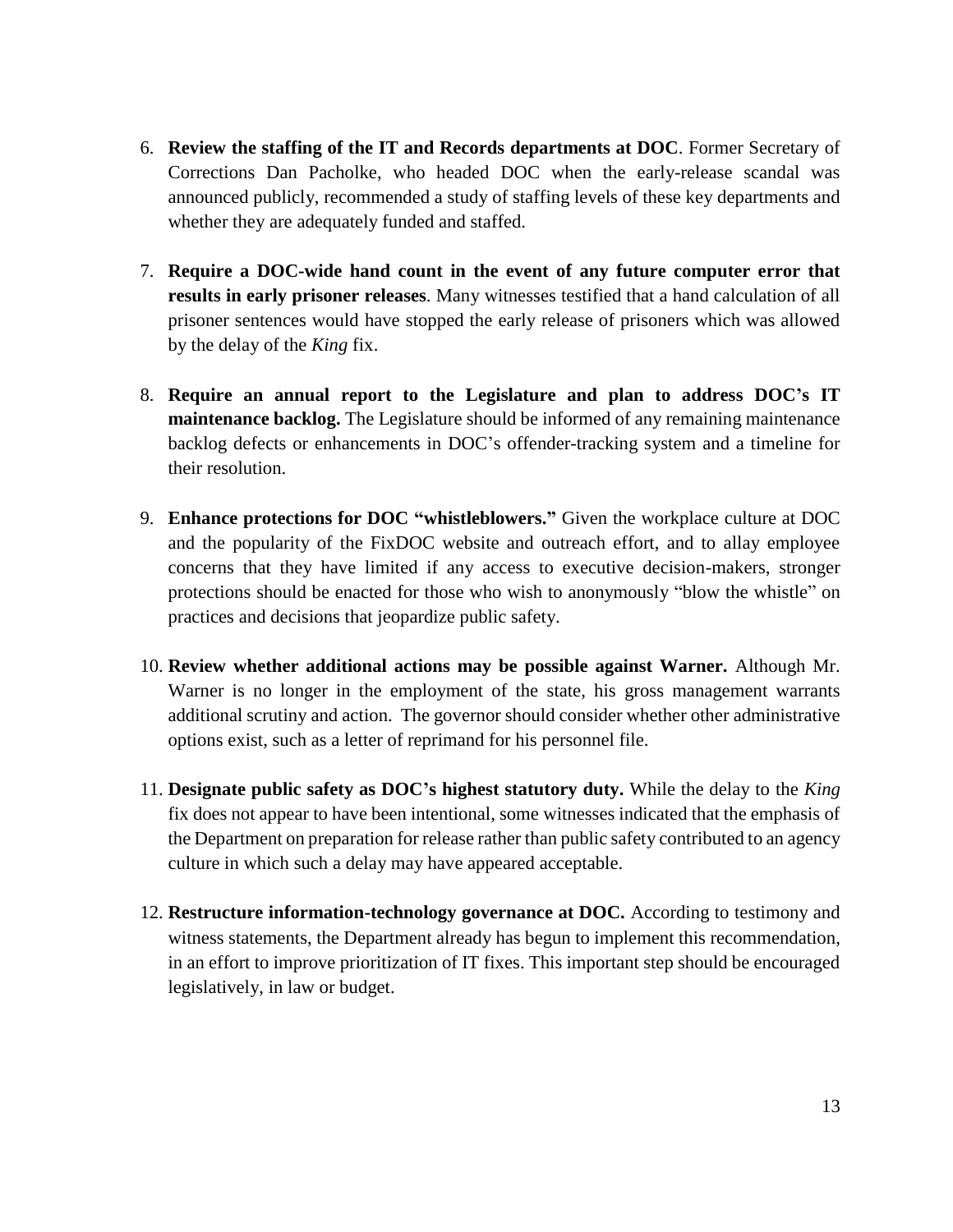# **IV. Factual Summary**

#### <span id="page-13-1"></span><span id="page-13-0"></span>**A. The** *King* **Decision**

On July 3, 2002, the Washington State Supreme Court decided a case, *In Personal Restraint of King*, <sup>15</sup> involving a personal restraint petition filed by an offender who claimed that DOC had failed to credit him with the "good time" he earned while being held in the Snohomish County jail prior to his conviction and sentencing. The offender was serving a 190-month base sentence for robbery and assault, as well as a consecutive 60-month enhancement for the use of a firearm. The court sided with the offender and required DOC to give credit for good-behavior time earned in jail.<sup>16</sup> Prior to this decision, DOC credited offenders only for the good time they earned while in prison.

Email from the date of the *King* decision indicates DOC and Office of Attorney General (AG) staff understood the decision would create challenges for the software used by DOC, known as the Offender Based Tracking System (OBTS). Paul Weisser of the AG's office warned, "The correctional records managers may have their hands full with this one. I suspect that many offenders' (hundreds or thousands) time structure will have to be individually recalculated because I don't think OBTS can accommodate the rule the court announced in *King* on a system-wide basis."<sup>17</sup> Another internal DOC email suggested that the Department's records and IT staff review the impact of the decision. $18$ 

In its ruling, the court suggested a solution that would bring sentencing into compliance:

[T]he Department should have, upon assuming custody of King, begun the enhancement time "clock." That "clock" would start at zero and run for the length of King's mandatory sentence enhancement—60 months in this case. King would not earn or accrue any good time credit or earned release time during this enhancement time. After 60 months, King's enhancement time would be complete and he would begin serving his standard time. The Department would then apply against the standard time the amount of time King spent in presentence detention, in addition to whatever early release credit he earned during that [jail] time. King would also be able to earn additional good time or early release credit while serving his standard range sentence. This approach avoids the conflicts created when an offender's presentence detention is recharacterized as enhancement time (thus dissolving whatever earned early release credit an offender might have

<sup>15</sup> *In Personal Restraint of King,* 146 Wn. 658, 49 P.3d 854 (2002).

 $16$  Exhibit 20.

 $17$  Exhibit 1.

 $18$  Exhibit 1.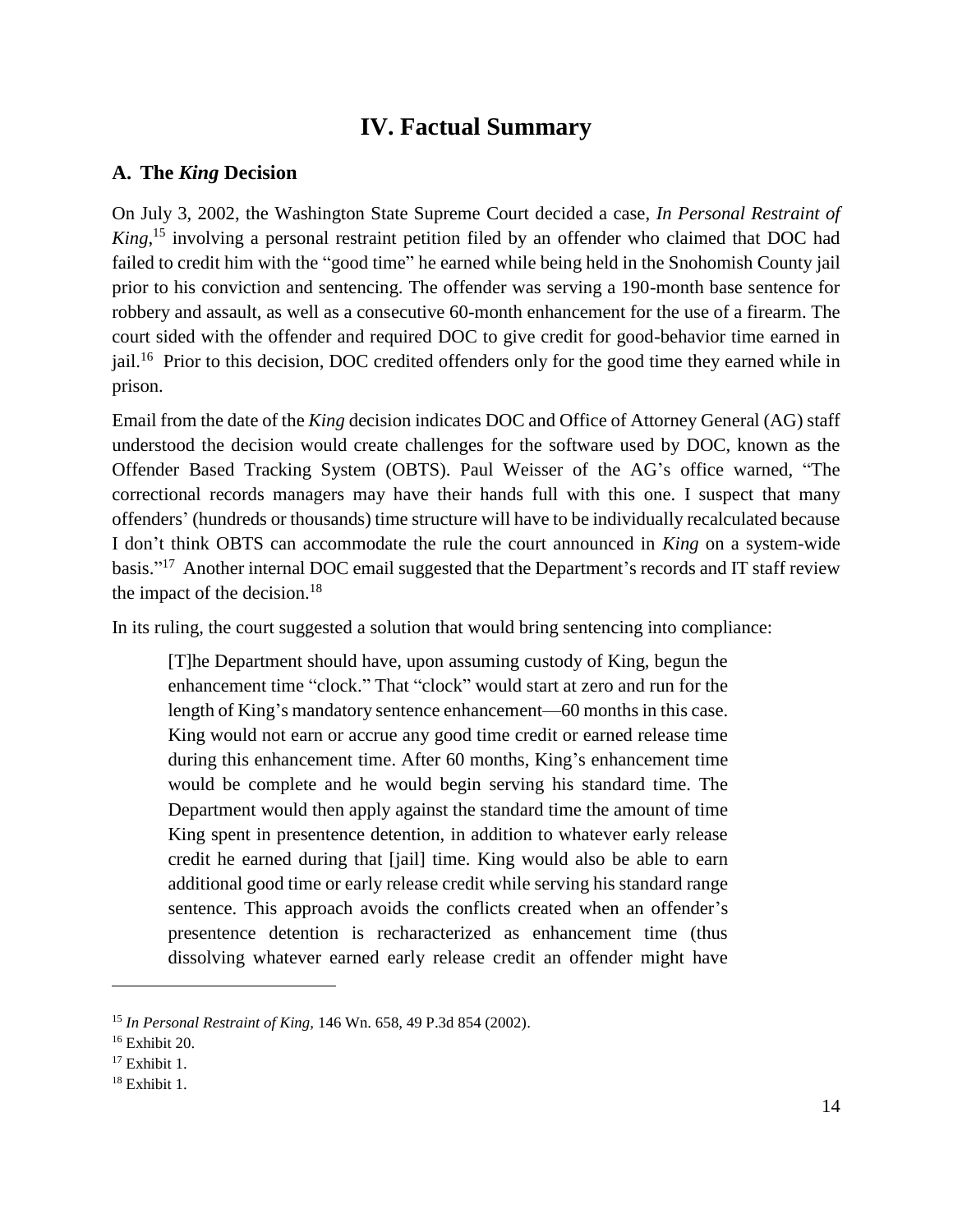accrued), and ensures the Department will maintain control over the important incentive of earned early release credit for good behavior.<sup>19</sup>

The suggested solution from the court was not the one taken by DOC. Instead it accepted an invitation from the court, offered in a footnote, to develop its own calculation methods. DOC continued its practice of sequencing an offender's enhancement period to run before the offender's base period and credited the amount of jail time served against that enhancement. DOC also began crediting any jail good time earned to the offender's base sentence<sup>20</sup> before calculating prison good time.

This application resulted in some offenders receiving more total good time – jail and prison good time combined – than they were legally entitled to in light of the statute that sets a maximum amount of good time that an offender can earn. This occurred because DOC subtracted the jail good time that an offender had earned from his base sentence, and then permitted the offender to earn up to one-third of the remaining base sentence as additional good time. Combined, the jail good time and prison good time in some scenarios could total more than 33 percent of the original base sentence, resulting in an early release. OBTS erroneously calculated the length of sentences in certain situations, not because it was malfunctioning but because it was behaving exactly as it was programmed – incorrectly.

This misinterpretation of *King* went undetected for the next decade. When OBTS was largely replaced by the Offender Management Network Information system (OMNI) in July 2008, the error was transferred to the new system because there was no reason to believe the old system was wrong. Kit Bail, who served DOC as chief information officer for five years until retiring in 2011 (but who was not in a position to impact the original implementation of the *King* decision programming), offered this explanation for why such a misinterpretation might go undetected:

Sentence structure and time accounting is extremely complex…. And we dealt with many, many, many, many specific situations of the complexity. We had every reason to believe that the code was working correctly. We would, as part of the process of developing OMNI, we would do test scenarios on specific SSTA processes, and then we would do hand calculations or ask the records staff to do hand calculations for comparison,

<sup>19</sup> *In Personal Restraint of King,* p. 665 (footnote omitted).

<sup>&</sup>lt;sup>20</sup> In her 2007 email to DOC's Leaora McDonald, AAG Ronda Larson pointed out that this practice arguably violated the Hard Time for Armed Crime statute, RCW 9.94A.729(1)(b)(2). Under this new policy, offenders received jail good time for days that were credited against their enhancement, rather than their base sentence. Although the issue is ambiguous, it could be argued that permitting inmates to earn good time during a period when their time served is credited against an enhancement violates RCW 9.94A.729(1)(b)(2). To our knowledge, neither DOC nor the AG further analyzed this question, and DOC did not take any action based on this potential issue. We take no position on whether this concern was correct, and DOC no longer follows this approach.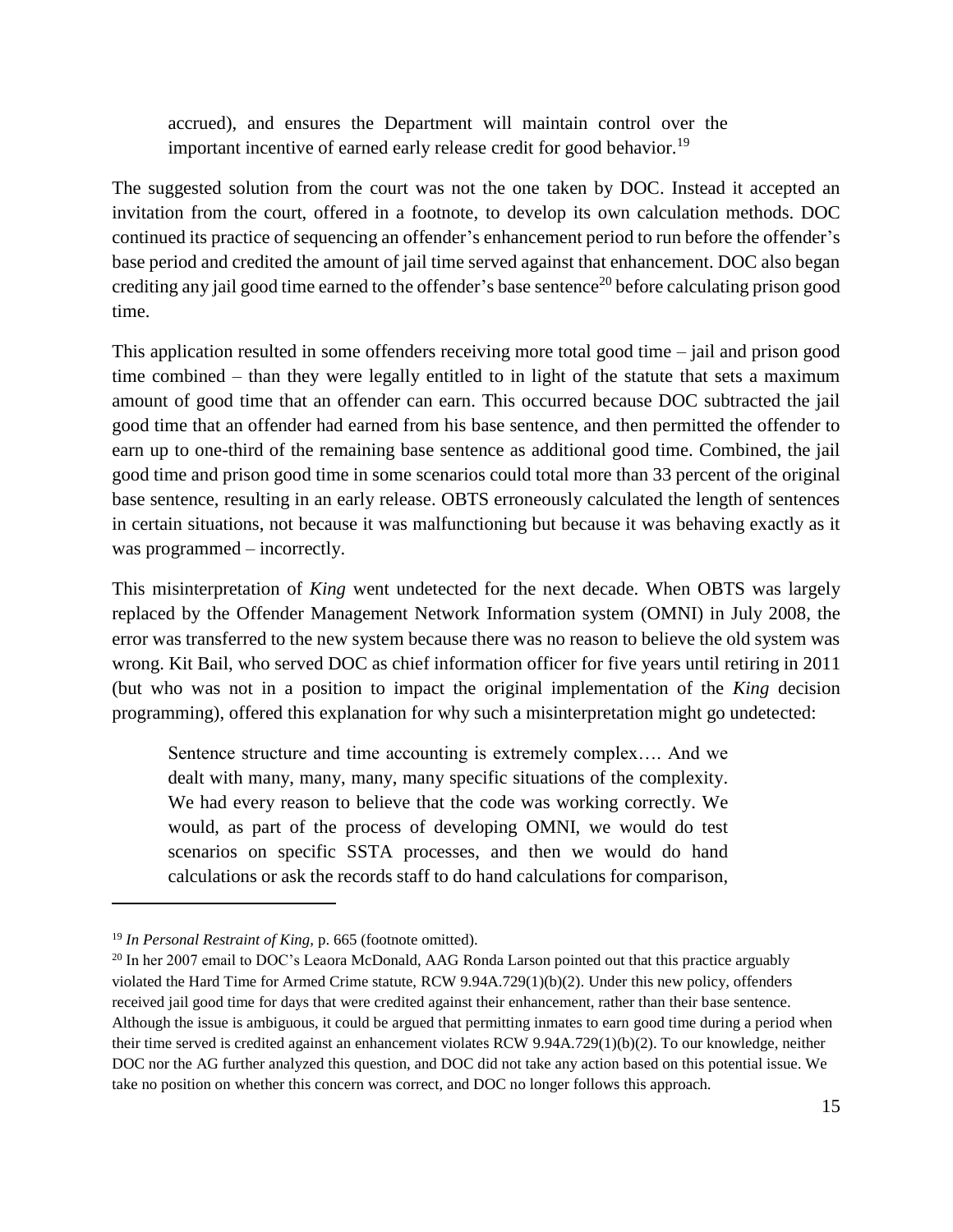so that we had a pretty strong sense of reliability, in terms of how the system was working. The fact that the algorithms were incorrect in OBTS and came over and were incorrect in OMNI was something that everybody missed. And my only explanation for that, senator, is the complexity of the system of sentencing. $21$ 

Testing of OBTS/OMNI for accuracy did not reveal the sentence-calculation error because the presumption that DOC had correctly interpreted the decision was not challenged. Wendy Stigall, the administrator of the DOC records program, correctly pointed out that hand calculations done prior to 2012 would not have revealed the error because DOC was intentionally applying its understanding of the law at the time.<sup>22</sup> As a result of this misinterpretation of the court decision, inmates began to receive greater sentence reductions than they were legally allowed.

In December 2012, Matthew Mirante, a Boeing truck driver and father of a stabbing victim, alerted DOC that the Department's sentencing calculations could be allowing prisoners to be released early. However, evidence indicates that personnel changes and events in motion prior to the 2012 phone call from Mr. Mirante had a direct impact on the way DOC handled the information as well as on its failure to prioritize this threat to public safety.

#### <span id="page-15-0"></span>**B. The Tenure of Eldon Vail**

On July 1, 2011, Gov. Christine Gregoire accepted the sudden resignation of Eldon Vail, whom she had appointed Secretary of Corrections in January 2008. The governor said Mr. Vail's decision to step down was "a loss to the State of Washington, the Department of Corrections and to me personally."<sup>23</sup> She was not alone in that sentiment. Despite the personal indiscretion that led to his sudden departure, Mr. Vail was held in high regard and led the Department though major challenges, including the budget challenges of the Great Recession and the April 2011 closure of the state prison on McNeil Island in Pierce County.

Dan Pacholke, who served briefly as Secretary of Corrections in 2015 and 2016 and was deputy director of prisons under Vail, described his former boss as "a master communicator" and "a very skilled administrator." Pacholke praised Mr. Vail's work ethic, grasp of issues, and his "tons of relationships" with department staff, community advocates, elected officials and law enforcement. <sup>24</sup> Kit Bail, former chief information officer for the agency, called Mr. Vail a great director who connected with people, maintained high standards, and instilled a sense of pride in working for the

<sup>&</sup>lt;sup>21</sup> Senate Law and Justice Committee hearing transcript, Feb. 29, 2016, p.13. It is interesting to note that Ms. Stigall oversaw a statewide hand calculation in fall 2013 after she was aware of the *King* problem.

<sup>22</sup> DWT Memorandum, Wendy Stigall, p.2

<sup>23</sup> http://www.doc.wa.gov/docs/docnewsrelease--eldonvailresignsassecretaryofdepartmentofcorrections.pdf.

<sup>&</sup>lt;sup>24</sup> Senate Law and Justice Committee hearing transcript Feb. 29, 2016, p. 35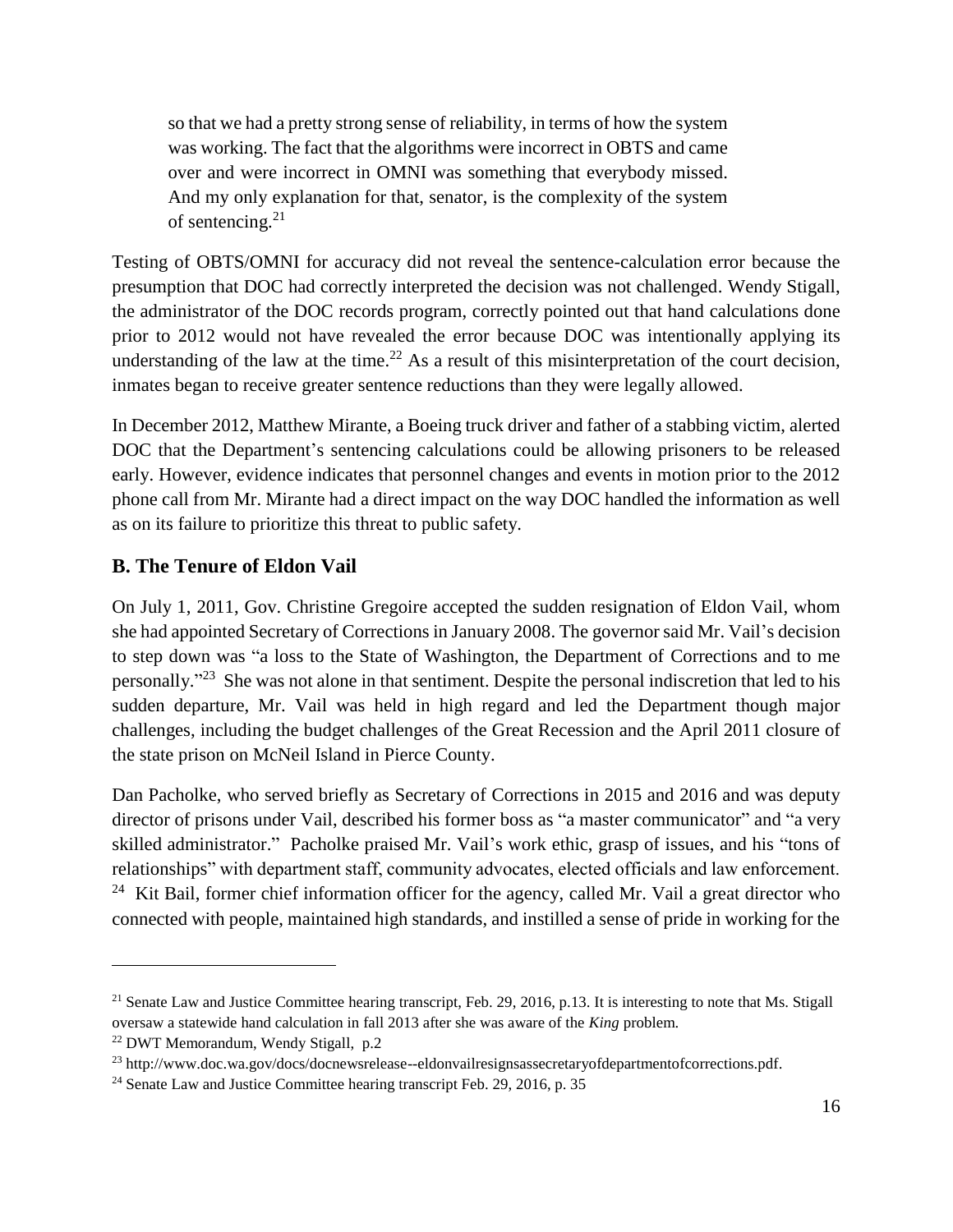department.<sup>25</sup> Denise Doty, who served as assistant secretary of DOC's Administrative Services Division under Mr. Vail, called him a great, effective leader who set goals, gave clear direction, and led by example, testifying personally before the Legislature on budget issues, bringing heads of prisons and community corrections divisions with him.<sup>26</sup>

At Vail's direction, Ms. Bail established a governance structure for the OMNI project and future large-scale computer projects. This new Project Review Board, an executive team of decisionmakers for major projects, established a "pretty rigorous governance process," she said.<sup>27</sup> Meanwhile, the tracking of defects, a separate process, was performed by "a group of people involved in IT with the business team<sup> $128$ </sup> Business-team members would explain to IT staff how a defect or enhancement would affect actual operations to aid them in understanding priorities. Ms. Bail testified that when she left her position as CIO in 2011, these defect-tracking team meetings typically took place weekly. She said the IT department tracked decisions, kept documentation, and "knew what was going on."<sup>29</sup>

During this period, the IT department dealt with many challenges, the biggest being the replacement of the OBTS system with the new OMNI system. This transition included "the guts of the sentencing process," a module known as Sentencing Structure Time Accounting (SSTA). Ms. Bail said the IT department was painstaking in its effort to make sure the system was transferred without error. "We did reviews on a regular basis, we did reviews with the people who knew the sentencing calculations and knew them well, to make sure what that was programmed in OMNI was correct," she said.<sup>30</sup> The IT department had no way of knowing at that time that what had been programmed into OBTS was incorrect, and that by transferring the functions into the new system they were perpetuating the error.

These systems were extremely complex, and for at least a year after OMNI's launch, an "ongoing" string of defects required attention. According to Ms. Bail, updates and defects were placed every week into a ClearQuest tracking system to be prioritized and evaluated. Employees would review whether any of the old and new requests overlapped and worked to identify those needing immediate attention. A key component of this process was communication. Ms. Bail recalled there were comments and explanation whenever an update was rescheduled for later release and an impact analysis for each requested fix that included a severity index.<sup>31</sup>

<sup>25</sup> DWT Memorandum, Kit Bail, p.4.

<sup>26</sup> DWT Memorandum, Denise Doty, pp.1-2.

<sup>27</sup> DWT Memorandum, Kit Bail, p.2.

<sup>&</sup>lt;sup>28</sup> Senate Law and Justice Committee hearing transcript, Feb. 29, 2016 p.3-5

 $29$  Senate Law and Justice Committee hearing transcript, Feb. 29, 2016, p.4.

<sup>30</sup> Senate Law and Justice Committee hearing transcript, Feb. 29, 2016, p.12.

<sup>31</sup> DWT Memorandum, Kit Bail, p.3.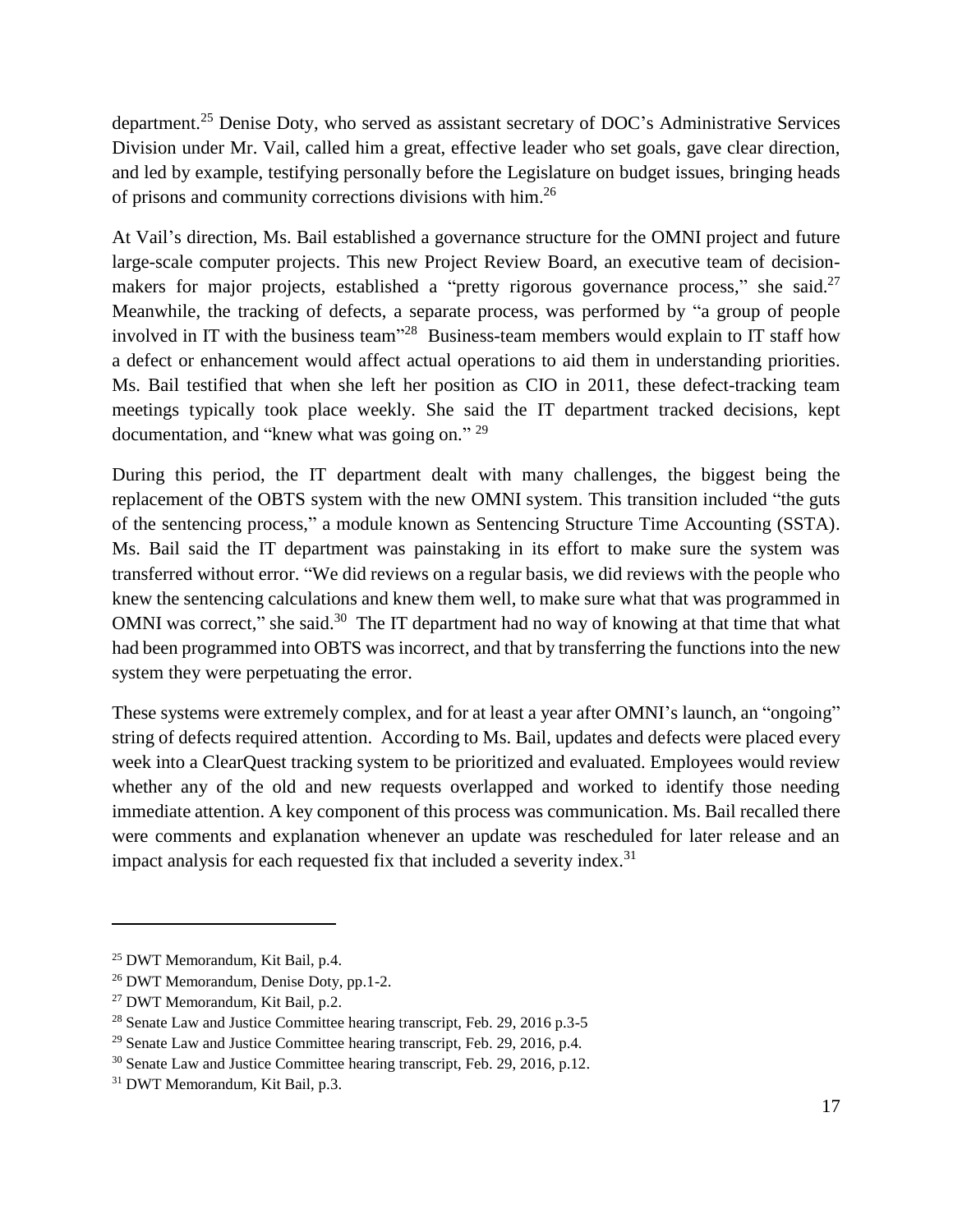By the time Secretary Vail resigned in mid-2011, the IT department within DOC employed experienced staff, utilized solid tracking and governance procedures, and exercised solid communications with the business side of the department. In her testimony before the Senate Law and Justice Committee five years later, Ms. Bail expressed confidence that had these systems been in place when the *King* error was identified, the three-year delay in implementing the fix would not have occurred.

#### <span id="page-17-0"></span>**C. Bernard Warner takes command**

#### **"***I think Mr. Warner did several things to set the context in which this error could occur and go undetected for some time***."— Former Secretary of Corrections Dan Pacholke, who succeeded Mr. Warner as DOC chief in October 2015**

When Eldon Vail resigned abruptly in July 2011, then-Gov. Gregoire named Bernard ("Bernie") Warner as the new secretary of corrections. Given the clear signs of his mismanagement, it is unclear why Governor Inslee reappointed him in January 2013. Mr. Warner had served as director of prisons for 10 months under then-Secretary Vail.

Ms. Bail described the tenure of Secretary Warner as a "very big culture change" for DOC.<sup>32</sup> She said he "added layer and layer and layer" between himself and the department staff.<sup>33</sup> Mr. Pacholke, who was director of prisons and then deputy secretary during Mr. Warner's administration before succeeding him as secretary of corrections, described Mr. Warner as "more distant and aloof… not as easily accessible. And not quite as clear -- it was more difficult to understand what he wanted."<sup>34</sup> Mr. Pacholke said Warner had difficulty making clear decisions and he recalled discussions that never were clearly resolved. "He would go along with conversations for great lengths of time… I would think that we drew a closure to it only to understand that we had not."<sup>35</sup> He described Secretary Warner as a "tedious" decision maker.<sup>36</sup>

Denise Doty, former assistant secretary for administrative services, said Mr. Warner was "hard to read" and "didn't feel as open and transparent."<sup>37</sup> She added that "it was extremely difficult to get decisions from Secretary Warner" even "on a routine level" and relayed how in meetings he might "get distracted with his cell phone or just start working on his computer."<sup>38</sup> Similarly, Peter Jekel,

<sup>32</sup> DWT Memorandum, Kit Bail, p.4.

<sup>&</sup>lt;sup>33</sup> DWT Memorandum, Kit Bail, p.4. Although Ms. Bail did not serve long under Secretary Warner, she testified that she remained in contact with employees in the IT department after her departure. Her observations regarding Secretary Warner's management style are corroborated by many witnesses.

<sup>&</sup>lt;sup>34</sup> Senate Law and Justice Committee hearing transcript, Feb. 29, 2016, p.35

<sup>&</sup>lt;sup>35</sup> Senate Law and Justice Committee hearing transcript, Feb. 29, 2016, p.36

<sup>36</sup> DWT Memorandum, Dan Pacholke, p.2

<sup>&</sup>lt;sup>37</sup> Senate Law and Justice Committee hearing transcript, Feb. 29, 2016, p.24.

<sup>38</sup> Senate Law and Justice Committee hearing transcript, Feb. 25, 2016, pp.21-22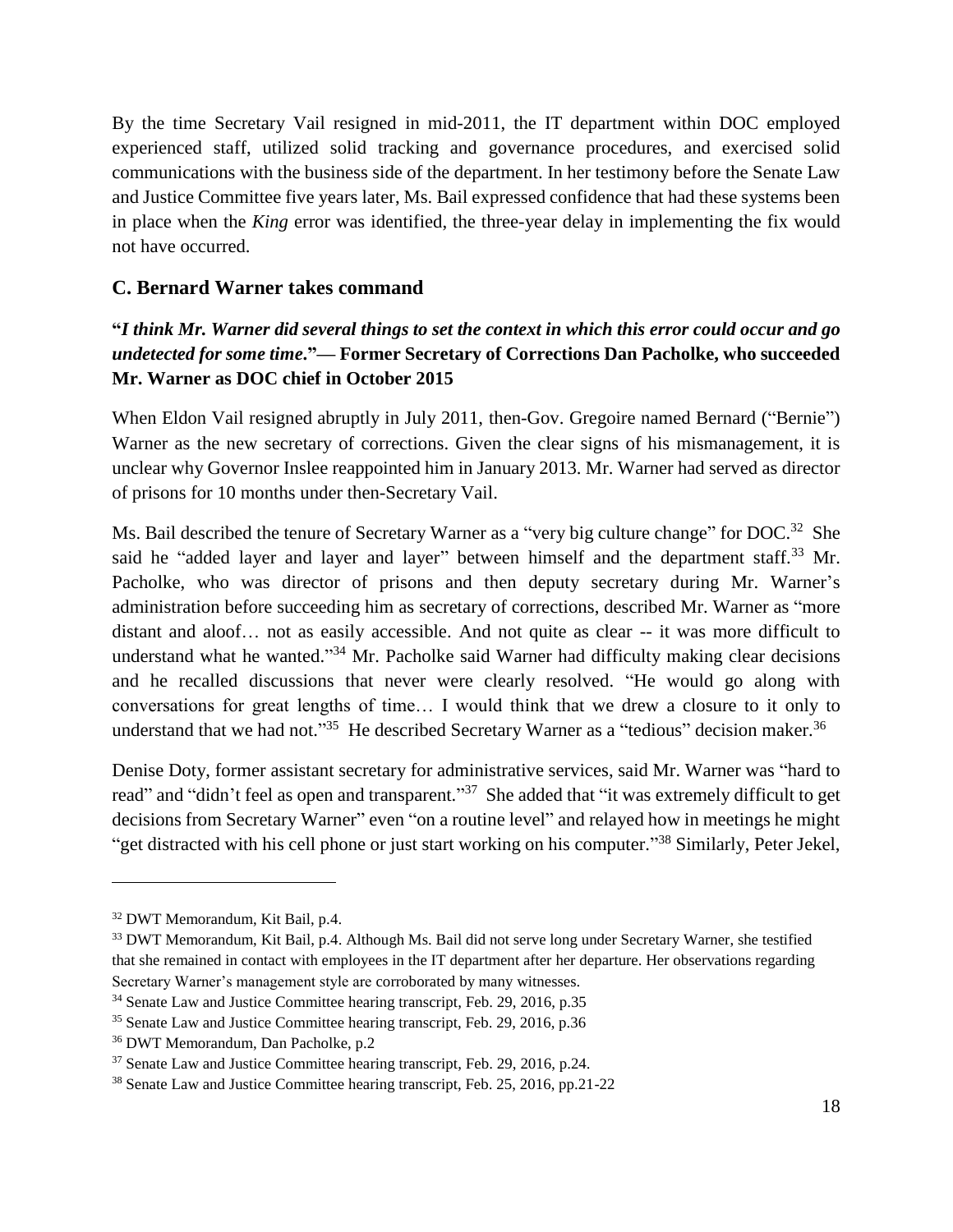who served briefly as acting chief information officer in 2014, noted that "on almost every issue I brought up, all I got was a polite listen, and followed a while later by directive…'this is what we are going to do."<sup>39</sup>

Perhaps the person in the best position to provide an evaluation of the leadership capabilities of the former secretary was his hand-picked chief of staff, Peter Dawson, who said his effectiveness in that position was hampered by the way Mr. Warner operated as secretary. "As a leader, despite all my efforts, [Warner] was non-transparent and sometimes a reluctant communicator," he said.<sup>40</sup> Mr. Dawson pushed his boss to communicate more directly to staff, through all staff memos, town hall meetings, greater use of the internal website, and other opportunities. As one example of Secretary Warner's lack of transparency, Mr. Dawson noted that Mr. Warner refused to share his daily schedule with his chief of staff or with Mr. Pacholke, citing safety concerns.<sup>41</sup>

#### **"***The secretary that no one heard from.***"—DOC Business Unit Manager David Dunnington<sup>42</sup>**

Mr. Warner's disconnection from the day-to-day affairs of his agency was illustrated by his refusal to attend daily meetings between his chief of staff and his deputy secretary, which were held to coordinate agency efforts. Mr. Dawson, a Navy veteran, said there was little similarity to the close ties he had seen between leaders and chiefs of staff in military. Secretary Warner "held his cards very close – it sometimes wasn't clear what he was behind and what he wasn't." $43$ 

Many in the upper echelon of DOC management recalled having little or no personal contact with the secretary. DOC employee Leaora McDonald said she didn't really have much to do with Bernie Warner as corrections secretary.<sup>44</sup> Similarly, Clela Steelhammer, the DOC legislative liaison responsible for communicating agency goals to the Legislature, also noted that she was not in Mr. Warner's inner circle and did not have close interactions with him.<sup>45</sup> Of particular significance is the fact that Ms. Stigall, the records program administrator who initially recognized the problem with the department's interpretation of *King*, had no personal relationship with Secretary Warner.<sup>46</sup> Although Ms. Stigall was among approximately 70 employees employed in departmental leadership positions (meaning employees with hiring authority), Stigall did not consider herself to

<sup>&</sup>lt;sup>39</sup> Senate Law and Justice Committee hearing transcript, Feb. 25, 2016, p.38.

<sup>40</sup> DWT Memorandum, Peter Dawson, p.2.

<sup>41</sup> DWT Memorandum, Peter Dawson, p.2.

<sup>42</sup> DWT Memorandum, David Dunnington, p.5.

<sup>43</sup> DWT Memorandum, Peter Dawson, p.2.

<sup>44</sup> DWT Memorandum, Leaora McDonald, p.3.

<sup>45</sup> DWT Memorandum, Clela Steelhammer, p.4.

<sup>&</sup>lt;sup>46</sup> Ms. Stigall's comment is particularly interesting because she is blamed in the governor's report for her "silence" and failure in not doing more to raise the issue within the agency. Exhibit 15, p.41. Given the unavailability of the secretary and the management dysfunction described in this report, it is unclear how Ms. Stigall could have done more.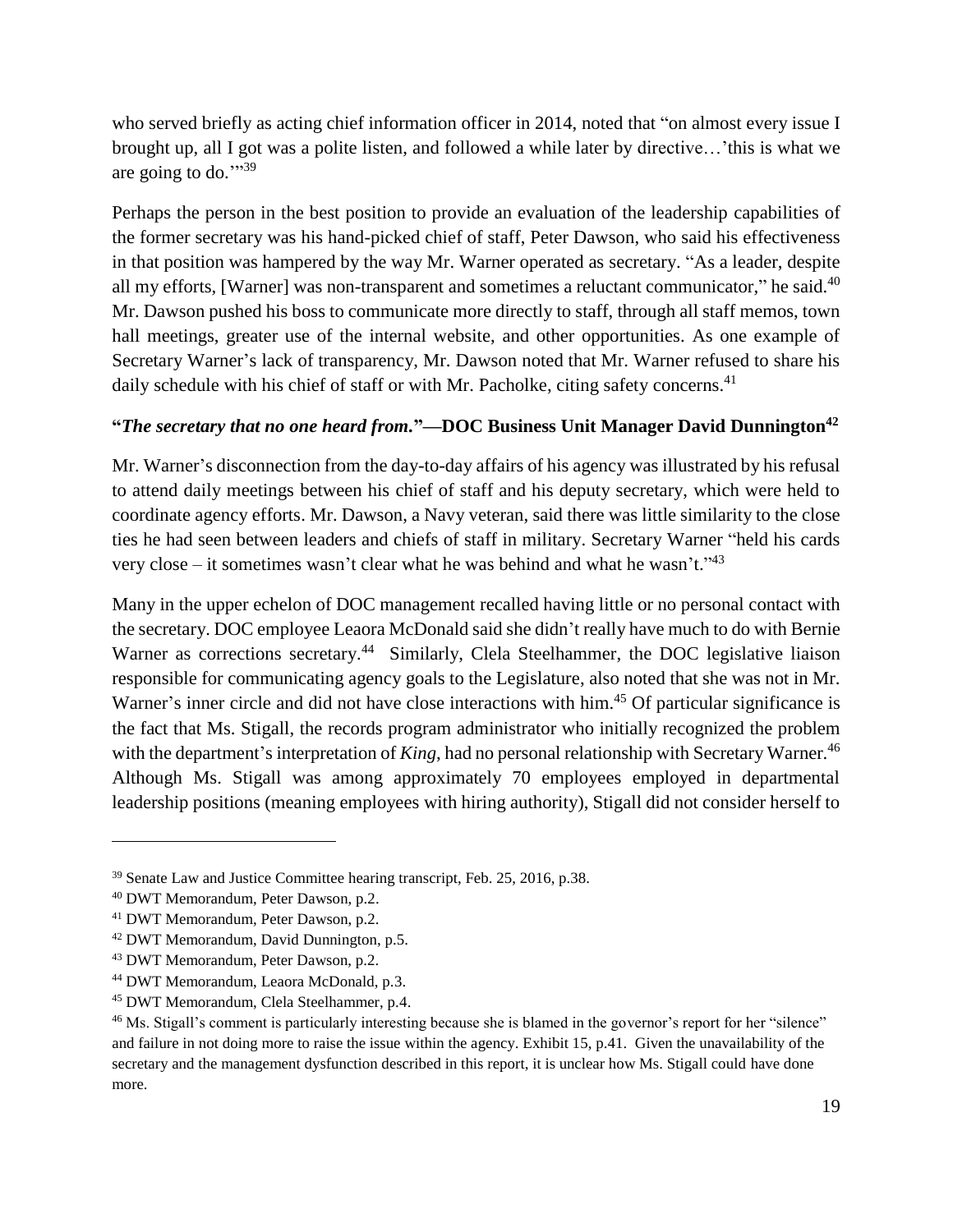be in the "leadership circle." Stigall reported to former Assistant Secretary Doty, and the general practice was for information and decisions to be relayed through the Department's chain of command. <sup>47</sup>

In addition to placing layers of personnel between himself and key managers, DOC employees had little contact with Secretary Warner because he was often out of the office. According to Department records, Secretary Warner was frequently on leave or traveling an average of one week per month- sometimes more. In July 2012, for instance, he was in the office only five business  $d$ ays.<sup>48</sup>

Warner's detached management style was only one of the factors that he created and that led directly to the conditions that delayed the *King* fix. He also decimated the structure of the audit and IT departments, with detrimental effect to their morale. Ms. Bail told Senate investigators the factors that delayed the *King* fix "belong at Bernie's feet."<sup>49</sup> Mr. Pacholke testified that "Mr. Warner did several things to set the context in which this error could occur and go undetected for some time…whether it [is] the turnover in the IT department, whether it is the lack of governance, whether it is the lack of internal focus on operating procedures."<sup>50</sup>

The lack of communication among DOC managers during Warner's tenure was exacerbated by organizational problems, particularly in DOC's Administrative Services Division, which was ground zero for the sentencing-error scandal. Initially, the division included the records and IT departments and the position of comptroller, all of which reported to Denise Doty, who reported in turn to Mr. Warner. <sup>51</sup> All of these administrative sections were in a position to recognize the delay in implementing the *King* fix and sound the alarm. According to the Department's organizational charts, Secretary Warner changed the make-up of this division as of Sept. 26, 2014, by moving the entire administrative services division under his chief of staff, Peter Dawson. He also renamed the new section "Administrative Operations."<sup>52</sup>

This change, which occurred in the middle of the period of time associated with the postponement of the *King* fix, created an additional level of separation between the secretary and these key

<sup>47</sup> DWT Memorandum Wendy Stigall, p.8.

<sup>&</sup>lt;sup>48</sup> Exhibit 21. This composite exhibit is comprised of a calendar of all travel and leave documents for Secretary Warner provided by the Department, as well as other pertinent leave documents. It is noteworthy that despite using 700 hours of leave during his tenure, Secretary Warner still had enough leave left when he resigned to warrant a cash-out payment of over \$17,000.

<sup>49</sup> DWT Memorandum, Kit Bail, p. 5.

<sup>50</sup> Senate Law and Justice Committee hearing transcript, Feb. 29, 2016, p.50.

<sup>51</sup> [http://www.doc.wa.gov/aboutdoc/docs/orgchart-10-01-2013.pdf.](http://www.doc.wa.gov/aboutdoc/docs/orgchart-10-01-2013.pdf)

<sup>52</sup> WA State Department of Corrections, Division Organizational Charts, [http://www.doc.wa.gov/aboutdoc/docs/orgchart-10-01-2013.pdf; http://www.doc.wa.gov/aboutdoc/docs/orgchart-](http://www.doc.wa.gov/aboutdoc/docs/orgchart-10-01-2013.pdf;%20http:/www.doc.wa.gov/aboutdoc/docs/orgchart-10-16-2014.pdf)[10-16-2014.pdf.](http://www.doc.wa.gov/aboutdoc/docs/orgchart-10-01-2013.pdf;%20http:/www.doc.wa.gov/aboutdoc/docs/orgchart-10-16-2014.pdf)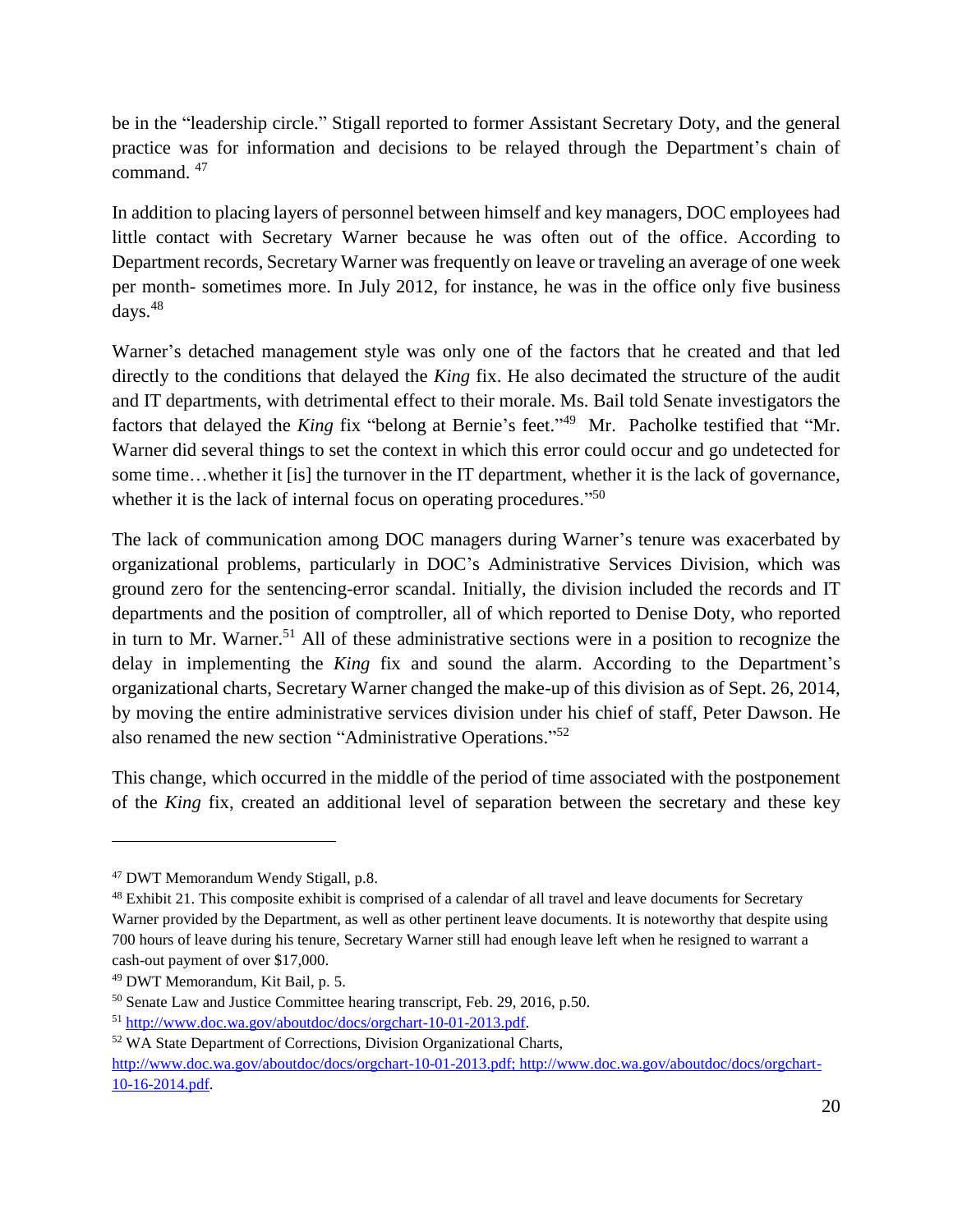departments. Many witnesses confirmed that Secretary Warner's decision to restructure various departments within the agency in this manner served to foster resentment and a competitive atmosphere among DOC staff that aggravated the delays.

An illustration of the organizational chaos within DOC is offered by Kathy Smith and Lydia Hoffman, who worked in the auditing department during this period. Ms. Smith said that in her final year at the agency, the audit division was three levels removed from Secretary Warner, reporting to Adam Aaseby, who reported to Ms. Doty in administrative services. The reporting structure meant there was no possibility that the auditing department would be included in executive meetings. Both Ms. Smith and Ms. Hoffman felt that an audit division should report directly to the DOC secretary for maximum effectiveness.<sup>53</sup> Ms. Hoffman noted extreme turmoil in the management of the audit division during Warner's tenure. At one point, all of the supervisors above her in the chain of command left DOC, including her direct supervisor, who was the audit manager; and the two positions above that, forcing auditors to report to an acting assistant secretary.<sup>54</sup>

Ms. Doty was among those who left for another state agency during Warner's leadership. She said she noticed a "tension" and lack of trust and respect within the executive staff and a competitive environment that encouraged them to strike temporary alliances with one another. Ms. Doty said she "didn't feel the vision" under Secretary Warner that had existed under Mr. Vail.<sup>55</sup> Mr. Pacholke noted that the turmoil at the executive level left divisions to operate "a little bit more autonomously," without the coordination seen during the Vail years. $56$ 

Sandy Mullins, who joined DOC as a policy director just before Mr. Warner became secretary, described his "pull-push" style, in which he would encourage one group to complete a project, only to then move the project to another group to implement or move work units back and forth between different divisions. She said this created conflict within the senior leadership team.<sup>57</sup>

Mr. Pacholke was a witness to the exodus that resulted from Secretary Warner's restructuring, management practices and priorities. Mr. Pacholke spoke with several long-time employees about their frustrations as they left the Department. "People were relatively dismayed," he said. "They were more and more disconnected and felt less and less empowered to do the job they had."<sup>58</sup> Heavy turnover in administrative services reflected the "dysfunction" in that division, Mr.

<sup>53</sup> DWT Memorandum, Kathy Smith and Lydia Hoffman, p.4.

<sup>54</sup> DWT Memorandum, Kathy Smith and Lydia Hoffman, p.6.

<sup>55</sup> DWT Memorandum, Denise Doty, p.2.

<sup>56</sup> Senate Law and Justice Committee hearing transcript, Feb. 29, 2016, p.36.

<sup>57</sup> DWT Memorandum, Sandy Mullins, p.3.

<sup>58</sup> DWT Memorandum, Dan Pacholke, p.3.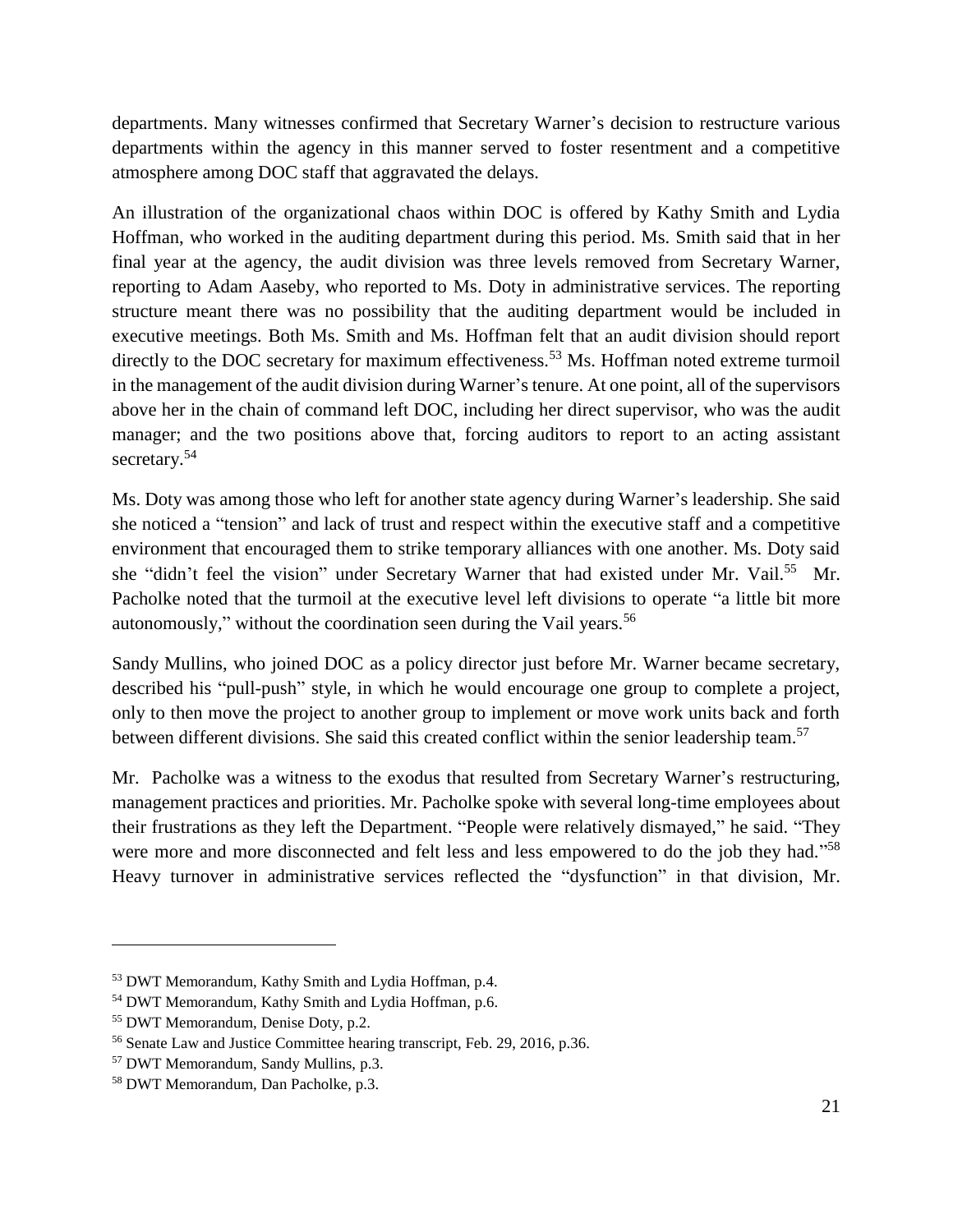Pacholke said.<sup>59</sup> These included Denise Doty, Brian Tinney, who became interim assistant secretary after Ms. Doty left the Department, and Doug Hoffer, Peter Jekel and Jibu Jacob, all of whom took a turn as CIO.

Mr. Pacholke didn't pull any punches. He told the Senate committee that he regarded the departures of critical personnel as an indication of dissatisfaction with Secretary Warner.<sup>60</sup> However, when he expressed those concerns, Mr. Pacholke recalled that Secretary Warner's reaction was "a little bit distant," as if he "really didn't have the time for the discussion" – an attitude that exhibited a "lack of awareness at just the totality" of the extensive departures of IT staff."<sup>61</sup> Secretary Warner would "remind me that it was somebody else's operating area," dismiss the conversation and move on, Mr. Pacholke said.

#### <span id="page-21-0"></span>**D. Secretary Warner's misplaced priority: Advance Corrections/STRONG-R**

#### **"***I think it was a contributing cause, yes." -* **Kit Bail, retired DOC Chief Information Officer 2006-2011**

#### *"[Advance Corrections]…blocked out the sun***" - Ira Feuer, DOC Chief Information Officer 2015-16**

STRONG-R, the Department's main computer priority during the Warner years, is an ambitious effort to create a new type of risk-assessment tool, to better predict recidivism and manage the programs in which an offender should be enrolled. STRONG-R, short for Static Risk Offender Need Guide-Revised is the risk-assessment component of a broader program known as Advance Corrections.<sup>62</sup> Mr. Warner described the program as a "more comprehensive strategy of assessing somebody, understanding what the right program would be, and delivering that program to them."<sup>63</sup> The objective of Advance Corrections is to utilize "dynamic assessments" that change as an offender's behavior characteristics change, as opposed to static assessments that do not change. 64

The Advance Corrections initiative predated Warner, starting with a 10-year study by Washington State University researchers that analyzed data from 44,000 offenders who agreed to take risk assessments.<sup>65</sup> Prior to Warner's administration it was one of several major initiatives for DOC,

<sup>59</sup> DWT Memorandum, Dan Pacholke, p.2.

<sup>60</sup> DWT Memorandum, Dan Pacholke, p.5.

<sup>61</sup> DWT Memorandum, Dan Pacholke, p.5.

<sup>&</sup>lt;sup>62"</sup>STRONG-R" and "Advanced Corrections" (as opposed to "Advance Corrections") are frequently used interchangeably by witnesses. In this report, whenever possible, the phrase "Advance Corrections" is used. <sup>63</sup> DWT Memorandum, Bernard Warner, p.3.

<sup>&</sup>lt;sup>64</sup> Senate Law and Justice Committee hearing transcript, Feb. 25, 2016, p.11.

<sup>65</sup> DWT Memorandum, Bernard Warner p.3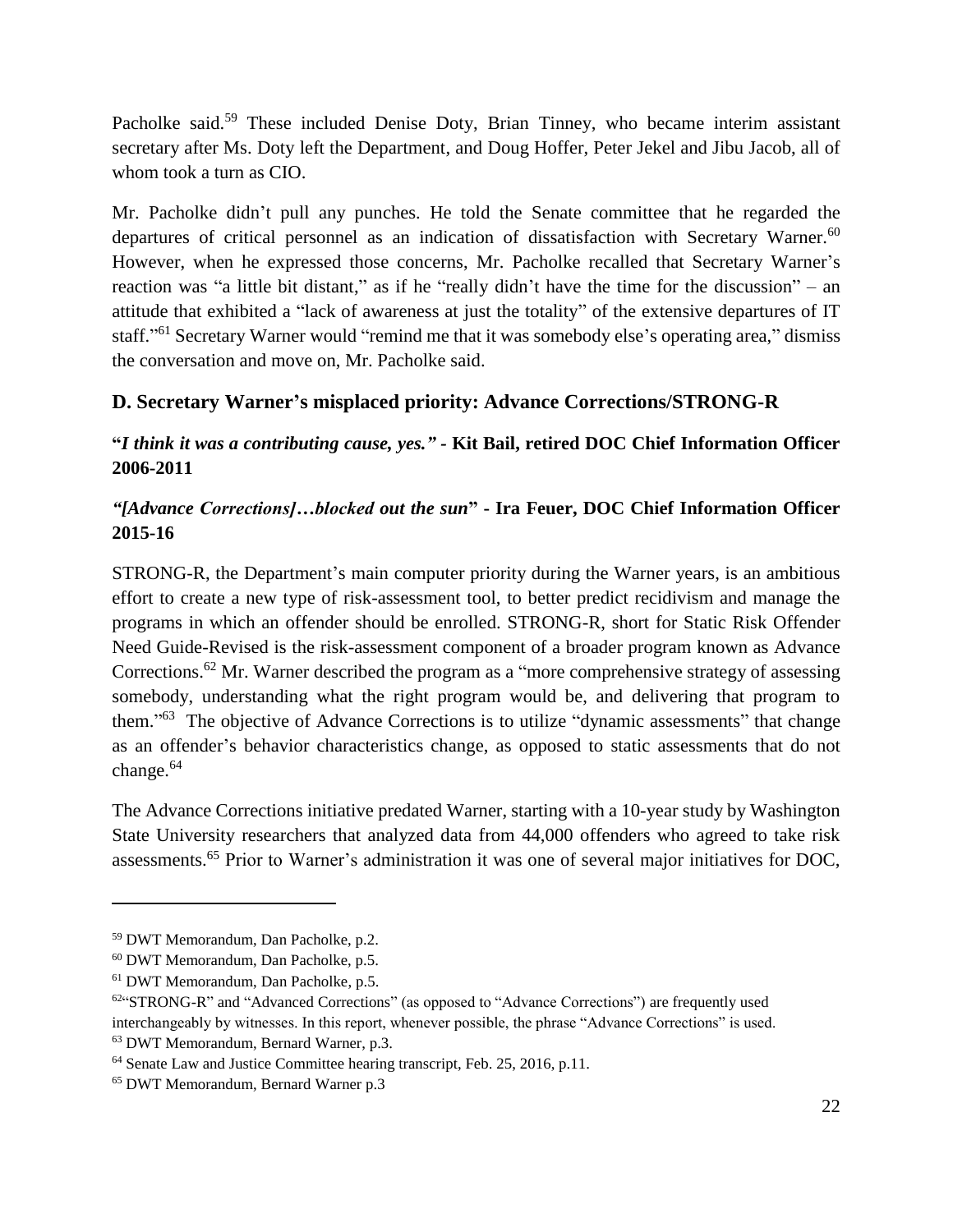but under Mr. Warner Advance Corrections became the Department's highest priority, to the point that important departmental responsibilities suffered,

The project's objectives were not controversial among staff, but the manner in which it was pursued disturbed many. Ms. Doty told the Senate committee, "It's not that I disagree with the policy and the project...It was more in how we were executing it."<sup>66</sup> Mr. Pacholke called the effort to design an integrated case-management tool "good work to do," but noted the reality: "it is not work that we have done successfully historically."<sup>67</sup> More troubling to Ms. Bail was that the department chose to carry it out using a contractor with a record of failure.<sup>68</sup>

#### **"***He's a crook and Bernie brought him back***." - Kit Bail, former chief information officer, DOC**

One of Secretary Warner's first hires was a former colleague, Amy Seidlitz, with whom he had worked in Arizona. Mr. Pacholke described her as "brilliant in understanding risk assessment tools" but "exceptionally unskilled" in implementing those tools.<sup>69</sup> Mr. Pacholke also stated she was difficult to work with and said she "created trouble almost everywhere she went."<sup>70</sup> Ms. Bail recalled that Ms. Seidlitz was "very vocal" in arguing that DOC had to hire contractors for the STRONG-R project because the IT department was unable to do the job, an assertion Ms. Bail said was "absolutely untrue" and which created a "real big morale hit."<sup>71</sup> In her dismissal of the IT department's abilities, Ms. Seidlitz reflected the view of Mr. Warner – a fact which came to be well-understood among staff in the IT department.<sup>72</sup>

Several tried convincing Warner that the IT department could and should handle the work. Doug Hoffer, Ms. Bail's immediate successor as CIO, told Mr. Warner that DOC was capable of building the STRONG-R processes into its OMNI system, and warned that creating a separate application would require new interfaces that frequently lead to problems. Mr. Hoffer said, "I felt I wasn't being listened to."<sup>73</sup> Ms. Doty said she offered the same advice to Mr. Warner on several occasions, "but that wasn't an option for Bernie."<sup>74</sup>

<sup>66</sup> Senate Law and Justice Committee hearing transcript, Feb. 29, 2016, p.27.

<sup>67</sup> Senate Law and Justice Committee hearing transcript, Feb. 29, 2016 p.39.

<sup>68</sup> Senate Law and Justice Committee hearing transcript, Feb. 29, 2016 p.10.

<sup>69</sup> DWT Memorandum, Dan Pacholke, p.4.

<sup>70</sup> DWT Memorandum, Dan Pacholke, p.4.

<sup>71</sup> DWT Memorandum, Kit Bail, p.3.

<sup>72</sup> Senate Law and Justice Committee hearing transcript Feb. 29, 2016, p.40.

<sup>73</sup> DWT Memorandum, Doug Hoffer, p.2.

<sup>74</sup> Senate Law and Justice Committee hearing transcript, Feb. 29, 2016 p.23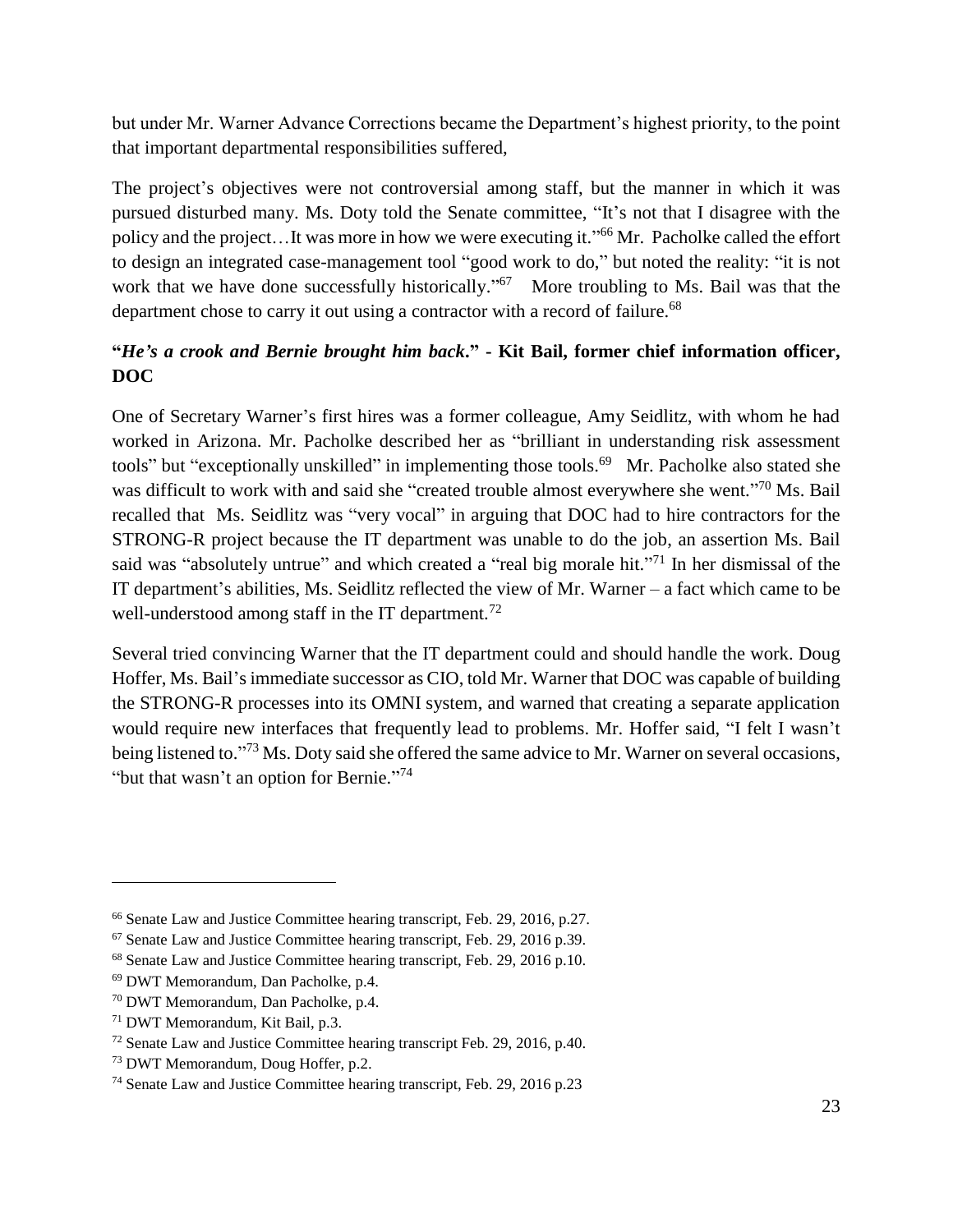The vendor Secretary Warner insisted on hiring for the STRONG-R project was Assessments.com,<sup>75</sup> a firm whose previous work had failed to impress anyone in the IT department. Initially Assessments.com was hired to build a community corrections casemanagement system that would interface with the OMNI system, then under development. Problems with the company were extensive. Bail recalled, "[T]hey were consistently over-budget, [they] under delivered, and what they did deliver was of pretty poor quality."<sup>76</sup> Ms. Bail described a software-maintenance contract with Assessments.com as being "fairly useless" because the firm was unresponsive to DOC complaints – indeed, it was often hard to reach anyone on the phone.<sup>77</sup> Mr. Hoffer described the company as "not the greatest vendor to work with" and observed that when it fixed defects "they weren't always fixed right."<sup>78</sup> When maintenance work was needed, he said "they were nowhere to be found."<sup>79</sup>

Mr. Hoffer, who became CIO five months before Bernie Warner was appointed secretary of corrections, said concerns about the Assessments.com work product and the firm's inability to support its own software were well known throughout the IT department and were communicated to Secretary Warner.<sup>80</sup> DOC Business Unit Manager David Dunnington testified that DOC continues to have problems with code written by the firm.

The behavior of the firm's CEO also was a concern. Ms. Bail was characteristically blunt in her appraisal: "He's a crook – and Bernie brought him back." Sean Hosman's troubled personal life was no secret to DOC's IT staff. According to an Associated Press account, he was arrested at least nine times between 2010 and 2012, four of them for DUI. In 2012, he was charged with felony cocaine possession, but it was reduced to a misdemeanor and ultimately dismissed. After one DUI arrest that year, four troopers had to hold him down to take a blood sample to determine his blood-alcohol level. <sup>81</sup>

Mr. Hosman told reporters in 2015 he has been clean and sober since that arrest. His personal problems were well-enough-known within DOC that Secretary Warner convened a meeting of the agency's IT staff in which Mr. Hosman described his substance abuse problems and the ways in which he was dealing with them. Recalled Mr. Dunnington, "I think they were trying to get it

<sup>75</sup> DWT Memorandum, Peter Dawson, p.4.

<sup>76</sup> Senate Law and Justice Committee hearing transcript, Feb. 29, 2016, p.11.

<sup>77</sup> Senate Law and Justice Committee hearing transcript, Feb. 29, 2016, p.11.

<sup>78</sup> Senate Law and Justice Committee hearing transcript, Feb. 25, 2016, p.32.

<sup>79</sup> DWT Memorandum, Doug Hoffer, p.2.

<sup>80</sup> Senate Law and Justice Committee hearing transcript, Feb. 25, 2016 pp.32-33.

<sup>&</sup>lt;sup>81</sup> Ronnie Greene and Eileen Sullivan, "Sean Hosman, CEO of Company Trying to Predict Repeat Criminals is a Repeat Criminal," Associated Press, Feb. 24, 2016[, http://www.huffingtonpost.com/2015/02/25/sean-hosman-ceo](http://www.huffingtonpost.com/2015/02/25/sean-hosman-ceo-criminal_n_6752622.html)[criminal\\_n\\_6752622.html.](http://www.huffingtonpost.com/2015/02/25/sean-hosman-ceo-criminal_n_6752622.html)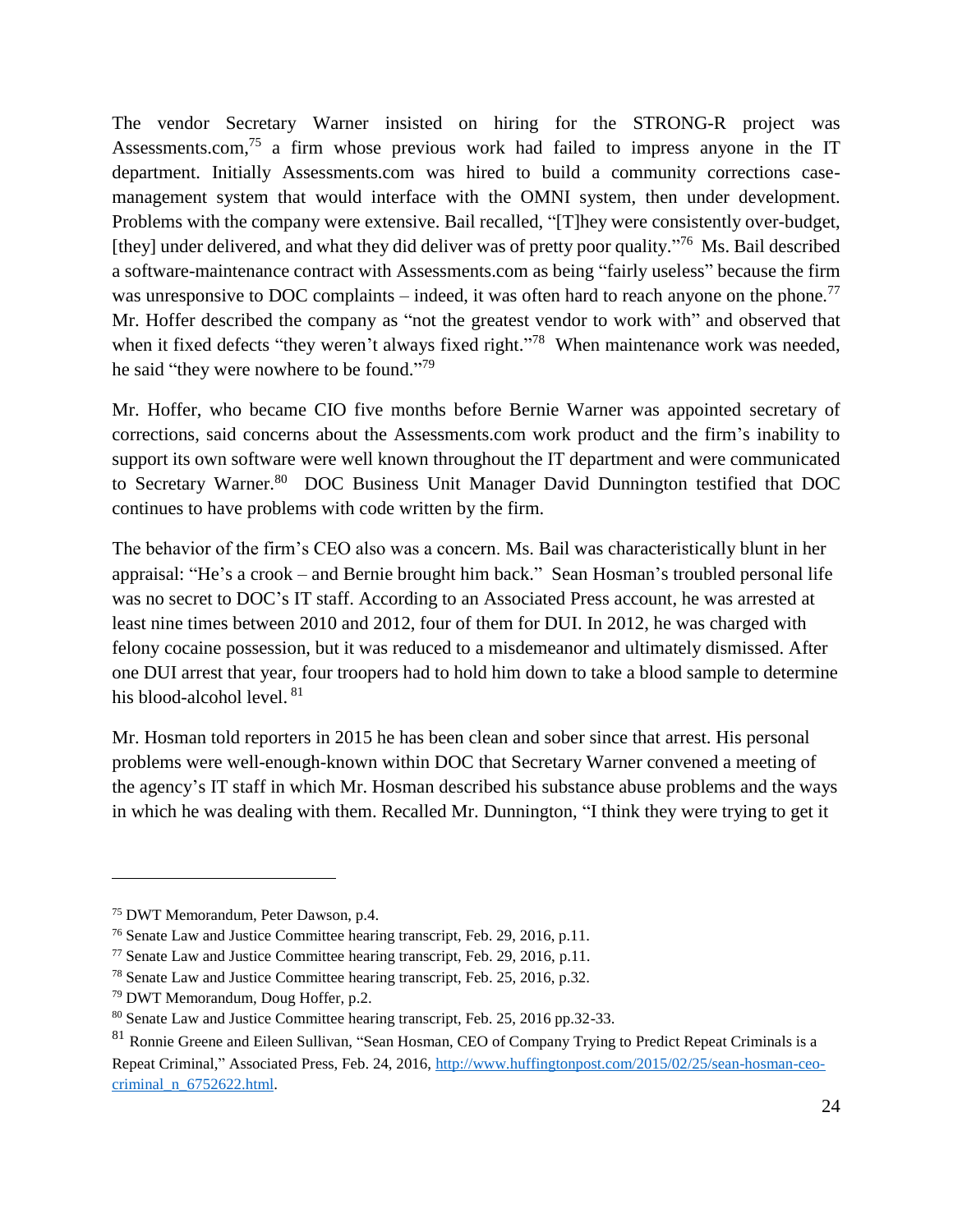out on the table before a lot of rumor [started]."<sup>82</sup> Many IT staffers thought Secretary Warner's continued support for Mr. Hosman was due to a personal friendship. But Secretary Warner told Senate investigators he backed Mr. Hosman simply because he was an "incredibly smart, talented guy," and insisted there were boundaries in place when it came to their relationship. <sup>83</sup>

Ms. Bail said her objections to Assessments.com had less to do with Hosman's behavior than the work product of his firm. "They would promise to deliver [but] they would deliver components or pieces that were incomplete. When you called them on that, then they would say, well we are not going to be able to do that unless—we gave you kind of a lowball bid and we are going to need more money." Ms. Bail continued, "They didn't deliver, they didn't deliver on time, they didn't deliver a complete product, and it was a repeating cycle. It was a difficult organization to work with."<sup>84</sup>

The nature of DOC's contract with Assessments.com also raised concerns within the agency, because the agency initially proposed awarding it without a competitive bidding process. Washington law allows agencies to bypass bidding processes and award a sole-source contract if a particular contractor is clearly the only practicable source of a good or service.<sup>85</sup> Mr. Warner told Senate investigators he believed the contract was awarded properly and that he did not apply undue influence. He stated that he did not define the scope of work, negotiate, or provide the authorizing signature for the STRONG-R contract. He also stated that there was "clear direction on my part that any work [with Assessments.com] would be within appropriate procurement standards."<sup>86</sup> He also stated that he made it "very clear" to Mr. Hosman that DOC would terminate its contract with Assessments.com if performance issues arose.<sup>87</sup>

Other observers felt the rules were being stretched for a firm of questionable repute. Ms. Bail said she believed DOC engaged Assessments.com outside of competitive procurement rules.<sup>88</sup> Former assistant secretary Doty said she felt like "we were just on the right side of the ethical line" in awarding the contract.  $89$  Jekel said the firm's poor track record – its history of repeated quality issues, software fixes that didn't work, and inability to maintain its own software – raised serious

<sup>&</sup>lt;sup>82</sup> Senate Law and Justice Committee hearing transcript, March 16, 2016, pp.29-30.

<sup>83</sup> DWT memorandum, Bernie Warner, p.4.

<sup>&</sup>lt;sup>84</sup> Senate Law and Justice Committee hearing transcript, Feb. 29, 2016, p.18. Bail's description of

Assessments.com's performance in Washington mirrors an Associated Press account of the firm's performance on a Florida contract in 2005. The contract originally cost \$750,000, but the contract was amended eight times, adding costs for training, curriculum development, license fees and maintenance. Cost climbed to \$2.1 million. Four subsequent contracts bumped the overall price tag to \$3 million. Ronnie Greene and Eileen Sullivan, "Sean Hosman, CEO of Company Trying to Predict Repeat Criminals is a Repeat Criminal," Associated Press, Feb. 24, 2016. 85 RCW 39.26.010.

<sup>86</sup> DWT Memorandum, Bernard Warner, p.4.

<sup>87</sup> DWT Memorandum, Bernard Warner, p.4.

<sup>88</sup> DWT Memorandum, Kit Bail, p.3.

<sup>89</sup> DWT Memorandum Denise Doty, p.3.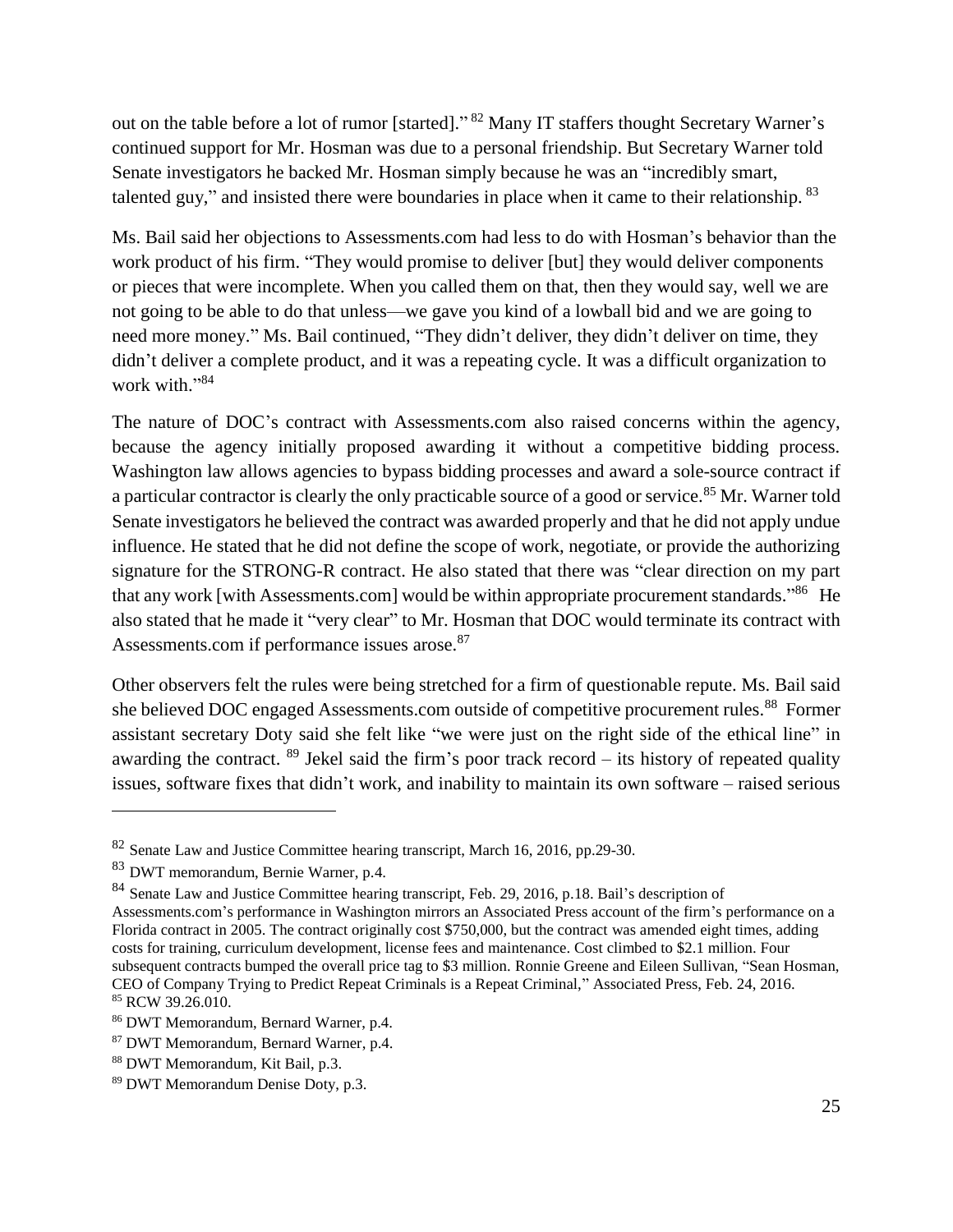questions about the propriety of a sole-source contact. It "didn't smell right," he said, adding, "If you were in a fish market, you wouldn't buy that fish."<sup>90</sup> Jekel argued internally that the contract did not qualify for award on a sole-source basis, but was told that Secretary Warner wanted it awarded as a sole-source contract to Assessments.com.<sup>91</sup>

Initial attempts to award a sole-source contract created problems for DOC. A competing firm submitted a bid for the project, thus challenging the sole-source award, and the Department of Enterprise Services held up the contract. According to Brian Tinney, who took over as interim assistant secretary after Denise Doty left in 2014, Warner didn't want to wait the six to nine months it would take to award the contract through a competitive bidding process, so DOC tried to convince Washington State University to contract directly with Assessments.com. Negotiations bogged down over licensing arrangements. "That was more time being wasted," Tinney said.<sup>92</sup> Ultimately DOC amended the existing maintenance agreement with Assessments.com to include work on STRONG-R, essentially awarding it a sole-source contract without going through solesource contracting procedures. The rationale was that because Assessments.com held the licensing rights to the software for the project, the Department had to use that vendor despite past performance issues and concerns.<sup>93</sup>

By December 2012, when DOC learned that its computers were improperly calculating inmate release dates, Mr. Warner had thoroughly shifted the focus and priorities of the IT department to STRONG-R. Throughout DOC, STRONG-R was understood to be Mr. Warner's top priority. Mr. Dunnington recalled meetings of up to 40 staffers that aimed to chart a plan and define the project. These meetings included every departmental category of DOC – community corrections, prisons, mental health, budget – it touched everything."<sup>94</sup>

Doug Hoffer noticed the change in emphasis, and it was one of the biggest reasons he decided to leave DOC in February 2014 after a little more than three years as CIO. His final 18 months were almost entirely focused on STRONG-R, he said, and he was increasingly convinced it "was not going to be successful."<sup>95</sup> Mr. Hoffer related a key insight to Senate investigators: it is easier for people to get excited about new things than it is for them to focus on existing needs. <sup>96</sup> The inordinate attention devoted to the project by the executive staff and the IT department likely had

<sup>90</sup> DWT Memorandum, Peter Jekel, p.2.

<sup>&</sup>lt;sup>91</sup> DWT Memorandum, Peter Jekel, p.2. Warner was identified by his former chief of staff as making the decision to pursue a sole-source contract with Assessments.com. DWT Memorandum, Peter Dawson, p. 4.

<sup>&</sup>lt;sup>92</sup> DWT Memorandum, Brian Tinney, p.2.

 $93$  This information was relayed at a legislative staff briefing on the STRONG R project that occurred May 4, 2016.

<sup>&</sup>lt;sup>94</sup> Senate Law and Justice Committee hearing transcript, March 16, 2016, p.29.

<sup>95</sup> DWT Memorandum, Doug Hoffer, p.1. Doug Hoffer's final 18 months would have been Aug. 1, 2012 to Feb. 28, 2014.

<sup>96</sup> DWT Memorandum, Doug Hoffer, p.3.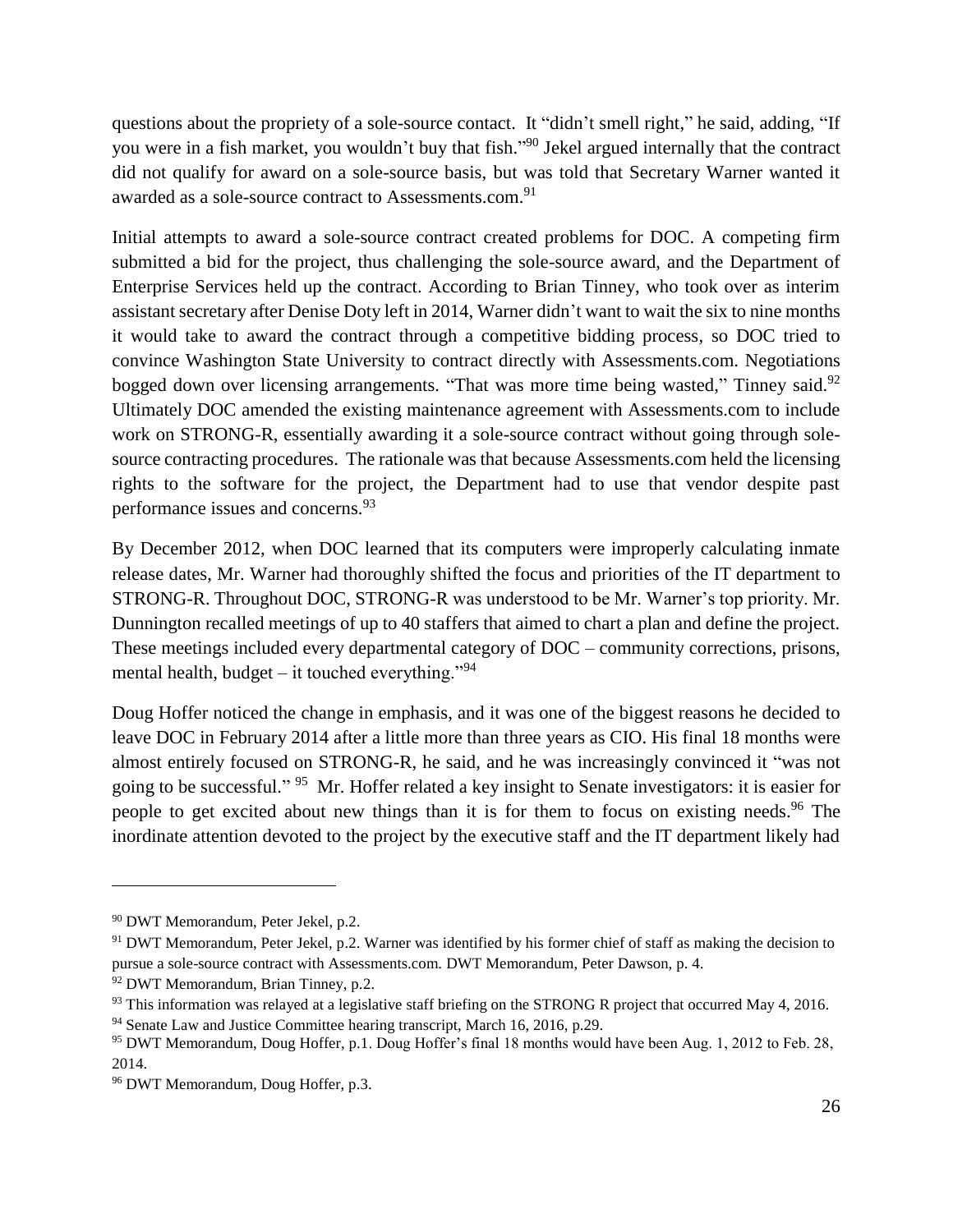a direct effect on the *King* fix, by diverting resources from tasks perceived as more mundane. Mark Ardiel, an employee of DOC vendor Sierra-Cedar and the man ultimately responsible for coding the fix, recalled that he began work in 2013 and continued again in 2014, but was stopped both times because he had questions for DOC business analysts that went unanswered.<sup>97</sup> It was Mr. Ardiel's impression that the new project consumed agency time and resources that otherwise would have gone to software maintenance and defect correction.<sup>98</sup>

In his statement to Senate investigators, former Secretary Warner said he was "pretty focused" on having a process for prioritizing projects "that would not compromise the routine work of the agency."<sup>99</sup> Yet he was unclear about how exactly he expected the IT department to accomplish this, and he was unable to describe the procedures it used to set priorities. Although Warner chief of staff Dawson provided some direction on project prioritization, that direction involved mainly the big projects – STRONG-R in particular – and not the routine work involved in software maintenance and correction. On those issues Mr. Tinney said IT "was pretty much left to decide what was important to themselves." This lack of direction from executive managers became a critical factor in the decisions that delayed the *King* fix, as mid-level managers attempted to carry out what they believed were upper-management priorities.

Chaos in the IT department reached its nadir during the middle of 2014 and into 2015, as the *King* fix was repeatedly delayed. Those working at DOC recall this as a dark and difficult period. This coincided with the most significant push by Secretary Warner to move the Advance Corrections initiative forward, the continued delay of the *King* fix, and a rapid progression of IT directors who came and went within months.

Demoralized IT staffers began voting with their feet. Ms. Bail described what she called a "brain drain" as the hiring of the incompetent Assessments.com for the STRONG-R project left many feeling "very strongly that there wasn't much point in staying."<sup>100</sup> By 2014 there were 26 vacancies in the IT department, as employees departed for other agencies with more resources and better working conditions.<sup>101</sup> Mr. Jekel described Warner's disregard for the IT department as "indifferent neglect  $-$  benign neglect is too nice."<sup>102</sup>

The heavy turnover in the IT department created major problems in continuity, management, and communication. Mr. Tinney said the IT department was particularly vulnerable to staff turnover because short staffing caused documentation to suffer. Mr. Tinney explained that when somebody

<sup>97</sup> DWT Memorandum, Mark Ardiel, p.9.

<sup>98</sup> DWT Memorandum, Mark Ardiel, p.6.

<sup>99</sup> DWT Memorandum, Bernie Warner, p.7.

<sup>&</sup>lt;sup>100</sup> Senate Law and Justice Committee hearing transcript, Feb. 29, 2016, p.5.

<sup>101</sup> DWT Memorandum, Kathy Smith and Lydia Hoffman, p.6.

<sup>102</sup> DWT Memorandum, Peter Jekel, p.3.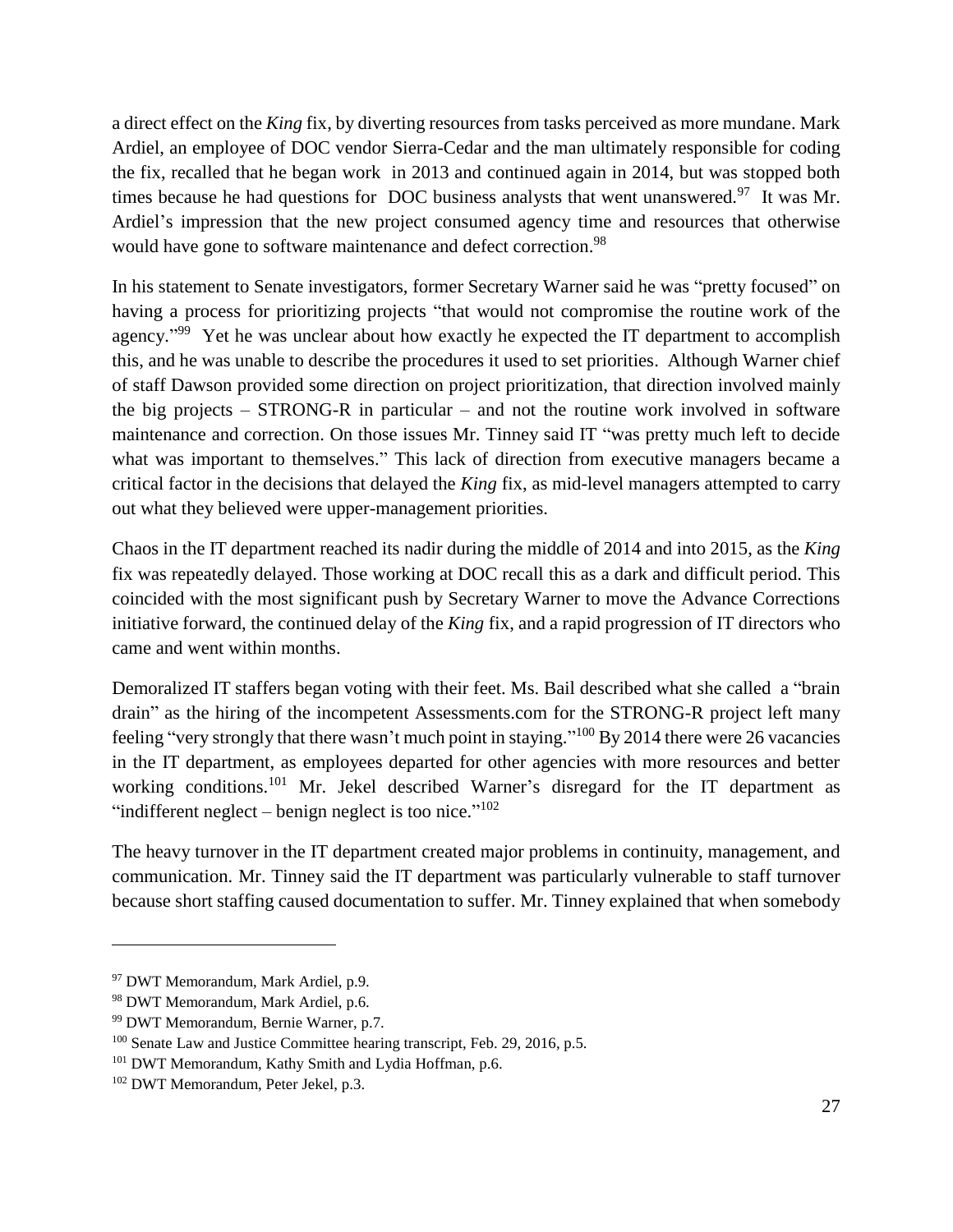learns a process by experience, but then leaves DOC without documenting how the process is done, "the next person has no knowledge." Yet he said the IT department could not be expected to fully document processes when it had to struggle just to complete its tasks.<sup>103</sup>

A story related by IT employee Jay Ahn is particularly telling. Mr. Ahn worked within the IT department during the period of the *King* fix delays. Mr. Ahn was concerned about the diversion of resources from maintenance to Advance Corrections/STRONG-R, which he said resulted in only minimal and critical maintenance work being completed.<sup>104</sup> The directions were communicated to Mr. Ahn through layers of management, and Mr. Ahn was not confident that Secretary Warner was aware of the impact of this shift. Mr. Ahn wrote an email expressing his concerns. The goals of the Advance Corrections initiative were important, he said, but DOC should fund it with new resources rather than diverting it from routine IT maintenance. He observed that IT maintenance is important because issues that are ignored for a time can "explode" later on, as occurred in this case.<sup>105</sup>

Mr. Ahn told Senate investigators that many on DOC's executive team were aware of the redirection of maintenance resources because he outlined for them the way in which maintenance resources could be deployed for new projects, such as the Violator Improvement Process and Advance Corrections/STRONG-R. He received approvals to redirect the maintenance resources during an IT governance meeting attended by Mr. Tinney, Mr. Dawson, the chief of staff and Mr. Pacholke, then deputy secretary of corrections. Even absent an explicit instruction to hold off maintenance work, there were clear instructions that Advance Corrections/STRONG-R was a higher priority. Mr. Ahn stated that IT generally had no voice or representation in the agency's executive decision-making and he said he believes one reason for IT turnover was that the business units often overruled various CIOs' preferences. Mr. Ahn said he viewed delay of the *King* fix as a management issue, because management did not support the experts who had full knowledge of the business rules and their priorities and who could make the correct calls.<sup>106</sup>

Many other DOC employees agree with the view that the IT department was in freefall during this period. DOC employee David Gale noted that when a CIO left, that departure was compounded because the departing CIO often took some of DOC's IT people with them. <sup>107</sup> Similarly, DOC employee Leaora McDonald said she wasn't surprised the early-release problem occurred. She was close to several people in the IT business unit and said "I would hear the frustration sometimes," as they described the frequent postponements to system fixes.<sup>108</sup> The IT department

<sup>103</sup> DWT Memorandum, Brian Tinney, p.5.

<sup>104</sup> DWT Memorandum, Jay Ahn, p.2.

<sup>105</sup> DWT Memorandum, Jay Ahn, p.3.

<sup>106</sup> DWT Memorandum, Jay Ahn, p.3.

<sup>&</sup>lt;sup>107</sup> DWT Memorandum, David Gale, p.3.

<sup>108</sup> DWT Memorandum, Leaora McDonald, p.2.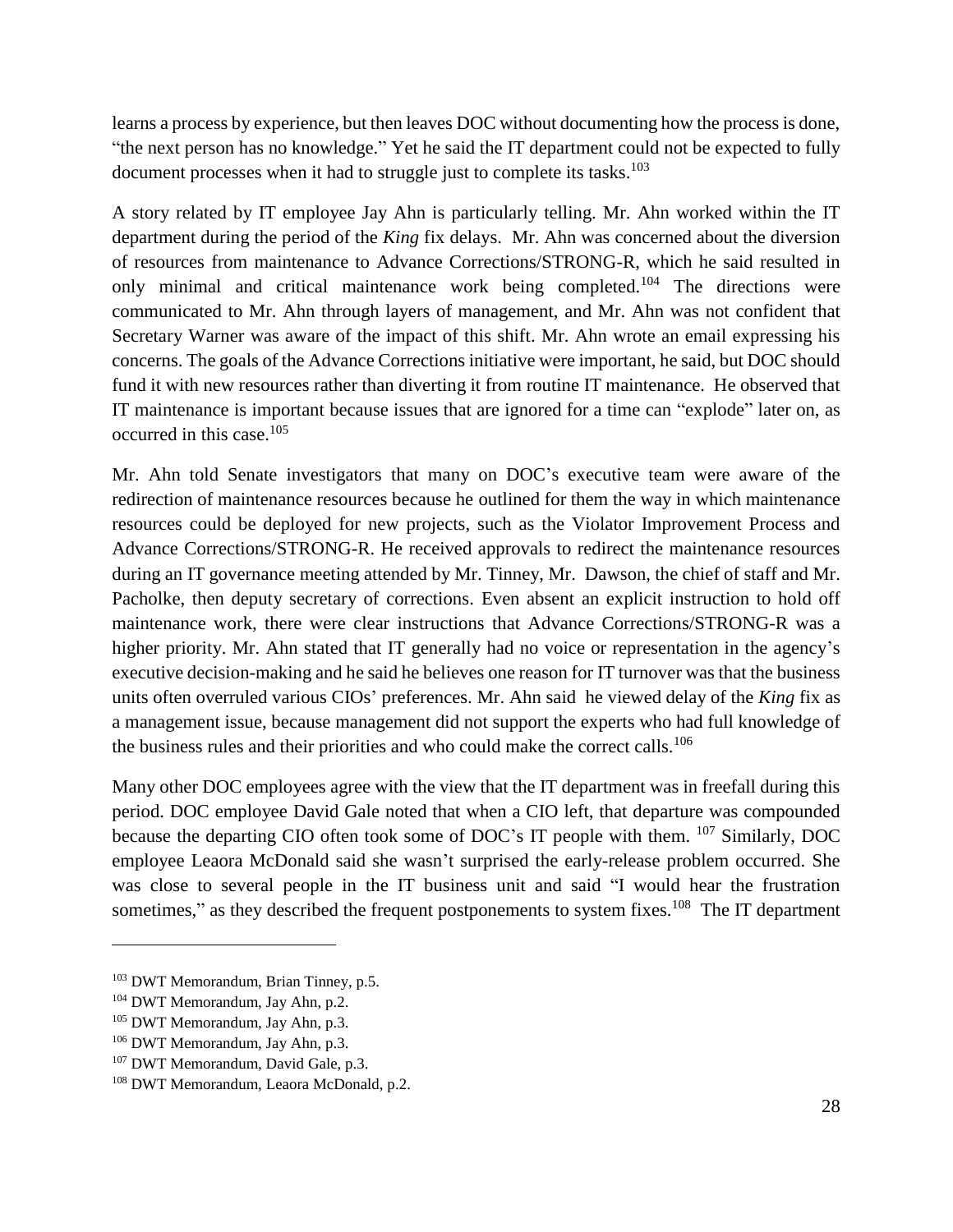had experienced heavy turnover in programmers and developers, and Ms. McDonald said she was glad she left when she did. She said morale was "just bad."<sup>109</sup>

Sue Schuler, an IT business analyst who was to become a key figure in the effort to implement the *King* fix, recalled the constant turnover of CIOs, the way the IT department's budget had been cut "to the bone," and the way staff turnover had increased stress levels while draining continuity and institutional memory. She particularly noted the loss of three technical analysts who were not replaced, one of whom specialized in sentencing-calculation fixes.<sup>110</sup>

Mr. Pacholke observed that the IT department suffered "lots of turnover and lots of angst," and suggested the mass exodus from the administrative services division and the IT department was caused by the constant changes in CIOs as well as the pressure to develop Advance Corrections/STRONG-R. He noted high resentment created by the attempt to bring in Assessments.com. Although Mr. Pacholke described the delay to the *King* fix as a "system error," he said "that doesn't mean people shouldn't be held accountable" at the senior management  $level<sub>111</sub>$ 

#### <span id="page-28-0"></span>**E. The evaporation of DOC's IT governance structure and a "breakdown of a systemic proportion"**

One of the casualties of DOC's overemphasis on Advance Corrections/STRONG-R was the governance process that determined the IT department's priorities. The breakdown of this governance process contributed to the postponement of the King fix as resources were diverted from software maintenance and defect correction. The Project Review board process "became completely about this policy initiative."<sup>112</sup> She told the Senate Law and Justice Committee, "I would estimate that we were actually meeting more often than we were when we were just looking at the totality of the projects. But the subject matter was all Advance Corrections."<sup>113</sup>

Former CIO Hoffer offered a similar description of the evolution of the Project Review Board under Mr. Warner, testifying that it was "a group at the top of the organization… intended to prioritize, understand the status of existing bigger projects and then prioritize those bigger projects." Over time it became entirely focused on Secretary Warner's priority. "At some point, I don't think we referred to it as the Project Review Board anymore," Mr. Hoffer said – it was all STRONG-R. 114

<sup>109</sup> DWT Memorandum, Leaora McDonald, p.3.

<sup>110</sup> DWT Memorandum, Sue Schuler, p.4.

<sup>111</sup> DWT Memorandum, Dan Pacholke, p.7.

<sup>112</sup> DWT Memorandum, Denise Doty, p.3.

<sup>113</sup> Senate Law and Justice Committee hearing transcript, Feb. 29, 2016, p. 22.

<sup>114</sup> Senate Law and Justice Committee hearing transcript, Feb. 25, 2016, p. 31.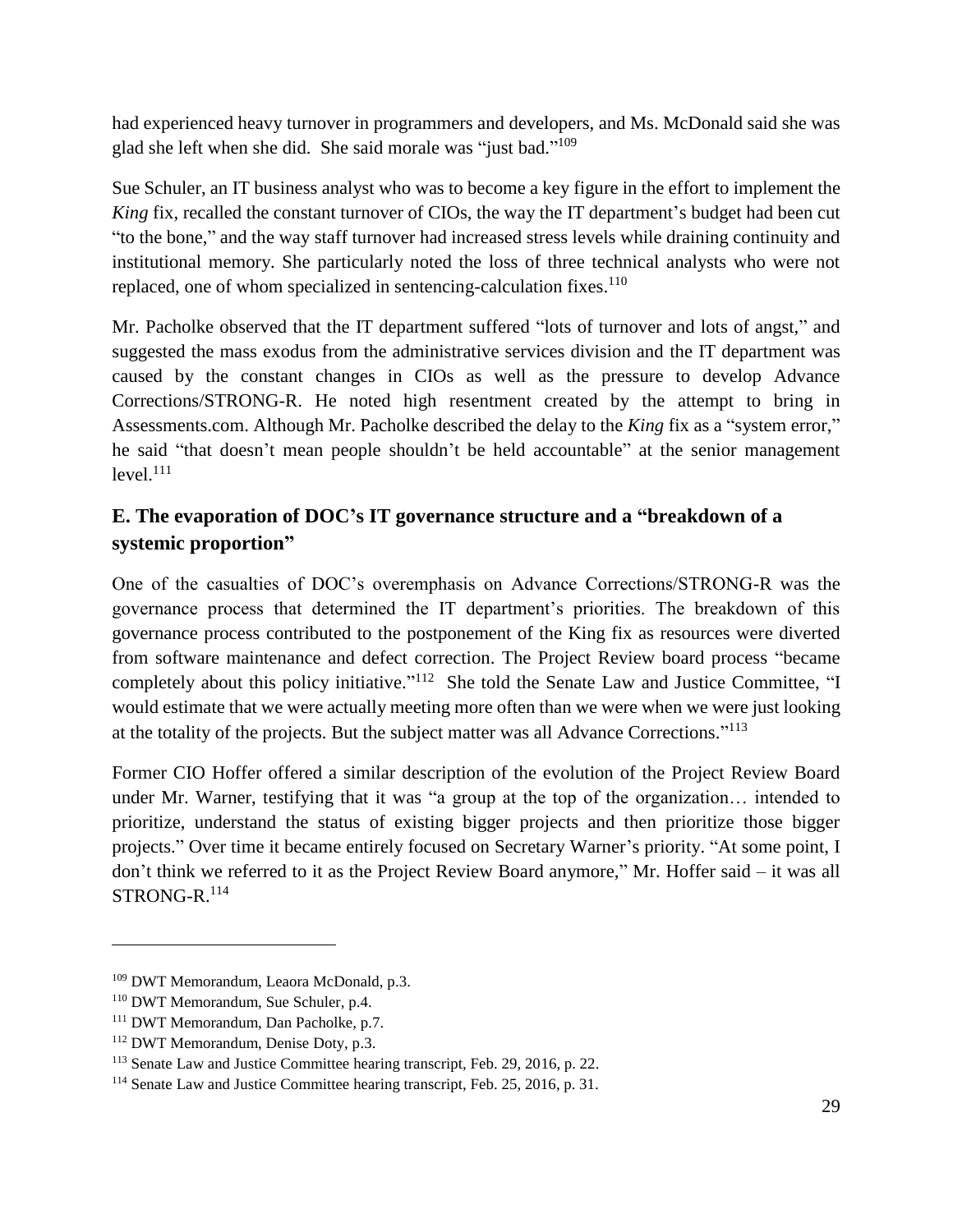Retired CIO Kit Bail observed that "governance processes in general pretty much evaporated."<sup>115</sup> Based on her experience and knowledge of the department and people involved, Ms. Bail told the Senate Law and Justice Committee that hiring Assessments.com for the Advance Corrections/STRONG-R project "created an atmosphere that reduced the effectiveness of any governance that remained. And that governance would have been focused on making sure our work was done as it should have been."<sup>116</sup> Ms. Bail remarked that this reflected a major change in approach – during her time as CIO, requested updates were "not set by whoever was the strongest" and that a sentencing change resulting from legislative or court action would always have gone "to the top of the heap."<sup>117</sup>

Ms. Bail said she believed there was "a great deal of pressure from the secretary to focus IT's attention almost exclusively on STRONG-R," and like others, she believed the pressure to focus on Mr. Warner's priority was a contributing cause to the *King* fix delay.<sup>118</sup> During Mr. Jekel's brief tenure as CIO, he noted that if someone with sufficient political capital had a pet project or was in a position to say "this is what Bernie wants," it was likely that project would obtain priority. "When push came to shove, what Bernie wanted, Bernie got," he said.<sup>119</sup>

When taking over for Mr. Hoffer as CIO in March 2014, Mr. Jekel saw staff "generally fatigued and under pressure because of new work that had come down from Secretary Warner" for Advance Corrections/STRONG-R. <sup>120</sup> He said Mr. Hoffer had "burned his candle to the end" yet left IT with its governance structure intact.<sup>121</sup> As for why the *King* fix was not accomplished quickly, Mr. Jekel speculated that pressure from above – the sort of pressure that often is not documented – forced employees to do certain tasks instead of necessary maintenance items.<sup>122</sup> Mr. Jekel further explained that even a most basic "first-in-first out," prioritization process could not explain why it took three years to fix the *King* error. 123

By the third year of the *King-*fix delay, the cumulative effect of the dysfunction had left the IT department in a shambles. When Ira Feuer interviewed for the CIO position, he was told by Secretary Warner that he would be taking over a "well-run, well established, IT organization." But upon taking the position he found quite the opposite. As he met with IT staff he learned they "just didn't have good processes in place, good governance in place, good prioritization in place – just

<sup>115</sup> Senate Law and Justice Committee hearing transcript, Feb. 29, 2016, p. 6.

<sup>116</sup> Senate Law and Justice Committee hearing transcript, Feb. 29, 2016, p. 10.

<sup>117</sup> DWT Memorandum, Kit Bail, p.3.

<sup>118</sup> Senate Law and Justice Committee hearing transcript, Feb. 29, 2016, pp. 6-7.

<sup>119</sup> DWT Memorandum, Peter Jekel, p.3.

<sup>&</sup>lt;sup>120</sup> DWT Memorandum, Peter Jekel, p.1.

<sup>&</sup>lt;sup>121</sup> DWT Memorandum, Peter Jekel, p.2.

<sup>122</sup> DWT Memorandum, Peter Jekel, p.2.

<sup>123</sup> DWT Memorandum, Peter Jekel, p.3.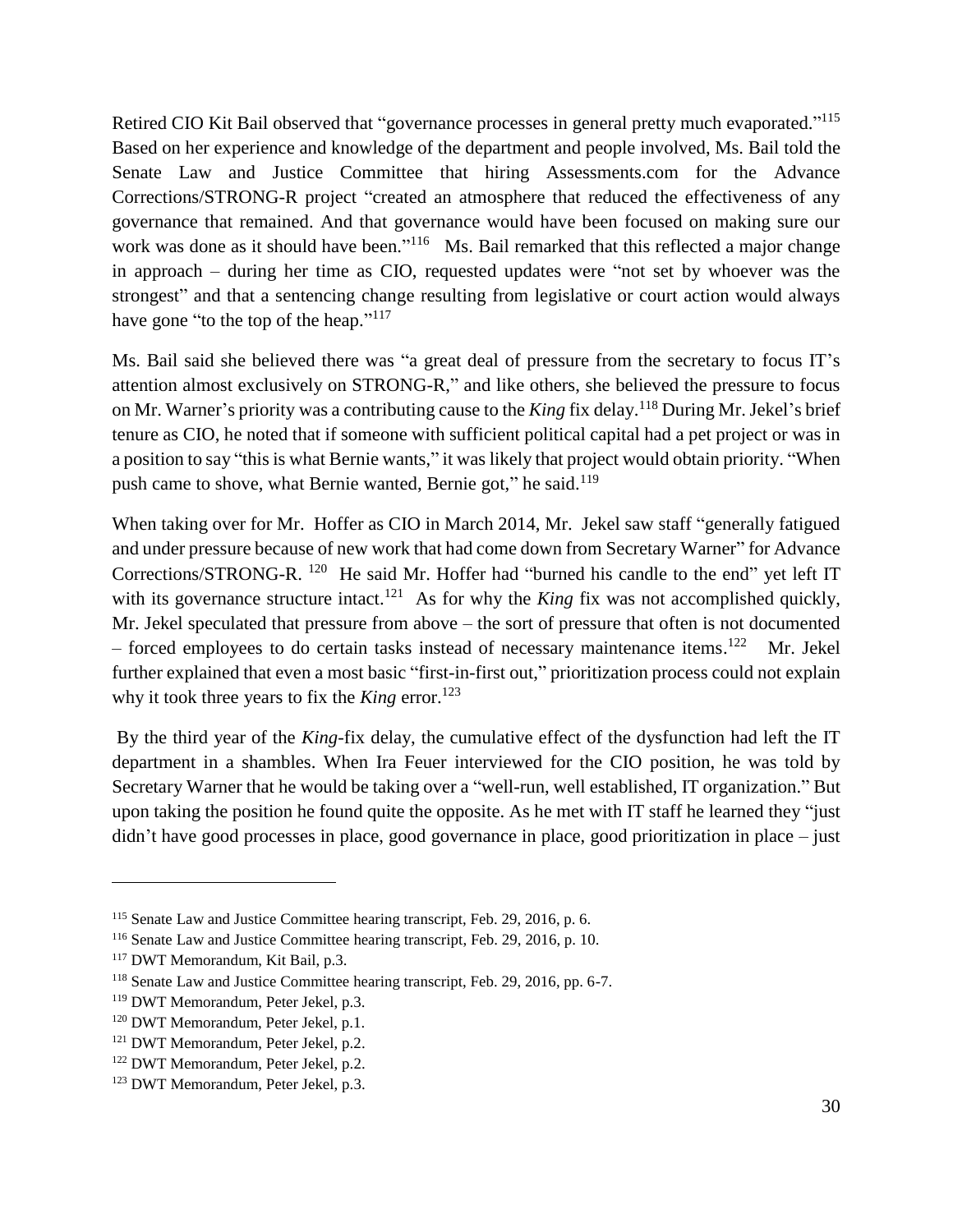normal things that help the IT organization run more efficiently," he said. "It was a bit helterskelter in there."<sup>124</sup> Staff relayed to Mr. Feuer that "the last time...that they felt that the organization was stable... was when Kit Bail was there."<sup>125</sup> He concluded IT had "very weak governance" and had suffered a "breakdown of communications across the board."<sup>126</sup>

Mr. Feuer was especially disturbed to learn that Warner's reorganizations had moved the Project Management Office and the Business Services Office out of IT, and that they reported to the assistant secretary. "They did not communicate at all," he said. "And it is critical for the project managers to talk to the IT staff and vice versa. And it is critical for the BA [Business analysis] units to talk to the development team as well. …Communications ceased—there was just no communication between the two groups."<sup>127</sup>

One effect of this breakdown was that the IT department no longer had the ability to properly establish priorities. Mr. Feuer explained that the business analysis unit performs a vital communications function, bridging the gap between users and the IT department. The business analysts translate the business requirements "into the technical requirements and it turns into the coding. So if the business requirement people are not talking to the development team that is just a breakdown of a systemic proportion."<sup>128</sup>

It was evident to Mr. Feuer that Advance Corrections/STRONG-R had become a project that "blocked out the sun." He explained the observation this way: "When large projects come into a development team, sometimes they are so massive and they are not resourced correctly, that they take over everything. And so there [are] very little resources left to do maintenance and enhancements. And that was what was kind of happening here."  $^{129}$  He viewed the three-yeardelay in completing the *King* fix as "a systemic problem dealing with poor communication, poor governance, poor prioritization…lots of problems. It didn't seem to be just one individual or something like that. It was just a systemic problem. It was the whole system."<sup>130</sup> Mr. Pacholke testified that he had no reason to doubt Mr. Feuer's observation. <sup>131</sup> After succeeding Bernie Warner as corrections secretary in October 2015, restoring software enhancements and defect correction to the agency's top priority, while continuing work on Advance Corrections/STRONG-R where it could fit in with available resources.<sup>132</sup> As Mr. Pacholke testified, "the system protocols

<sup>&</sup>lt;sup>124</sup> Senate Law and Justice Committee hearing transcript, Feb. 25, 2016, p.2.

<sup>&</sup>lt;sup>125</sup> Senate Law and Justice Committee hearing transcript, Feb. 25, 2016, p.17.

<sup>126</sup> DWT Memorandum, Ira Feuer, p.2.

<sup>&</sup>lt;sup>127</sup> Senate Law and Justice Committee hearing transcript, Feb. 25, 2016, p.3.

<sup>&</sup>lt;sup>128</sup> Senate Law and Justice Committee hearing transcript, Feb. 25, 2016, p.3.

<sup>&</sup>lt;sup>129</sup> Senate Law and Justice Committee hearing transcript, Feb. 25, 2016, p.4.

<sup>&</sup>lt;sup>130</sup> Senate Law and Justice Committee hearing transcript, Feb. 25, 2016, p.5.

<sup>&</sup>lt;sup>131</sup> Senate Law and Justice Committee hearing transcript, Feb. 29, 2016, p.38.

<sup>&</sup>lt;sup>132</sup> Senate Law and Justice Committee hearing transcript, Feb. 25, 2016, p.17.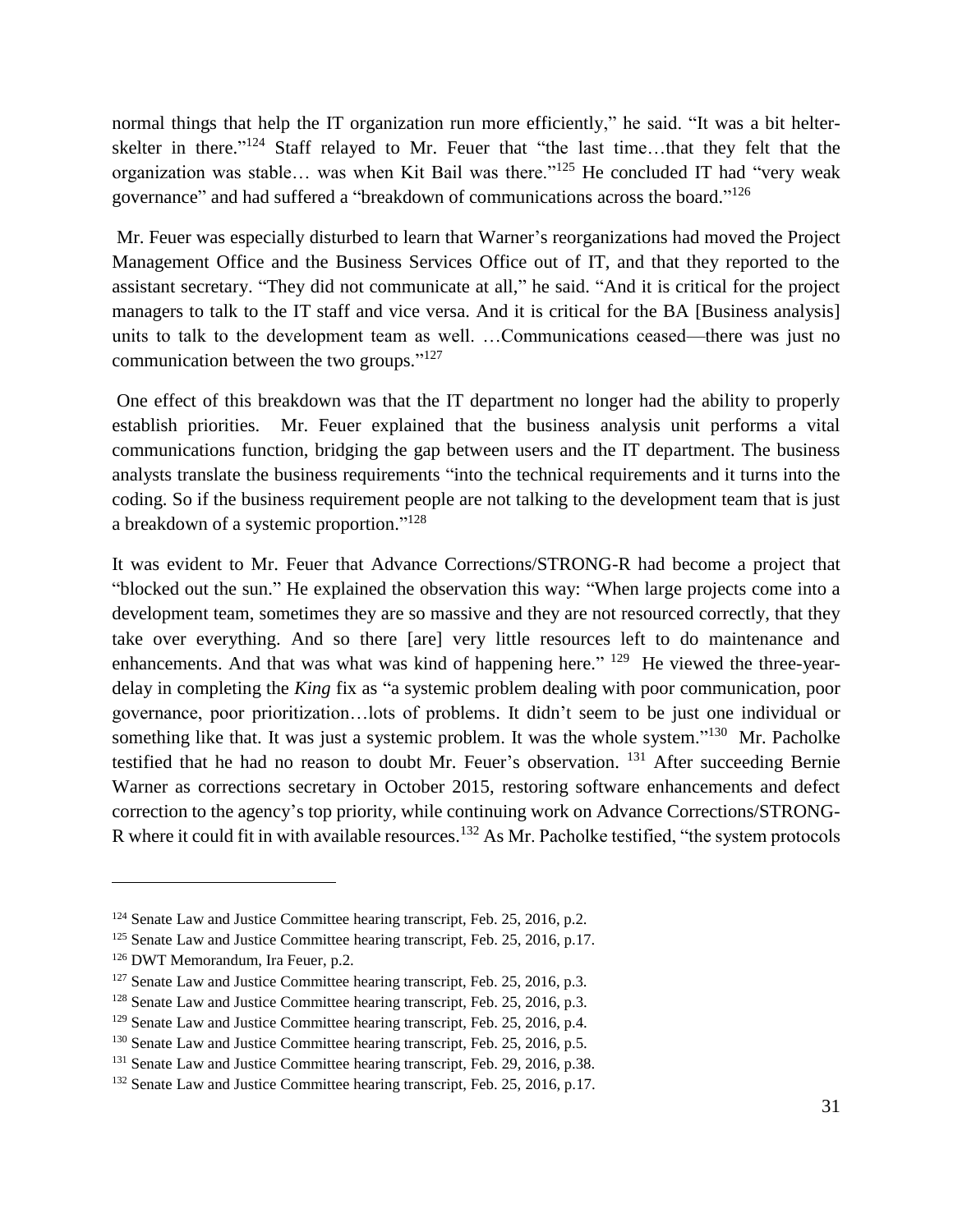broke down around IT governance, around historic acuity, around AG opinions, IT governance and these serious public-safety breaches overall."<sup>133</sup>

The environment within DOC when the agency learned it was calculating sentences improperly was one of systemic dysfunction, systemic breakdown, broken communications and misplaced priorities that festered and grew during the three-year era of the *King* fix delays. Despite Mr. Warner's assertion that he was "pretty focused" on having a process for prioritizing projects that would not compromise the routine work of the agency, he acknowledged IT was not a department "that I frankly dove into that much."<sup>134</sup> In remarks to Senate investigators, he dismissed problems created by IT turnover, saying there is "always a lot of mobility in that field."<sup>135</sup> Despite his assertion that he made it "very clear" to Mr. Hosman that DOC would terminate its contract with Assessments.com if performance concerns arose, the quality of its work continues to be a sore point for IT officials. Secretary Warner was oblivious to the problems he had created.

When Mr. Warner stepped down in October 2015, exactly two months before Gov. Inslee was notified about the early-release scandal, the agency was in a condition that former CIO Kit Bail called an "effing mess" and remarked that Mr. Pacholke, the new corrections secretary, "had lots of repair work to do." 136

The wholesale dysfunction at the upper and middle management levels of DOC was clearly wellknown and well-understood within the DOC long before Warner resigned in 2015. How Mr. Warner's gross mismanagement apparently was not brought to the attention of the governor remains unanswered, and must be better understood if such dysfunction in a critical agency is to be more promptly detected and corrected by the governor in the future. In hindsight, Gov. Inslee paid what turned out to be a particularly unmerited compliment when he stated in September 2015, "In many ways he [Warner] has made Washington a model for how to run a corrections department and always put the safety of staff and the public first in his mind."<sup>137</sup>

It is unknown whether Gov. Inslee was aware of the unique and inadequate manner in which Mr. Warner was reporting to the governor's office. Mr. Warner confirmed he had a close personal relationship with a member of the governor's staff that was "formally managed" by having Warner report to the governor's deputy chief of staff.<sup>138</sup> It is possible and even probable, given this arrangement, that Gov. Inslee was unaware of the extent of the problems within DOC, but the

<sup>&</sup>lt;sup>133</sup> Senate Law and Justice Committee hearing transcript, Feb. 29, 2016, p.48.

<sup>134</sup> DWT Memorandum, Bernie Warner, p.5.

<sup>135</sup> DWT Memorandum, Bernie Warner, p.5.

<sup>136</sup> DWT Memorandum, Kit Bail, p.2.

<sup>&</sup>lt;sup>137</sup> DOC News Release, "Corrections Secretary Bernie Warner to Leave State Service," Sept. 22, 2015.

<sup>138</sup> DWT Memorandum Bernie Warner, p. 8.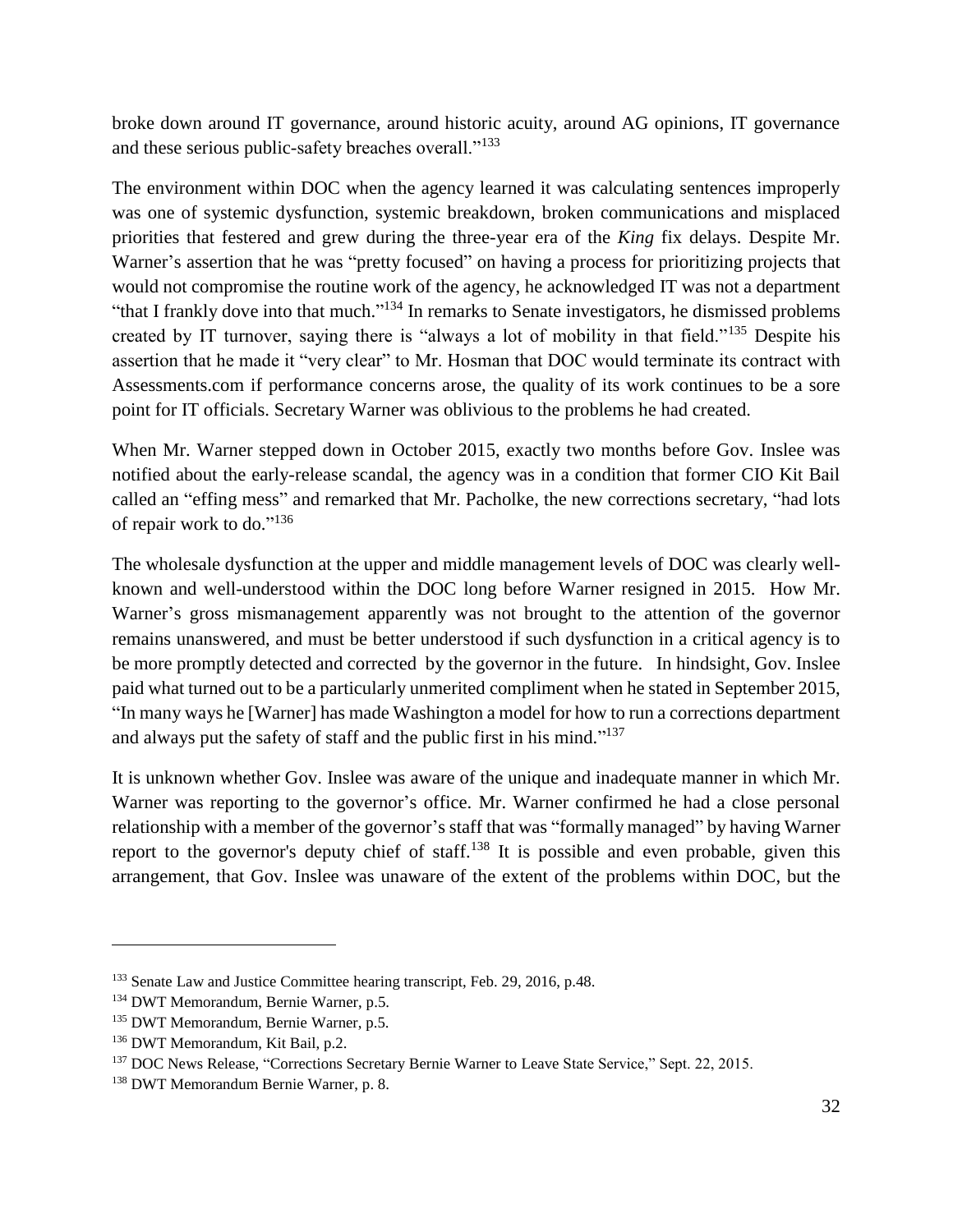tolerance for this arrangement raises serious concerns, because Warner's mismanagement was never addressed – a contributing factor in the largest public-safety scandal in Washington history.

#### <span id="page-32-0"></span>**F. DOC response to the** *King* **error**

#### **"***What about the rest of the people***?"—King County resident Matthew John Mirante, father of a teenage stabbing victim, speaking to DOC after learning the agency would recalculate the sentence of his son's assailant**

In November 2011, Matthew Mirante Jr., a 17-year-old high-school junior, was brutally injured. He was stabbed in the abdomen as well as his back, head, nose, lip and brow. He was rushed to Harborview Medical Center in Seattle, the state's leading trauma center, for emergency surgery. In addition to the physical and emotional scars from the attack, the Mirante family has faced financial struggles due to the tens of thousands of dollars in medical bills and unpaid restitution from his assailant, 19-year-old Curtis Robinson. Mr. Robinson was sentenced to a stunningly short 6 months for this serious assault with a sentence enhancement of one year added for the use of a deadly weapon.<sup>139</sup>

Given the near-death of his son, Matthew Mirante followed the sentencing of his son's assailant closely. "I followed from the day he was sentenced in King County, the day he left there to the day they sent him away to all those places. I followed him every day…. all the way until he went to the minimum security place... Cedar Creek."<sup>140</sup> So when DOC notified Mr. Mirante by letter in December 2012 that his son's assailant would be released on Feb. 5, 2013, he had a suspicion the agency had gotten it wrong. Mr. Mirante spent about five minutes calculating Mr. Robinson's sentence with pen and paper and determined the release date was off by 45 days. Robinson was supposed to be released March 22.<sup>141</sup>

Mr. Mirante called DOC's victim services department and asked that it double check Mr. Robinson's release date because, as he recalled saying later, "he is not supposed to get out at the time you say."<sup>142</sup> The next day he received a phone call informing him that the sentence would be checked again. Mr. Mirante said he replied, "Well, what about the rest of the people?" but was told the primary concern was his specific situation. $143$ 

Steve Eckstrom, manager of the DOC victim services program, contacted Wendy Stigall, records program administrator, about the Mirante family's concern. Initially Ms. Stigall assumed the

<sup>139</sup> Linda Byron, "Victim's family: Justice System let us down," KING-TV, Feb. 23, 2016, <http://legacy.king5.com/story/news/local/2016/02/23/victims-family-justice-system-let-us-down/80784932/>.

<sup>&</sup>lt;sup>140</sup> Senate Law and Justice Committee hearing transcript, Feb. 22, 2016, p.3.

<sup>&</sup>lt;sup>141</sup> Senate Law and Justice Committee hearing transcript, Feb. 22, 2016, p.2 and p.4.

<sup>&</sup>lt;sup>142</sup> Senate Law and Justice Committee hearing transcript, Feb. 22, 2016, p.2.

<sup>&</sup>lt;sup>143</sup> Senate Law and Justice Committee hearing transcript, Feb. 22, 2016, p.2.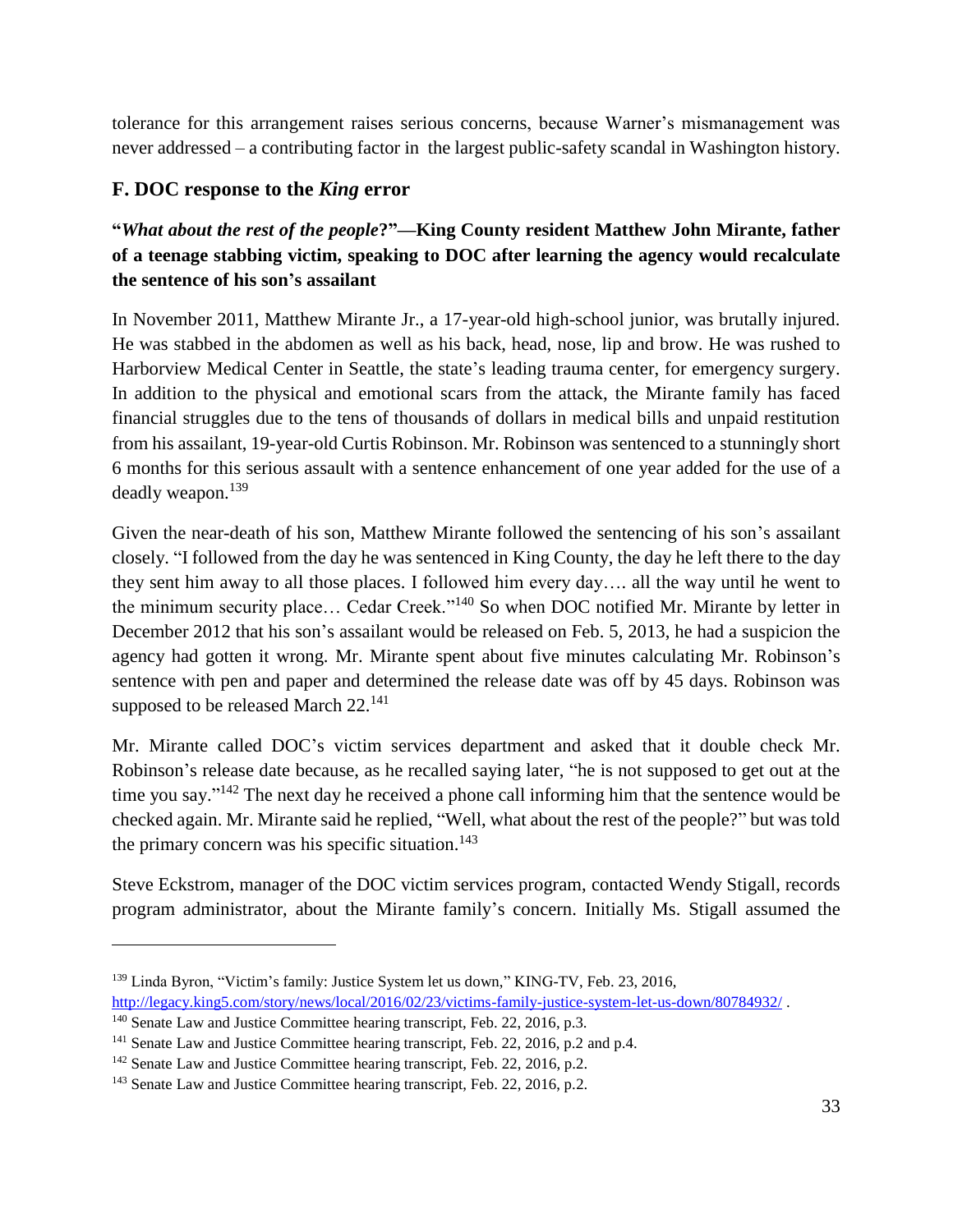OMNI system was correct and Mr. Mirante didn't understand the complexities in the system. Mr. Eckstrom then sent an email to Assistant Attorney General (AAG) Ronda Larson, who had long been assigned to DOC issues; she determined that the *King* ruling was not being properly applied and informed Ms. Stigall of this via email.<sup>144</sup> Ms. Stigall and AAG Larson spoke about the issue, and Larson memorialized the conversation in an email at 2:29 p.m. on Dec. 7, 2012. 145

Ms. Larson's email advised that DOC proceed with the "long process of reprogramming OMNI" and to do a "hand-calculations fix of Robinson's sentence now" due to "the likelihood that DOC will be sued and lose in a tort lawsuit" should Mr. Robinson be released early and "immediately go and kill the victim, for example." 146

Ms. Larson chose not to apply the same logic to other offenders in the remainder of her advice, because "this is something that the DOC has identified internally, rather than something that is being forced upon it by an outside entity." She reasoned that if DOC other inmates continued to be released early while the agency worked on a software fix, the problem was "not so urgent as to require the large input of personnel resources to do hand-calculations of hundreds of sentences."<sup>147</sup> In her February 2016 testimony to the Senate Law and Justice Committee, after learning the *King* fix had been delayed three years and the early release of felons had continued, Ms. Larson said she believed the overall impacted inmate population to be relatively small, involving inmates with short base sentences and sentence enhancements. She said the "hundreds" of inmates she referenced in her email referred to those released since 2002, not to those that might be released before OMNI was fixed.<sup>148</sup> She said she now regrets telling DOC that it would be acceptable to wait for the computer fix and that she was not "cognizant of the extent of the problem." <sup>149</sup>

Ms. Larson sent a copy of her email to managing AAG Paul Weisser as well as to an email list for all AAGs working with DOC. Mr. Weisser either did not read the email or failed to think about it critically.<sup>150</sup> No one from the AG's office countermanded or offered contrary advice and no one from senior DOC management vetted or weighed in against it.

Ms. Larson's December 2012 email made clear that she thought the *King* fix to OMNI would take "a few more months"<sup>151</sup> and testified that based on her experience with the IT staff at the AG's office, she thought the fix would take "two months or less."<sup>152</sup> At DOC, Ms. Stigall expected the

<sup>144</sup> DWT Memorandum, Wendy Stigall, p.4.

<sup>145</sup> Exhibit 4, p.1.

<sup>146</sup> Exhibit 4, pp. 2-3.

 $147$ Exhibit 4, p.4.

<sup>&</sup>lt;sup>148</sup> Senate Law and Justice Committee hearing transcript, Feb. 22, 2016, p.10.

<sup>&</sup>lt;sup>149</sup> Senate Law and Justice Committee hearing transcript, Feb. 22, 2016, p.12.

<sup>&</sup>lt;sup>150</sup> DWT Memorandum, Paul Weisser, p.2.

<sup>151</sup> Exhibit 4, p.4.

<sup>&</sup>lt;sup>152</sup> Senate Law and Justice Committee hearing transcript, Feb. 22, 2016, p.10.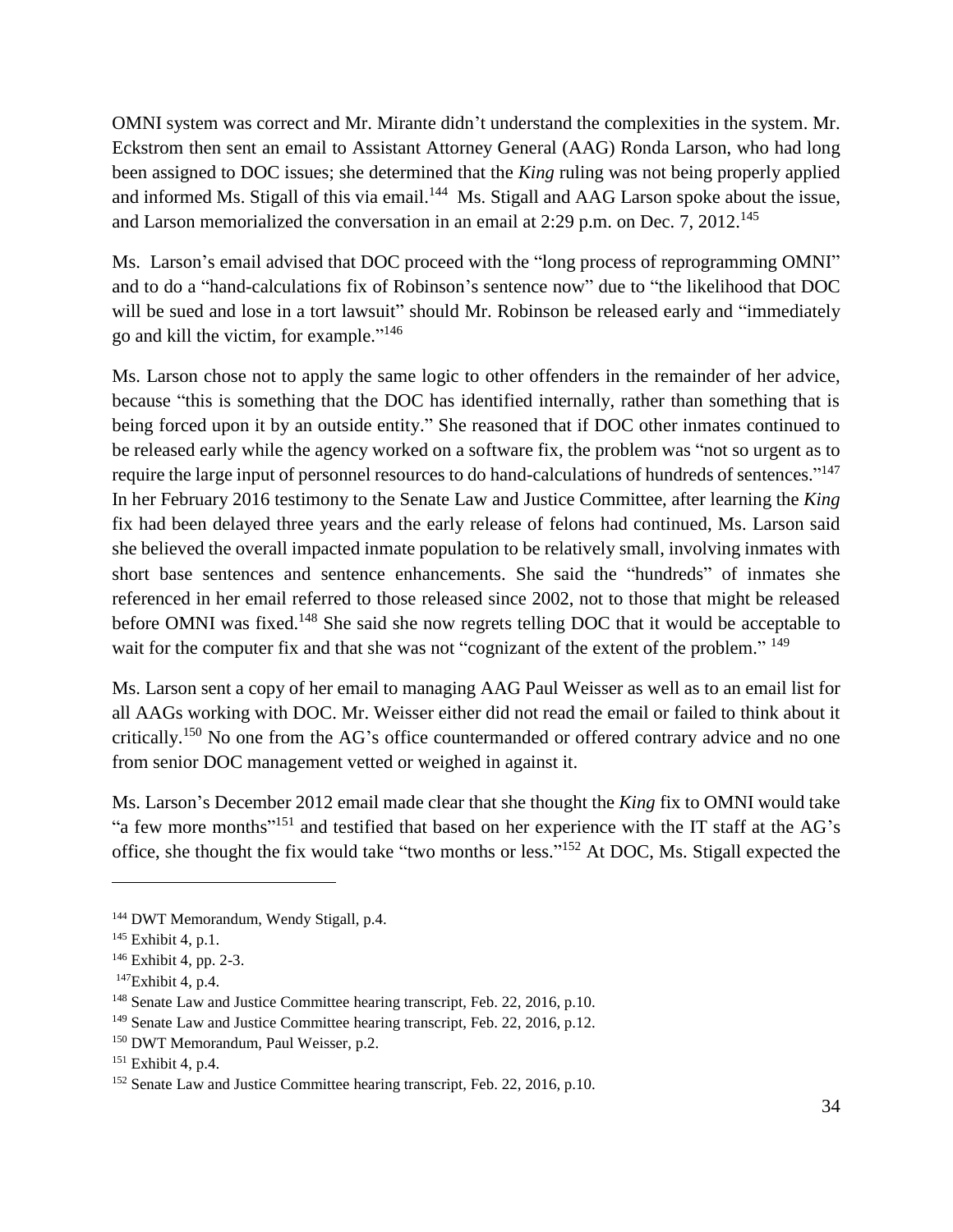fix to take three to six months from the time she submitted her initial request to  $IT$ .<sup>153</sup> Ms. Larson told Senate investigators that due to the volume of incoming questions she faced, it was "absolutely impossible" for her to monitor whether DOC followed through on her advice on any particular matter.<sup>154</sup> AAG Larson said it was her experience with the AG's IT department that when staff says something will be done, it gets completed, not tossed aside or delayed.<sup>155</sup> She viewed the failure of DOC to follow through on her advice to fix OMNI a highly unusual situation.<sup>156</sup>

Although the AG's office provides DOC with legal advice, it is up to DOC to determine the correct course to take. Mr. Pacholke observed that lower-level DOC managers often regard AG advice as "more than just AG advice" but rather as instructions that must be followed, whereas senior managers should have a better understanding that such advice needs to be considered alongside DOC's policies and practices, and with a general understanding of corrections. Mr. Pacholke said he believed the failure to critically review Ms. Larson's advice reflected a "lack of discipline to make sure those [opinions] were vetted or staffed at a more senior level."<sup>157</sup> Even at the executive level there was a failure to think critically about the advice. Former Assistant Secretary Doty told the Senate Law and Justice Committee that Ms. Larson's advice had a profound effect on the agency's reaction. "The normal practice for us was to hand-calculate sentences and get the IT fix in. We wouldn't have even contemplated not hand-calculating without that advice."<sup>158</sup> She added that "we certainly would not have taken that approach had we not believed that the fix would be taken care of in a timely manner," <sup>159</sup> meaning that only the expected timely fix of the *King* problem made the AG advice palatable to DOC.

During this period, there are two major points of disparity in the accounts of those interviewed by Senate investigators that warrant further discussion. Daniel Judge, a 30-year employee of the AG's office, recalls a conversation with DOC's risk management director, Kathy Gastreich, around 1 p.m. on Friday, December 7, 2012. According to Mr. Judge's statement, Ms. Gastreich called to say she was "weighing verbal advice" from AAG Larson regarding a long-standing problem with the early release of prison inmates. The advice was that DOC could allow the early releases to continue until their computer software was fixed. Mr. Judge told Senate investigators, "I remember the issue of a computer glitch, I remember the word 'decade,' and that it would be another month or two [to fix] because it had gone on for a decade." <sup>160</sup>

<sup>153</sup> DWT Memorandum, Wendy Stigall, p.5.

<sup>154</sup> DWT Memorandum, Ronda Larson, p.4.

<sup>155</sup> DWT Memorandum, Ronda Larson, p.3.

<sup>156</sup> DWT Memorandum Ronda Larson, p.4.

<sup>157</sup> DWT Memorandum Dan Pacholke, p.6

<sup>158</sup> Senate Law and Justice hearing transcript, Feb. 29, 2016, p.24.

<sup>159</sup> Senate Law and Justice hearing transcript, Feb. 29, 2016, p.24.

<sup>160</sup> DWT Memorandum Dan Judge, p.2.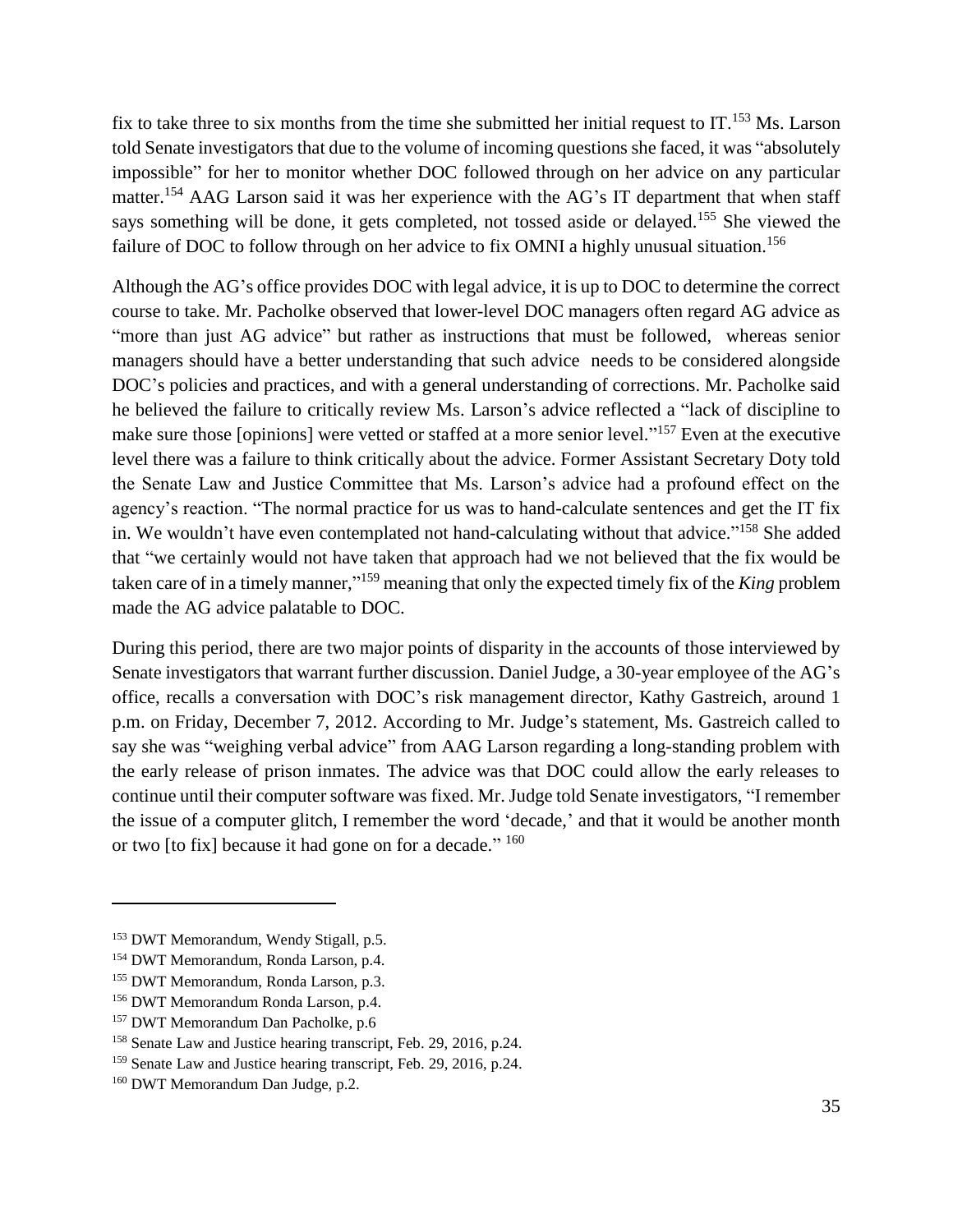While Ms. Gastreich didn't offer many details nor did she mention OMNI or the *King* decision, Mr. Judge said, she asked what the risks might be for DOC. Mr. Judge said the risks were clear and DOC needed to fix the problem, because if any offender committed a new crime after being released, "the department is essentially on the hook. I said it that way. Kathy had handled enough negligent supervision cases. I wasn't telling her anything she didn't know." <sup>161</sup>

Daniel Judge didn't have direct responsibility for advice in the matter, as it was Ronda Larson's responsibility, and he was not her supervisor. But he said it was "a strange conversation" in that Ms. Gastreich should have been aware of the risks, having dealt with so many negligentsupervision cases in the past. It bothered him sufficiently that he left a voicemail for the attorney whose duties included oversight for AAG Larson's division – Tim Lang, who got back to him around 4 p.m. on Dec. 7, 2012. <sup>162</sup>

At that point, they had another matter to discuss. Mr. Judge asked Mr. Lang for copies of briefs in another case, then mentioned he had learned Larson was preparing written advice on an issue involving the early release of prisoners. He didn't know all the "ins and outs of it," but suggested Mr. Lang ought to "consult with Larson" about it. Mr. Lang told him to send an email and later sent the unrelated legal briefs by email; Mr. Judge said he dashed off a reply of about two sentences, reminding Mr. Lang to look into the matter. Not until the news of the early felon releases was made public did Mr. Judge think back to his conversations of that day three years earlier; he also had not seen a copy of AAG Larson's Dec. 7, 2012 email until that point.<sup>163</sup>

Neither Ms. Gastreich nor Mr. Lang recall conversations with Mr. Judge on Dec. 7, 2012.<sup>164</sup> Email records are inconclusive, but lend support to Mr. Judge's account. The email system in the AG's office retains emails from Mr. Lang to Mr. Judge, containing legal briefs, sent at 4:30 and 4:34 p.m. on Dec. 7, 2012. The system also shows that Mr. Judge replied to Mr. Lang at 4:49 p.m., but that email has been deleted from the system.<sup>165</sup>

Both the governor's report and the AG's report go to great lengths in an attempt to discredit Mr. Judge's recollection. They say it couldn't have happened, because Ms. Gastreich didn't receive a copy of AAG Larson's memo until the morning of Tuesday, Dec. 11, 2012. <sup>166</sup>But they miss a key detail, because at the time of the call, Mr. Judge recalled Ms. Gastreich was weighing "verbal advice," not written advice.<sup>167</sup> Indeed, at 1 p.m. on Friday, Dec. 7, AAG Larson had already offered

<sup>161</sup> DWT Memorandum Dan Judge, p.2.

 $162$  DWT Memorandum Dan Judge, pp.2 – 3.

<sup>163</sup> DWT Memorandum, Dan Judge, pp.2-3.

<sup>164</sup> DWT Memorandum, Kathy Gastreich, p.3. DWT Memorandum, Tim Lang, p.3.

<sup>&</sup>lt;sup>165</sup> Attorney General Report of Internal Review of DOC Sentencing Error, p. 13, [http://agportal-](http://agportal-s3bucket.s3.amazonaws.com/uploadedfiles/Another/News/Press_Releases/Internal%20review.pdf)

[s3bucket.s3.amazonaws.com/uploadedfiles/Another/News/Press\\_Releases/Internal%20review.pdf](http://agportal-s3bucket.s3.amazonaws.com/uploadedfiles/Another/News/Press_Releases/Internal%20review.pdf) .

<sup>166</sup> *Ibid.* and Exhibit 15.

<sup>167</sup> DWT Memorandum, Dan Judge, p.2.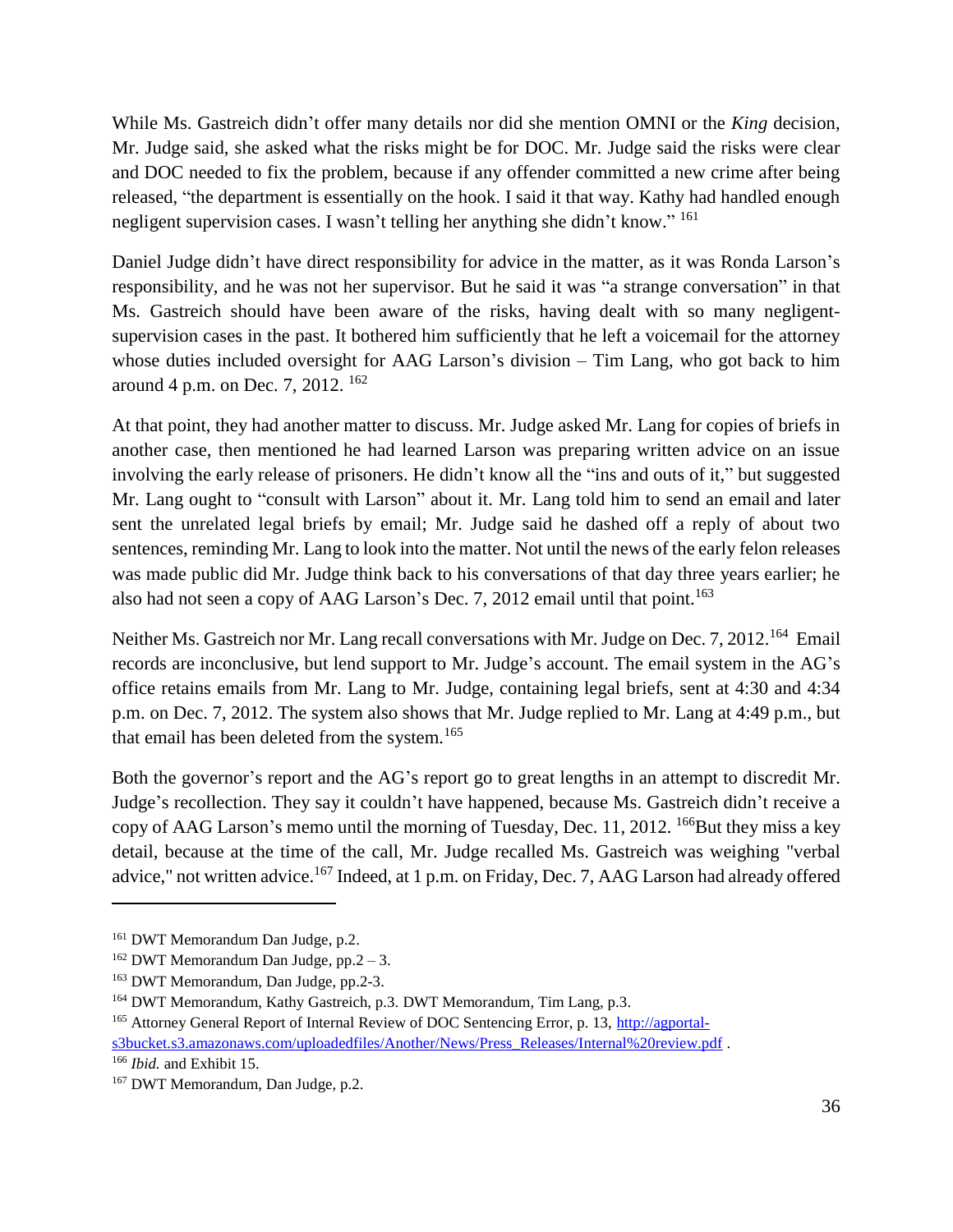her verbal advice to Wendy Stigall, Ms. Gastreich's administrative-division colleague, that OMNI's sentence miscalculations placed DOC at risk of losing a lawsuit – and was working on her follow-up email.<sup>168</sup> This suggests a very simple explanation – that someone who knew Ms. Larson was working on the advice, perhaps either Ms. Larson herself or Stigall, had given Ms. Gastreich a phone call to offer a heads-up.

The reports of the governor and AG also note that Mr. Judge did not memorialize the conversation, and that his memory of the date is based on his own reconstruction.<sup>169</sup> But Mr. Judge's recollection is entirely consistent with the known facts. He had no reason to memorialize the conversation once he had given a heads-up to Mr. Lang, who in turn could easily have forgotten a quick mention during a phone call about other matters, just before quitting time on a Friday. It also is possible that the call occurred on some other day the following week. Mr. Judge's very specific recollection is persuasive, and raises the possibility that Ms. Gastreich and others were not fully forthcoming. It also raises the question of whether DOC staff were "shopping" for legal advice that would be the least difficult to implement given the tumultuous implications of the *King* fix.

The Monday or Tuesday after receiving AAG Larson's advice, Ms. Stigall brought the issue to her direct supervisor, Assistant Secretary Doty, and on Doty's advice forwarded a copy of Larson's email to Ms. Gastreich, the DOC risk management director. Ms. Stigall believes she sent this email based on Assistant Secretary Doty's recommendation. Ms. Stigall emailed Ms. Gastreich because as risk manager, she needed to be informed of release-date issues.<sup>170</sup> Ms. Stigall was then out of the office for two weeks due to a surgery.

As risk manager for DOC, Ms. Gastreich spent much of her time reviewing and monitoring tort claims and other lawsuits. She stated she typically focused on four or five key cases at a time. She said she rarely received emails from Ms. Stigall, adding "what people can expect of me is to be responsible for my inbox and to respond to [email] if I get it."<sup>171</sup> However, Ms. Gastreich stated that she had no recollection of the email from Ms. Stigall or the attached advice from AAG Ronda Larson.<sup>172</sup> She also did not recall a Jan. 9, 2013 Administrative Services Division meeting she attended with Ms. Doty and Ms. Stigall, during which Ms. Stigall discussed the *King* fix. 173 Minutes of the meeting make clear that Ms. Gastreich was present, as she made a report regarding the death of a DOC colleague and efforts to help his family.

<sup>168</sup> DWT Memorandum, Dan Judge p.2; Exhibit 15, p.19.

<sup>169</sup> Exhibit 15, p.19.

<sup>&</sup>lt;sup>170</sup> DWT Memorandum, Wendy Stigall, p.5.

<sup>&</sup>lt;sup>171</sup> DWT Memorandum, Kathy Gastreich, p.2.

<sup>&</sup>lt;sup>172</sup> DWT Memorandum, Kathy Gastreich, p.2.

<sup>&</sup>lt;sup>173</sup> DWT Memorandum, Kathy Gastreich, p.3.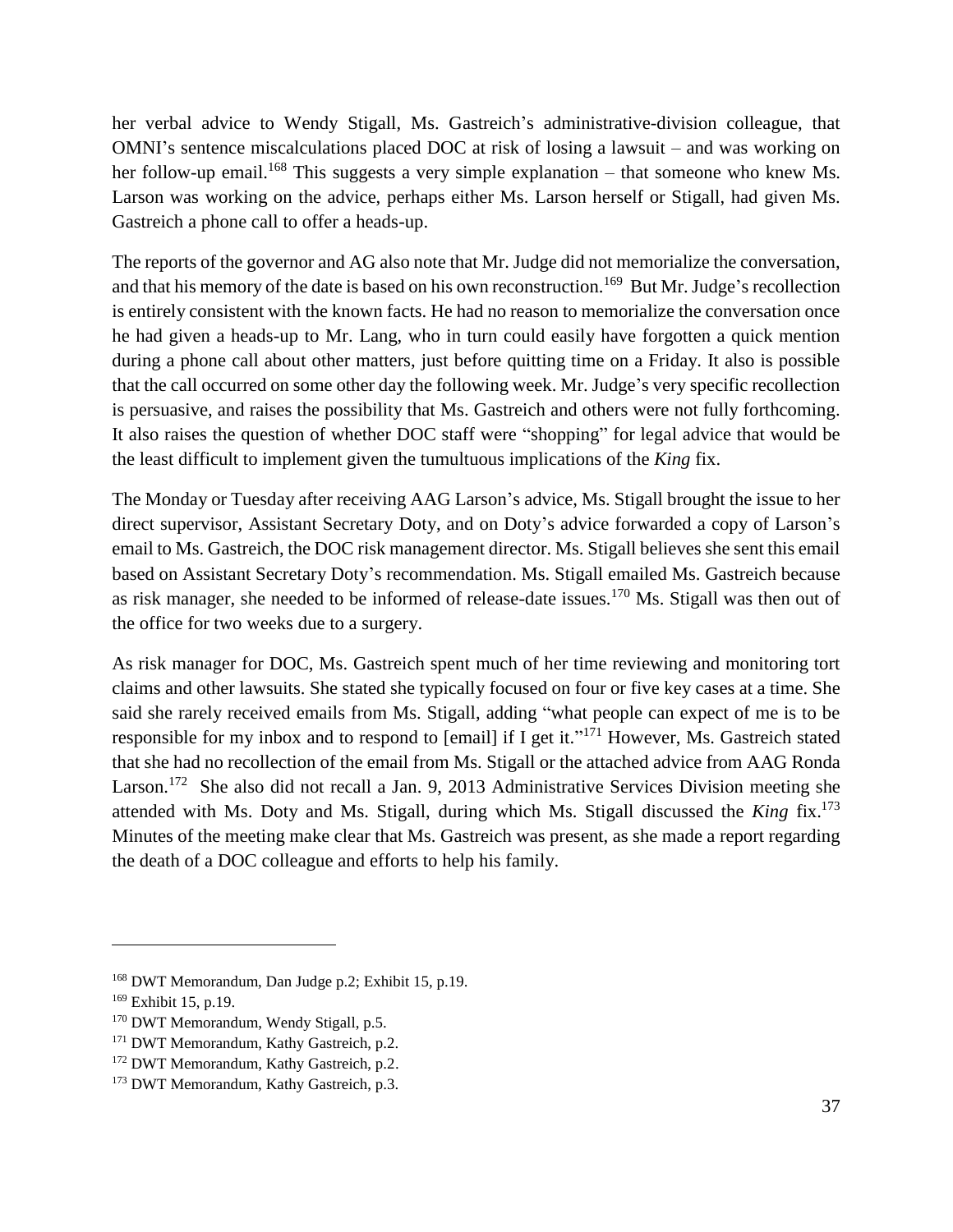Ms. Stigall received no response to her email from Ms. Gastreich, nor, after returning from medical leave, did she follow up with Ms. Gastreich.<sup>174</sup> Like Ms. Larson, Ms. Stigall said she did not recognize the significance of the *King* error, stating she did not think it possible that the early release issue affected a substantial improper release of prisoners. She viewed it as just another in a long list of changes and fixes that affected sentencing.  $175$  Upon returning from surgery, Ms. Stigall sent an email to AAG Ronda Larson seeking advice on the best way to solve the *King* problem and attached examples of calculation proposals. Ms. Larson replied the same day, informing Ms. Stigall that one of her proposals was not allowed by law.  $176$ 

The following day, Dec. 27, 2012, Ms. Stigall submitted a request to IT to implement the *King*  $\rm fix$ .<sup>177</sup> Despite having made hundreds of requests for IT changes to OMNI in the past, this was the first time she requested the change "ASAP." She hoped it would mean the fix would be completed in three months rather than six. <sup>178</sup> Ms. Stigall testified that she believed this fix was important "because it [affected] releases."<sup>179</sup> However, fixes designated as "ASAP" were treated no differently by IT than any other fix.<sup>180</sup> Because she recognized early releases were an important issue, Ms. Stigall followed up on this request and sent a copy to IT specialist/business analyst Sue Schuler,<sup>181</sup> who confirmed the Stigall request was received and stated it would be reviewed in the IT department's triage meeting on Dec. 31, 2012. Ms. Stigall had faith at the time that the IT governance process would assess the impact of the needed changes and prioritize accordingly.<sup>182</sup> Ms. Schuler also believed that "we had folks looking at what priorities were being set by the department… for defects as well as other enhancements," and she assumed the CIO was aware of what was needed.  $183$ 

Minutes of the Administrative Service Division's management team meetings on Jan. 2 and Jan. 9, 2013 reflect that Ms. Stigall informed the team of the *King* error, though she does not recall the extent to which she raised the issue and the minutes do not reflect the nature of her comments. However, any plausible description of the problem would have revealed the potential for early prisoner releases as well as past improper releases. <sup>184</sup>

<sup>&</sup>lt;sup>174</sup> DWT Memorandum, Wendy Stigall, p.5.

<sup>175</sup> DWT Memorandum, Wendy Stigall, p.4

<sup>176</sup> DWT Memorandum, Wendy Stigall, p.5.

 $177$  Exhibit 5.

<sup>&</sup>lt;sup>178</sup> DWT Memorandum, Wendy Stigall, p.5.

<sup>&</sup>lt;sup>179</sup> Senate Law and Justice Committee hearing transcript, Feb. 22, 2016, p.17.

<sup>&</sup>lt;sup>180</sup> Senate Law and Justice Committee hearing transcript, Feb. 22, 2016, p.19.

<sup>&</sup>lt;sup>181</sup> DWT Memorandum, Wendy Stigall, p.6.

<sup>&</sup>lt;sup>182</sup> DWT Memorandum, Wendy Stigall, p.6.

<sup>&</sup>lt;sup>183</sup> Senate Law and Justice Committee hearing transcript, Feb. 22, 2016, p.19.

<sup>184</sup> DWT Memorandum, Wendy Stigall, p.6.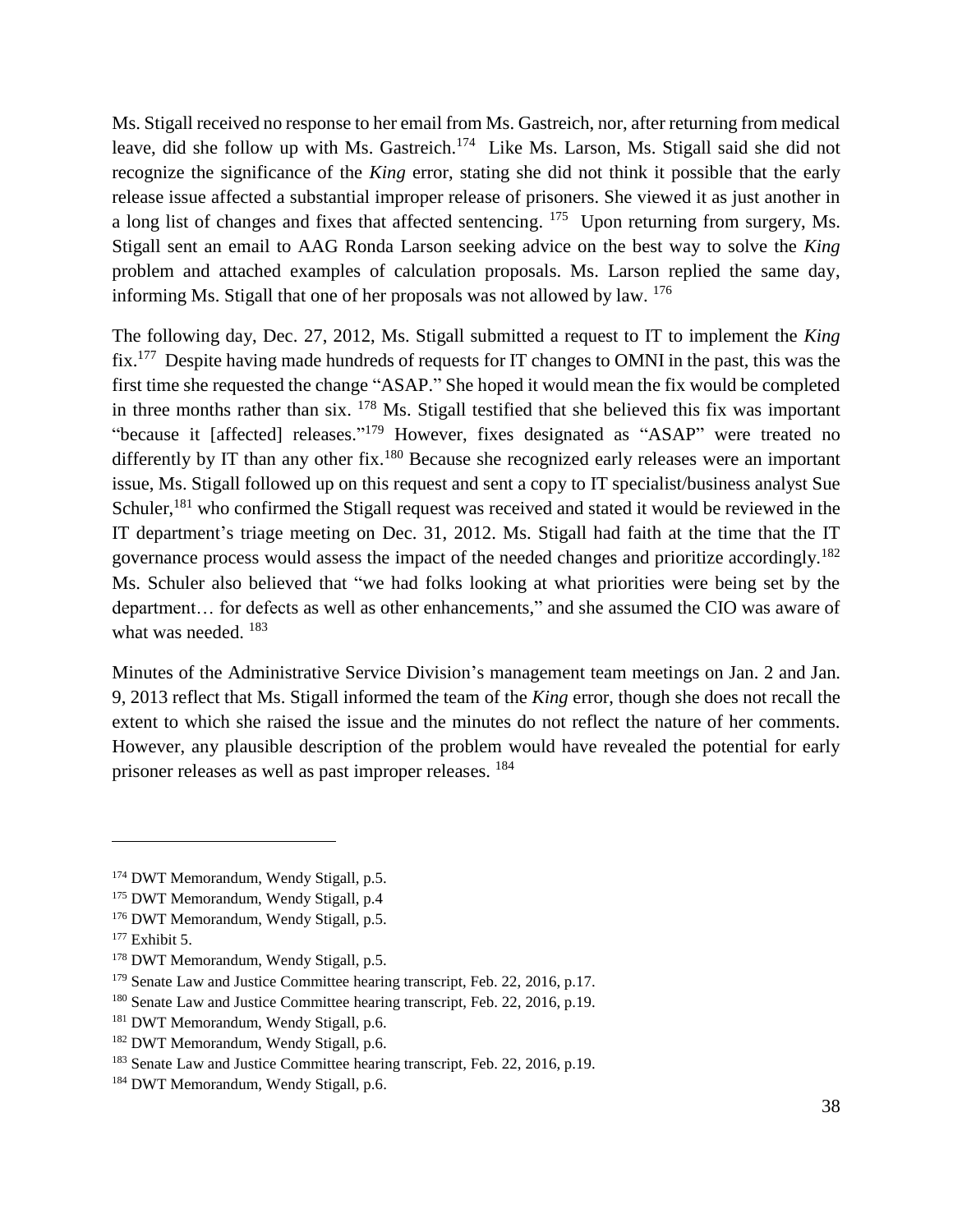In early January 2013, Ms. Stigall created a spreadsheet revealing that thousands of inmates could be affected by the *King* error, but still believed the real-world impact of the fix was limited because her list included those were technically affected but who would not realistically be released, including inmates serving 50 years and those serving life without parole.<sup>185</sup> Furthermore, she believed the *King* fix would be completed in a matter of months, but knew even labeling it ASAP meant "you're not going to get it in less than three months."<sup>186</sup> Having sent her IT request, Ms. Stigall assumed IT was working on it.<sup>187</sup>

On Jan. 2, 2013, Ms. Stigall emailed DOC's legislative liaison, Clela Steelhammer.<sup>188</sup> Ms. Steelhammer believes she read the email but doesn't recall doing so.<sup>189</sup> Ms. Stigall said she sent this email at the suggestion of Sarian Scott, DOC budget director. Ms. Stigall stated that Mr. Scott's suggestion came at the Jan. 2, 2013 meeting of the Administrative Service Division's management team. $190$ 

The record also establishes that the early-release issue was likely discussed at a DOC senior-staff meeting sometime around this time period – meaning within a matter of weeks after Matthew Mirante alerted the Department about the problem in December 2012. But it is unclear who brought it up. Former Secretary Warner and Ms. Mullins, currently the governor's policy advisor on public safety and a former DOC assistant secretary, had a near-identical recollection. Mr. Warner told the governor's investigators that "he had a vague recollection that an issue was raised regarding the early release of one inmate but that the matter had been [resolved]."<sup>191</sup> Ms. Mullins described an identical recollection in much greater detail for Senate investigators. She recalls hearing about the early-release issue at an executive staff meeting in December 2012. The way she describes it, Ms. Steelhammer mentioned, during the meeting or before, that "this really weird thing happened." Ms. Mullins went on to say, "It was described to me as a one-off situation, an offender with a short base sentence, with a single count and an enhancement. They consulted with the AG and it was fixed." 192

The fact that both former Secretary Warner and Ms. Mullins have the same recollection suggests that the conversation did, indeed, take place. But Ms. Steelhammer denies saying it, and it should

<sup>&</sup>lt;sup>185</sup> Senate Law and Justice Committee hearing transcript, Feb. 22, 2016, p.18.

<sup>186</sup> Senate Law and Justice Committee hearing transcript, Feb. 22, 2016, p.18.

<sup>&</sup>lt;sup>187</sup> DWT Memorandum, Wendy Stigall, p.5.

<sup>188</sup> Exhibit 18.

<sup>189</sup> DWT Memorandum, Clela Steelhammer, p.2.

<sup>&</sup>lt;sup>190</sup> DWT Memorandum, Wendy Stigall, p.6.

<sup>191</sup> Exhibit 15, p.47.

<sup>192</sup> DWT Memorandum, Sandy Mullins, p.4.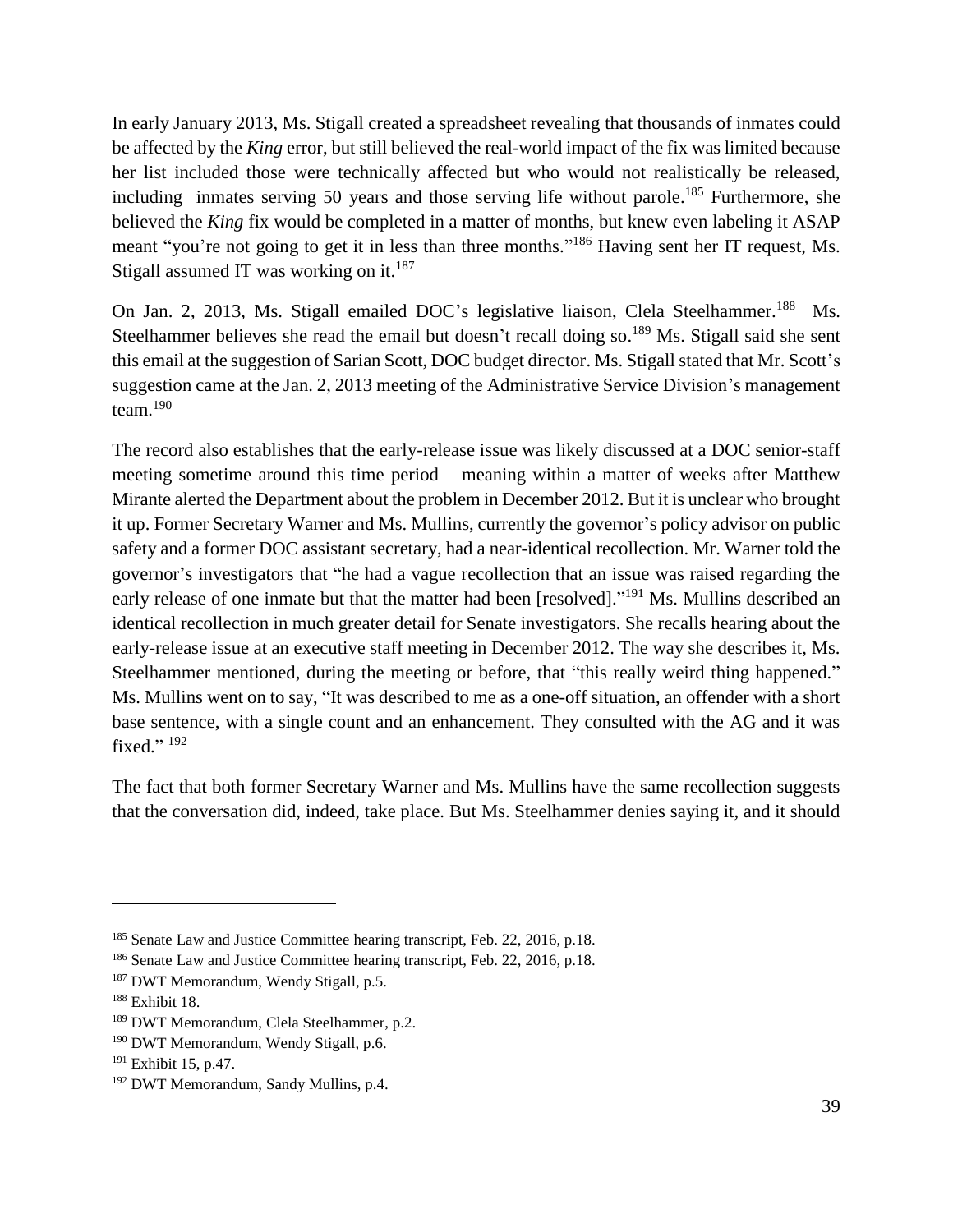be noted that even if she did read the email from Ms. Stigall containing AAG Larson's opinion, she did not get it until Jan. 2,  $2013$ .<sup>193</sup>

There are two ways this can be reconciled:

- The meeting took place in January 2013 or thereafter, and Ms. Steelhammer's story is not accurate; or
- Ms. Mullins is incorrect that it was Ms. Steelhammer who brought it up, and instead it was someone else. It might be noted that Ms. Gastreich and Ms. Doty also attended executive staff meetings.<sup>194</sup>

No matter who raised the issue, the recollection demonstrates that there was awareness of the earlyrelease issue by staff at the highest level of the agency very soon after Matthew Mirante raised the alarm. And at the very best, it demonstrates top officials failed to ask questions.

On March 25, 2013, the IT department sent Ms. Stigall an "IT consultation form."<sup>195</sup> There was nothing substantive on the form that wasn't part of her initial request; she also had interacted with IT over the months since her initial request and expressed to IT her concerns regarding the time it was taking to complete the job.<sup>196</sup> Approximately one week later, Ms. Stigall received confirmation that work would begin on the  $King$  fix.<sup>197</sup>

At a statewide meeting of DOC records managers on Aug. 15, 2013, a PowerPoint presentation by Ms. Stigall included a slide detailing the challenge of the *King* fix.<sup>198</sup> To provide an example, she cited the hypothetical case of an offender receiving earned release time of 356 days on a 608-day sentence, which would mean "they are getting 58 percent earned release time when the maximum allowed by law is 33  $1/3$  percent or 202 days."<sup>199</sup> Ms. Stigall followed her presentation with an Aug. 19, 2013 email<sup>200</sup> to the statewide list of DOC records managers, re-asserting that her slide presentation "was factually correct" and acknowledging the *King* fix would be "changing some

<sup>193</sup> Senate Law and Justice hearing transcript, March 16, 2016, p. 6-7

<sup>194</sup> Assuming Daniel Judge's account is accurate, Kathy Gastreich had knowledge of the *King* problem as early as Dec. 7, 2012. Denise Doty indicated in testimony that it had been her practice to brief Secretary Warner on all important matters, though she conceded she had no specific recollection of briefing him on this issue. Either is a reasonable alternative to Clela Steelhammer as the source of the information and lend to Ms. Steelhammer's credibility on this matter.

<sup>195</sup> Exhibit 8.

<sup>196</sup> DWT Memorandum, Wendy Stigall, p.7.

<sup>&</sup>lt;sup>197</sup> DWT Memorandum, Wendy Stigall, p.7.

 $198$  Exhibit 7.

<sup>199</sup> Exhibit 7.

<sup>200</sup> Exhibit 7.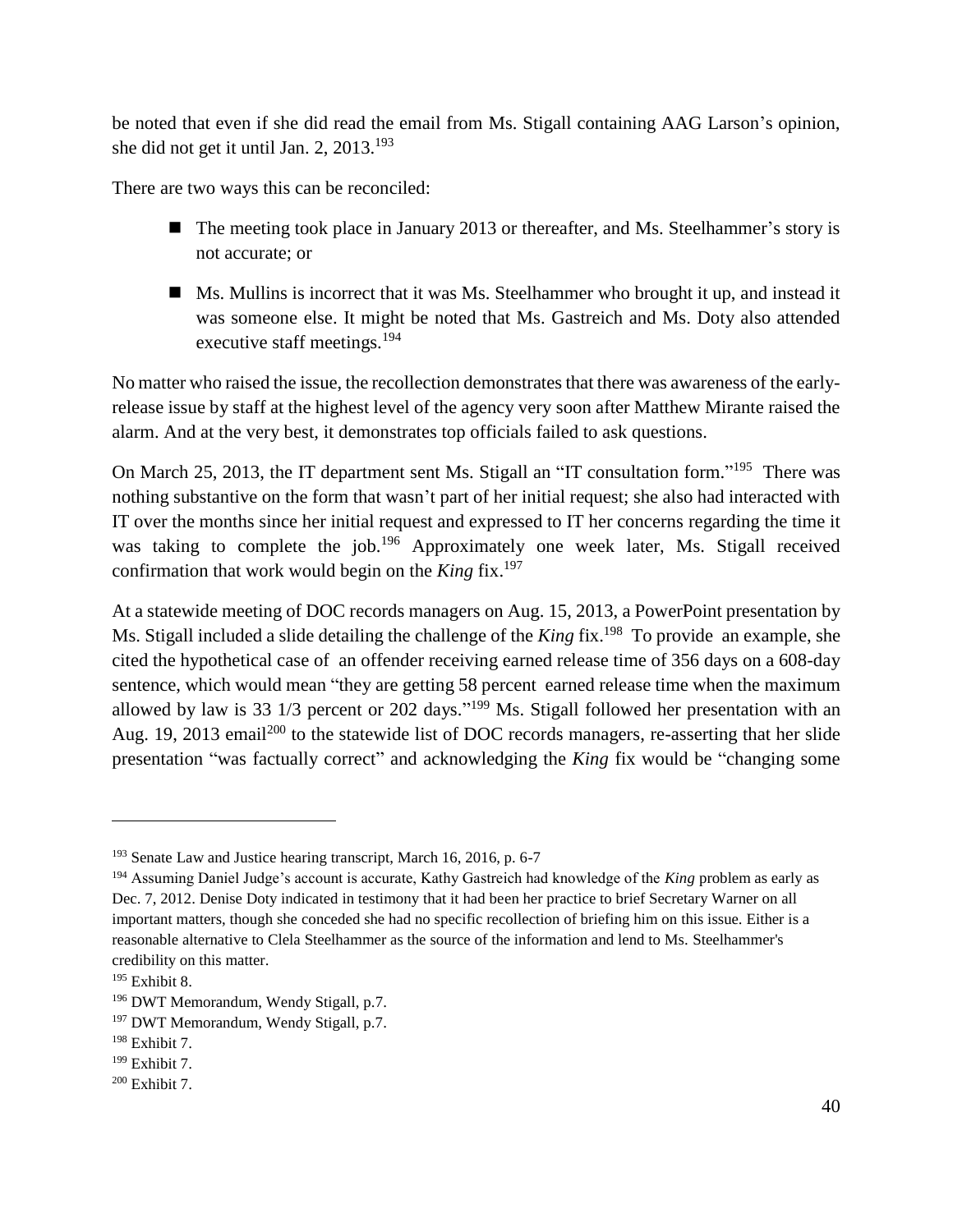release dates dramatically." Ms. Stigall stated her reason for the presentation and the email was that she believed that the fix was about to be completed and wanted managers to be aware of it.  $^{201}$ 

Secretary Warner and Assistant Secretary Doty attended the Aug. 15, 2013 meeting but did not stay long enough to see the Stigall presentation.<sup>202</sup> During her appearance before the Senate Law and Justice Committee, Ms. Doty was asked if she "at any point raise[d] this [the *King* fix] directly with Secretary Warner yourself since you became aware of the issue generally in the 2012-2013 timeframe?" Ms. Doty replied that it was her practice to make both secretaries she served to make them

Aware of the important issues going on in the administrative services division. But I do not have a specific recollection over that time. Over fiveand-a-half years I told secretaries hundreds of things. I couldn't pull out any individual item that I shared with either Secretary Vail or Secretary Warner at this point. And there are no records of those meetings. So I don't have a specific recollection. But it was certainly my practice. I wouldn't have any reason not to.<sup>203</sup>

Ms. Stigall had monthly one-on-one meetings with Ms. Doty. Neither followed up with the other on the *King* fix. Both Ms. Stigall and Ms. Doty assumed they could rely on IT to complete the fix. As Ms. Doty put it, "There's this advice that just made it sound like it could get fixed. What my experience had been with IT is that those things did get fixed."<sup>204</sup> With each delay, Ms. Stigall believed someone at IT or an IT governance committee understood the implications of the *King* error and had concluded that something else was a higher priority.  $205$  Ms. Doty recalled past sentencing-calculation issues arising with OMNI that were fixed once they had entered the "IT pipeline" and assumed hand calculations would be reconsidered if a problem was identified.<sup>206</sup> Ms. Doty stated there were two things she primarily remembers from 2013: dealing with that year's operating budget, and dealing with former Secretary Warner's emphasis on Advance Corrections/STRONG-R. 207

When IT Specialist/Business Analyst Sue Schuler completed the IT consultation form for Ms. Stigall's request, she included estimates for cost, development, and testing time.<sup>208</sup> Mark Ardiel, the DOC contractor from Sierra-Cedar, estimated 20 hours for the *King* fix at this time, based on

<sup>201</sup> DWT Memorandum, Wendy Stigall, p.7.

<sup>&</sup>lt;sup>202</sup> Senate Law and Justice Committee hearing transcript, Feb. 29, 2016, p. 31

<sup>&</sup>lt;sup>203</sup> Senate Law and Justice Committee hearing transcript, Feb. 29, 2016, p.31.

<sup>204</sup> DWT Memorandum, Denise Doty, p.5.

<sup>205</sup> DWT Memorandum, Wendy Stigall, pp.7–8.

<sup>206</sup> DWT Memorandum, Denise Doty, p.5.

<sup>207</sup> DWT Memorandum, Denise Doty, p.5.

<sup>208</sup> DWT Memorandum, Sue Schuler, p.2.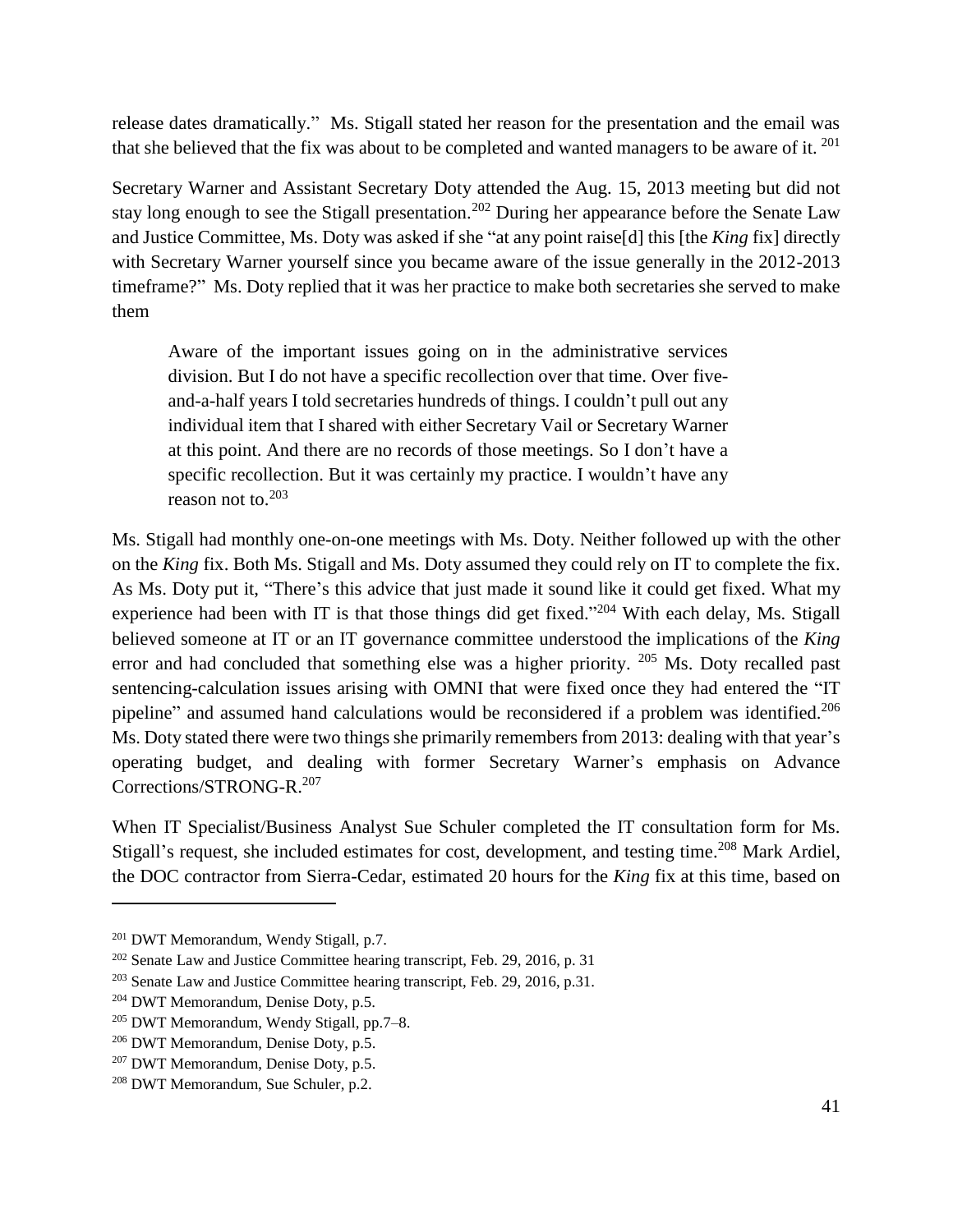the very superficial descriptions of the problem he was provided.<sup>209</sup> Once the consultation form was complete, Ms. Schuler sent it to David Dunnington, who was DOC business unit manager at the time.<sup>210</sup> It then went to the IT department's triage team to determine where it should go and whether it should go to developers, and if so, whether it should it go to in-house DOC developers or a vendor like Sierra-Cedar.<sup>211</sup> Mr. Dunnington told Senate investigators that the triage team did not approve requests as much as ensure they were directed to the right place, and determine whether they involved hardware, software, or installation.<sup>212</sup>

During Senate hearings, Mr. Dunnington was asked to clarify the nature of the triage team. He said its purpose "was to review [each request] and forward it on to the correct department, person, and area."<sup>213</sup> The triage team was therefore not a body that set priorities, but one that assigned tasks.

Mr. Dunnington stated that there had been a governance group in the past, but he did not participate in it. He believed the governance group consisted of division executives or their designees,<sup>214</sup> and that it was up to the business analyst to communicate with the submitter and advocate for the inclusion of a particular update. <sup>215</sup> In essence, Ms. Stigall was relying on IT to set priorities while the business unit manager was relying on Ms. Stigall as the submitter, and Ms. Schuler as the business analyst for guidance. Ms. Schuler stated Mr. Dunnington would communicate priorities to her although she was not sure if he was on the governance team, and stated that "somehow my bosses found out" what the department's priorities were.<sup>216</sup>

DOC IT work priorities were organized in what were known as "M releases." While the ClearQuest number assigned to the *King* fix was created on April 3, 2013, Ms. Schuler scheduled the fix for the M-34 release in September 2013, due to coding work already under way on one release and a full slate in the next release.<sup>217</sup> The "ASAP" designation from Wendy Stigall was swiftly lost. Ms. Schuler, the business analyst, stated "other priorities came up," set by the Department for new projects. <sup>218</sup> Mr. Dunnington, the business-unit manager, stated the request might have gotten lost in the volume of other requests to the IT department. "There were a number of other projects and priorities that demanded attention," he said. "Unfortunately, that's probably

<sup>209</sup> DWT Memorandum, Mark Ardiel, p.8.

<sup>210</sup> DWT Memorandum, Sue Schuler, p.2.

<sup>211</sup> DWT Memorandum, Sue Schuler, p.2.

<sup>212</sup> DWT Memorandum, Dave Dunnington, p.2.

<sup>213</sup> Senate Law and Justice Committee hearing transcript, March 16, 2016, pp.41-42.

<sup>214</sup> DWT Memorandum, Dave Dunnington, p.2.

<sup>215</sup> DWT Memorandum, Dave Dunnington, p.2.

<sup>216</sup> DWT Memorandum, Sue Schuler, p.2.

<sup>217</sup> DWT Memorandum, Sue Schuler, p.2.

<sup>218</sup> DWT Memorandum, Sue Schuler, p.3.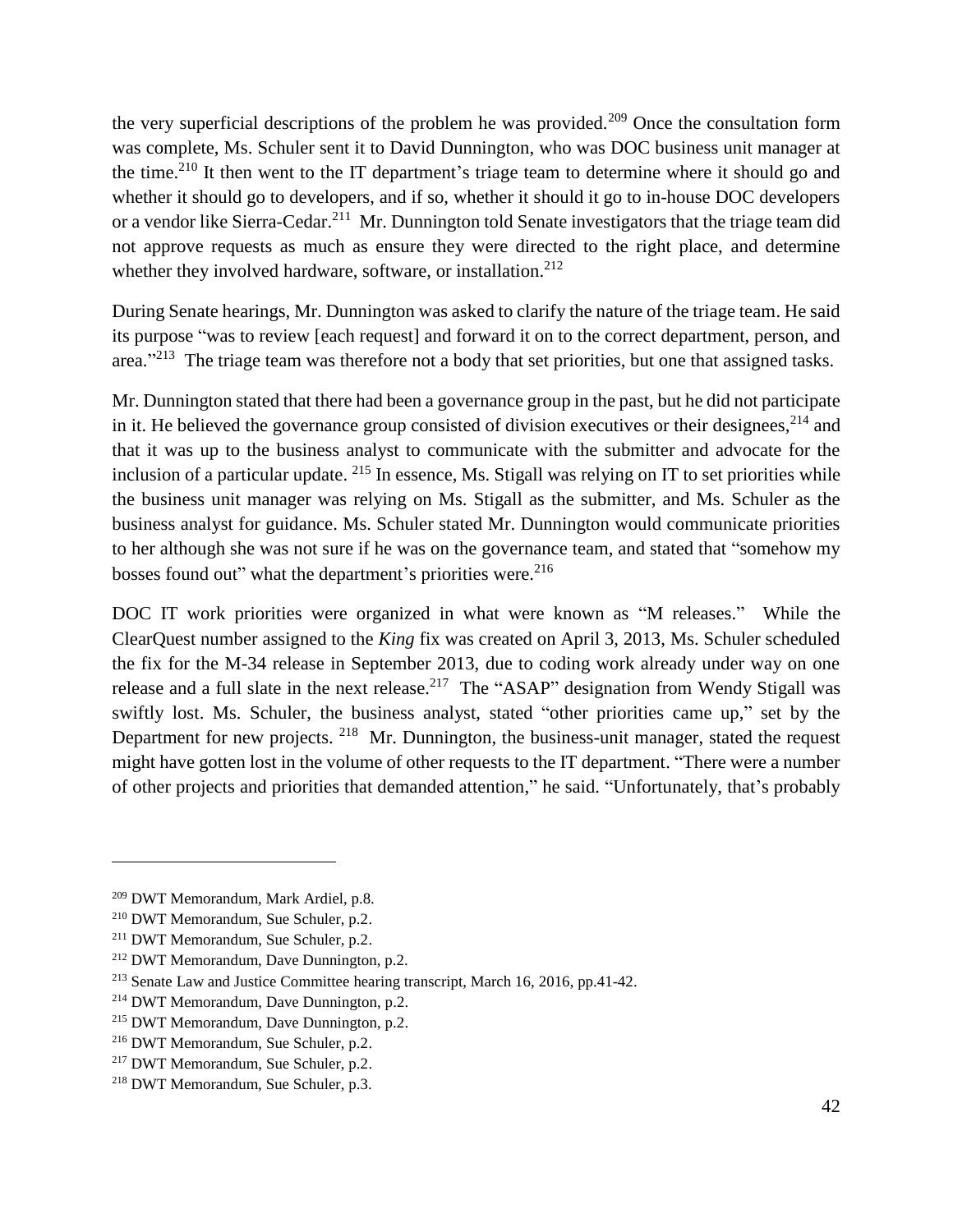part of that. There was always something new and something that needed to be fixed or someone wanted their [project] done next. The work kept piling up."<sup>219</sup>

In a July 10, 2013 email, Ms. Stigall sent Ms. Schuler a prioritized list of defects which included the *King* fix, yet the fix still was not forthcoming.<sup>220</sup> In a late-March 2014 email exchange, Ms. Schuler and Mr. Dunnington, business unit manager, discussed yet another delay in the *King* fix.<sup>221</sup> Mr. Dunnington asks "Are there any big concerns? Will Wendy be OK with it?" Ms. Schuler replied, "If she has to be—I talked to her today."<sup>222</sup> As indicated, Ms. Stigall had thought IT had a process for addressing agency priorities, while this exchange suggests that Ms. Schuler and Mr. Dunnington thought if the *King* fix was a high priority, Ms. Stigall would have pushed back harder.

Ms. Stigall's original IT request specified that the *King* fix needed to be done "ASAP" because "all current ERD's [early release dates] when there is a mandatory/enhancement are in error."<sup>223</sup> Despite this warning regarding early releases, even at this relatively early stage in the *King*-fix delay, the priority was lost. Ms. Schuler stated, "No one knew it was going to be that many offenders affected,"224 yet it was clear some offenders would be affected and that did not create any special kind of priority.

Ms. Schuler designated the *King* fix a "Severity level 2" in the ClearQuest tracking system, which was the most serious severity level short of a system-crashing error.<sup>225</sup> However, this did not call attention to the problem, because many fixes carried the same severity level. The *King* fix languished as one of many change requests (CRs) in the system.

Meanwhile, Ms. Stigall had already made every DOC records manager aware of the early-release issue, through her August 2013 presentation and email. Nothing prevented records staff from performing hand-calculations at any point<sup>226</sup>, but the agency culture was such that no action was taken. When asked why she failed to sound the alarm as the *King*-fix delay stretched from 2013 to 2014 into 2015, Ms. Stigall said she assumed there was an IT governance process in place and "there were priorities for the agency higher than that request," $227$  and that she "thought the whole time that somebody was actually setting a priority."<sup>228</sup> Ms. Schuler, the business analyst, said she had similar assumptions about Ms. Stigall, stating that if Ms. Stigall had pushed back on delays

<sup>219</sup> DWT Memorandum, Dave Dunnington, p.3.

<sup>220</sup> DWT Memorandum, Sue Schuler, p.5.

<sup>221</sup> Exhibit 15, p.30.

 $222$  Exhibit 15, p.30.

 $223$  Exhibit 5.

<sup>224</sup> DWT Memorandum, Sue Schuler, p.3.

<sup>225</sup> DWT Memorandum, Sue Schuler, p.4.

<sup>226</sup> DWT Memorandum, Denise Doty, p.5.

<sup>227</sup> Senate Law and Justice Committee hearing transcript, Feb. 22, 2016, p.37.

<sup>228</sup> Senate Law and Justice Committee hearing transcript, Feb. 22, 2016, p.21.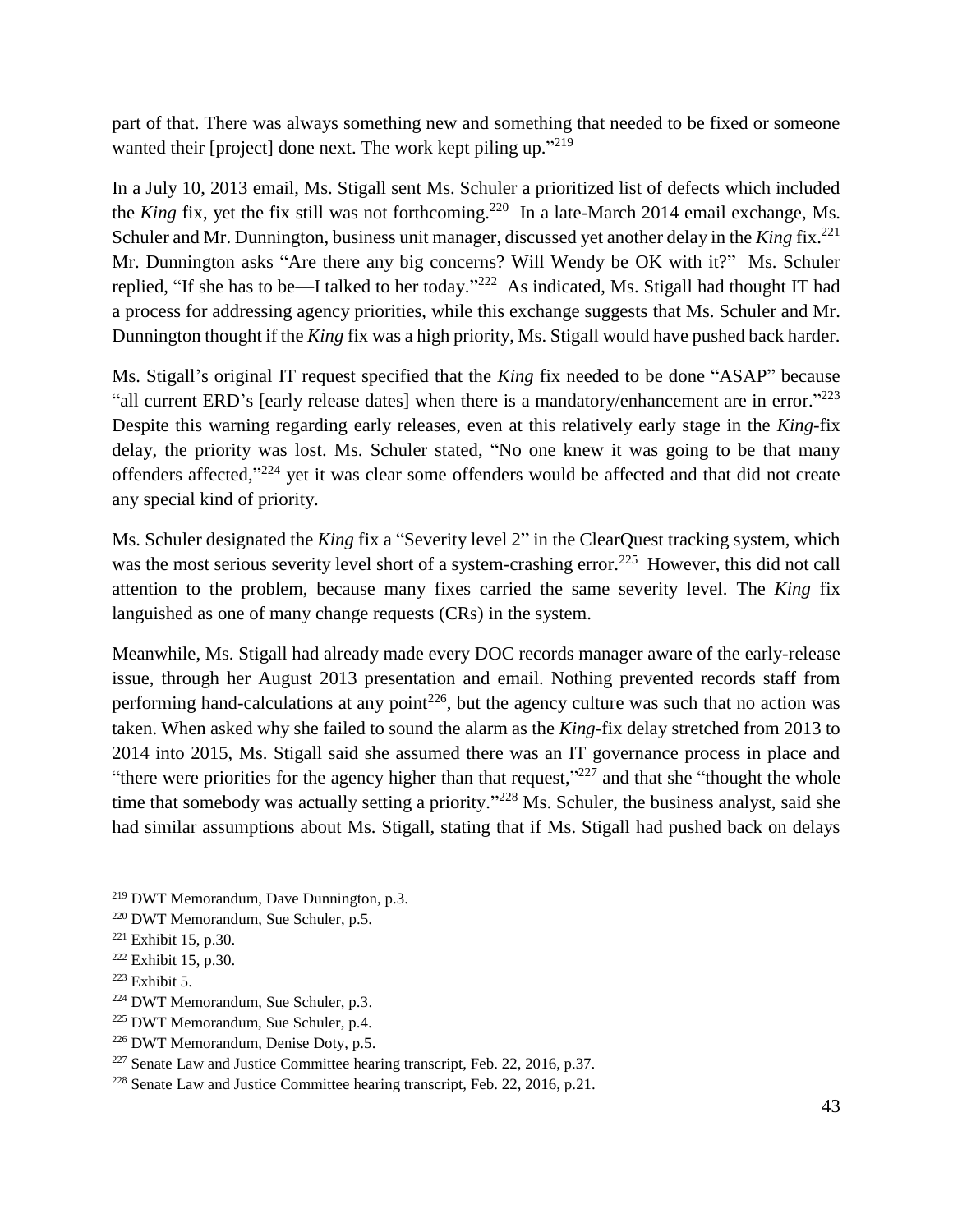"everybody would have said she's getting pissed off [and]Dave [Dunnington] and I would have said, 'Let's do this right now." Ms. Schuler added that if "Ms. Stigall or any upper management" had given the *King* fix priority over other enhancements "all other work would have stopped for this one to be completed. Same if anyone had indicated the number of affected offenders, thousands of them." <sup>229</sup> Mr. Dunnington stated that the request may have gotten lost in the volume of other requests, "There were a number of other projects and priorities….always something new and something that needed to be fixed or someone wanted their [project] done next. The work kept piling up."230

Mark Ardiel, the contractor from Sierra-Cedar, explained that at one time DOC set priorities for the items in a release on an A-B-C scale – "A" items were "must fix," "B" items were those that had been bumped from a previous release, "C" items were new additions. Mr. Ardiel explained that although the "must fix" designation appears to disappear from the record, the report only shows items that are changed, so if the same status is maintained, it would not be shown on the report for later dates. At the same time, if an item came up in the ClearQuest tracking system log as "must fix," that would mean it was not so designated previously.<sup>231</sup> This automated function of the ClearQuest system makes perceived changes to the "must fix" designation all but irrelevant to the delay of the *King* fix.

In September 2013, the *King* fix was designated a "must fix" in the ClearQuest tracking system. While seeming to impart an urgency, the "must fix" designation was actually an automated designation for change requests. Ms. Schuler explained that if a request is not moved out of DevCode after missing several releases, it automatically is classified as a "must fix."<sup>232</sup> Ms. Schuler testified that "a 'must fix 'is when we set a certain end release and we tell the coders that it is going to get done, and then they will come and say, well we don't have the resources, or it's a code freeze, or whatever, and it goes to what we call a 'must fix,' so it becomes top of the next release."<sup>233</sup> Mr. Dunnington said the "must fix" category is used to "tell the developers we want this fixed in a release" and it provides a "message to the developers that we expect to get it done."<sup>234</sup> But because priorities are not generally established within a given release, the "must" portion of the designation is misleading.

According to Ms. Schuler, the "must fix" designation was intended for IT to be able to better track fixes that had not moved out of DevCode "at a glance." <sup>235</sup> However, the ClearQuest tracking

<sup>229</sup> DWT Memorandum, Sue Schuler, p.3.

<sup>230</sup> DWT Memorandum, Dave Dunnington, p.3.

<sup>&</sup>lt;sup>231</sup> DWT Memorandum, Mark Ardiel, p.9.

<sup>&</sup>lt;sup>232</sup> DWT Memorandum, Sue Schuler, p.4.

<sup>&</sup>lt;sup>233</sup> Senate Law and Justice Committee hearing transcript, Feb. 22, 2016, p.29.

<sup>234</sup> DWT Memorandum, Dave Dunnington, p.4.

<sup>235</sup> DWT Memorandum, Sue Schuler, p.4.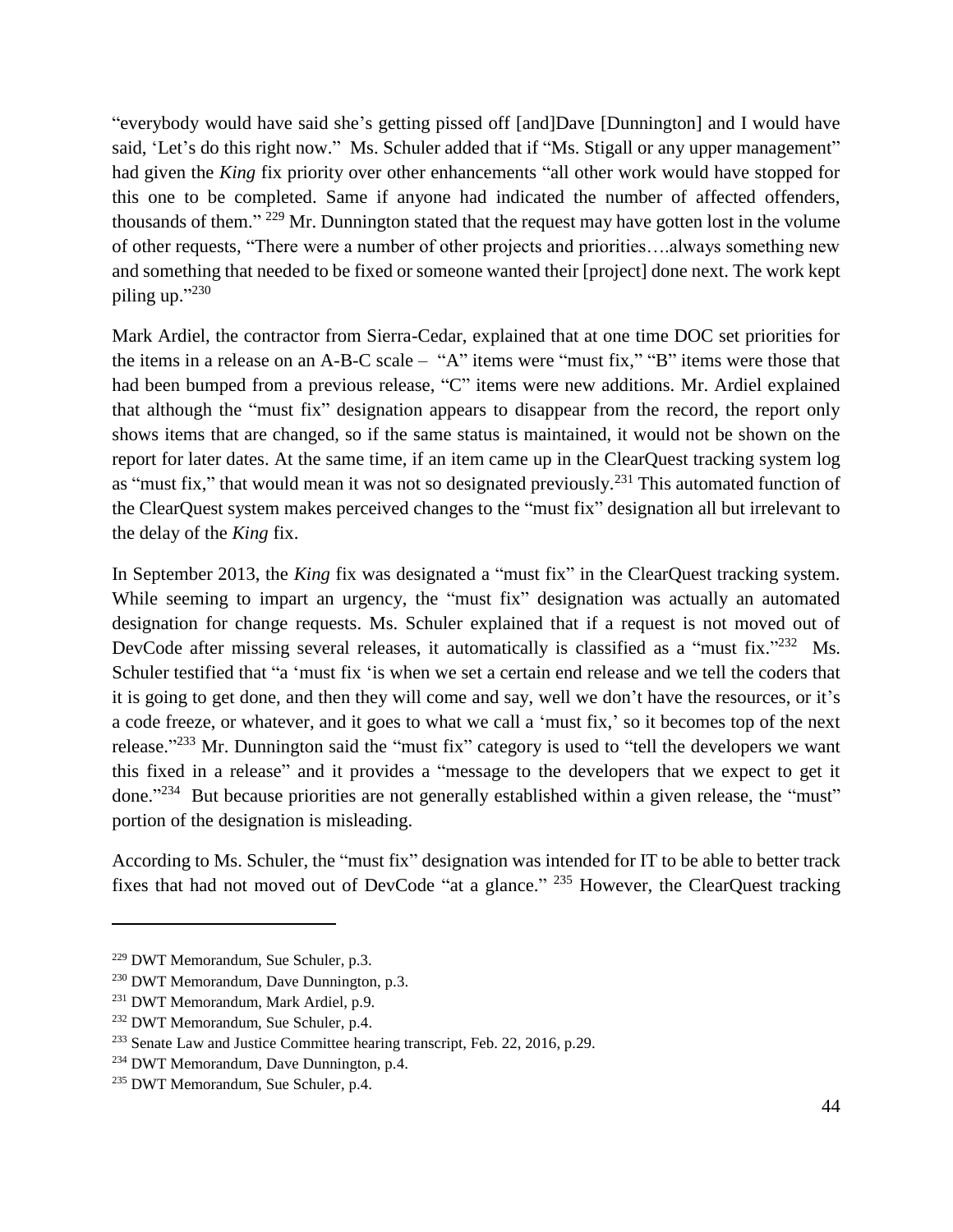system makes that difficult because "as changes were done… only the changes are reflected….So you could go through and have eight changes to 24910 [the numeric code for the *King* fix], but until you changed that must-fix, it [wouldn't] display."<sup>236</sup>

In September 2013, Mark Ardiel of Sierra-Cedar began work on the *King* fix.<sup>237</sup> Mr. Ardiel was the most trusted developer on OMNI fixes involving sentencing.<sup>238</sup> Ms. Schuler described him as the exclusive developer working on OMNI fixes involving sentencing<sup>239</sup> and Ms. Stigall observed that both DOC's IT department and Sierra-Cedar was reluctant to assign anyone else to work on OMNI sentence structure issues.<sup>240</sup> On Sept. 26, 2013, Ms. Stigall emailed Mr. Ardiel and their exchange left Ms. Stigall convinced the fix would be forthcoming.<sup>241</sup> But Mr. Ardiel soon stopped work on the *King* fix because he had questions on the business requirements for the item and did not receive the needed information from DOC.<sup>242</sup>

DOC often included as many as 300 IT enhancements or defects in a particular "M release," with the understanding that not all would be completed.<sup>243</sup> Items not completed would be rescheduled for a future release and backlogs were common.<sup>244</sup> The OMNI team, which met twice weekly to discuss defects and enhancements or change requests set for the next release and to monitor progress.<sup>245</sup> Ms. Schuler described the meetings as "really informal"<sup>246</sup> and no records were kept.<sup>247</sup> Ms. Schuler explained that the OMNI team might delay CRs until a later release for a variety of reasons. Those reasons included not enough time to complete the coding, lack of resources for coding, not enough time to complete testing; and in some cases insufficiently clear business requirements. In addition, there were "code freeze" dates, meaning the code for a particular release would need to be finalized for the change to be deployed. If an update was not complete by that "code freeze" date, it would have to be delayed as a result. Generally there was no documentation as to why particular requests that had been scheduled were delayed to future releases.<sup>248</sup> OMNI meetings were not used to discuss whether certain items should be implemented

<sup>236</sup> DWT Memorandum, Sue Schuler, p.4.

<sup>&</sup>lt;sup>237</sup> DWT Memorandum, Mark Ardiel, p.10.

<sup>238</sup> DWT Memorandum, Sue Schuler, p.3; DWT Memorandum, Wendy Stigall, p.8.

<sup>239</sup> DWT Memorandum, Sue Schuler, p.3.

<sup>240</sup> DWT Memorandum, Wendy Stigall, p.8.

<sup>241</sup> DWT Memorandum, Wendy Stigall, p.7.

<sup>242</sup> DWT Memorandum, Mark Ardiel, p.10.

<sup>243</sup> DWT Memorandum, Dave Dunnington, p.4.

<sup>244</sup> DWT Memorandum, Dave Dunnington, p.4.

<sup>&</sup>lt;sup>245</sup> DWT Memorandum, Dave Dunnington, p.4; DWT Memorandum, Sue Schuler, p.2.

<sup>246</sup> DWT Memorandum, Sue Schuler, p.2.

<sup>247</sup> DWT Memorandum, Dave Dunnington, p. 4

<sup>248</sup> DWT Memorandum, Sue Schuler, p.3.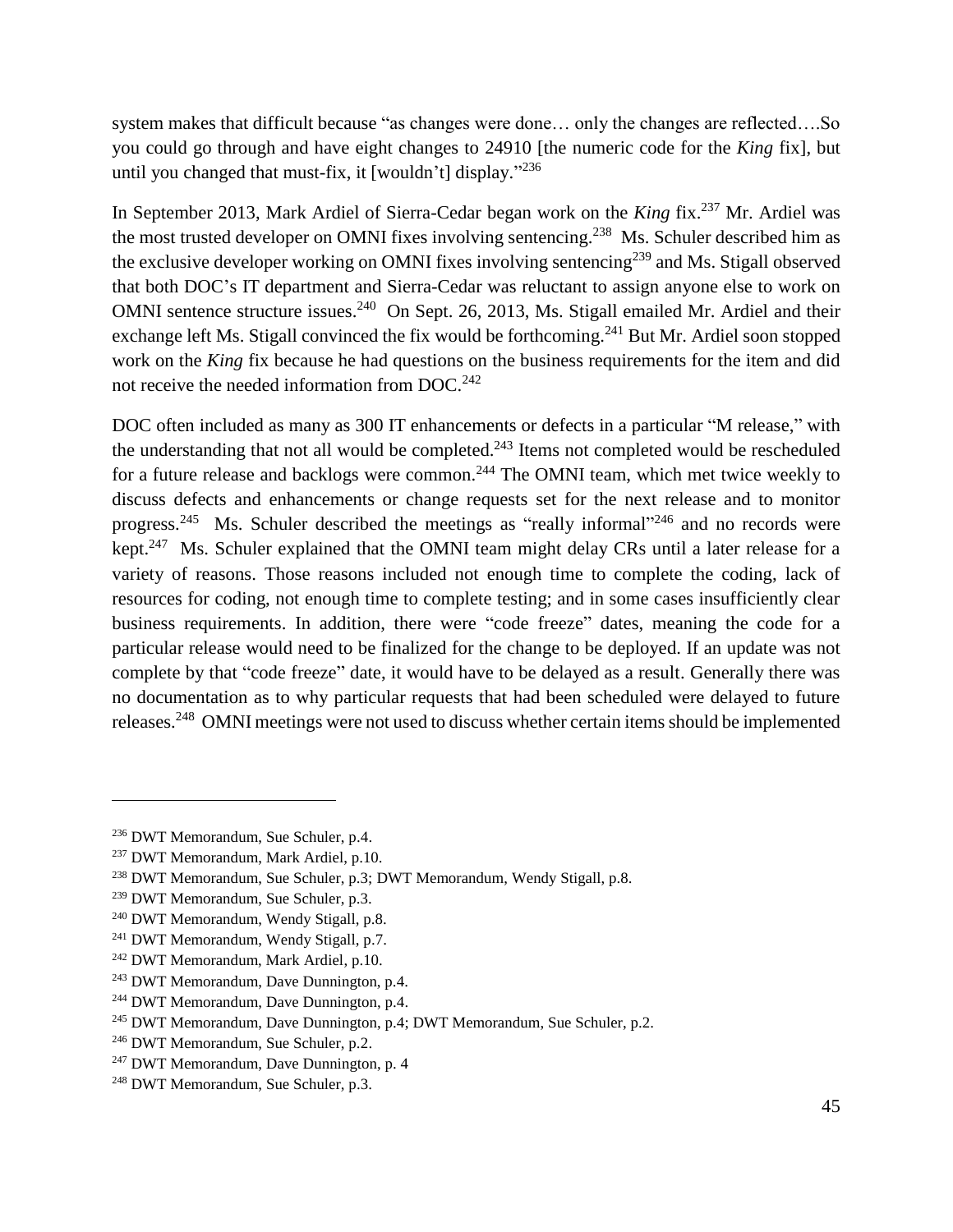or in what order. They did not engage in prioritization, but were primarily status updates on items set for the current release.<sup>249</sup>

An August 2015 email from Mr. Dunnington to the assistant secretaries of the DOC illustrates a distraction of that kind. Mr. Dunnington wrote that his email was "to share current system enhancements under your area and request your review and assistance to identify your business priorities." He said that he sent the email in part because of a meeting with Mr. Pacholke and former Assistant Secretary Amy Seidlitz, whom he described as director of Advance Corrections. Mr. Dunnington said that because of the Advance Corrections initiative "and all the work that was going to be scheduled to be done, that some of these enhancements may have an impact on Advance Corrections, meaning that they may not need to be done, or they may need to be done sooner rather than later, or that the impact may be contrary to the direction of Advanced Corrections [sic]."<sup>250</sup> Of further note is that only Steve Sinclair from the Prisons Division responded with priorities. $251$ 

While the vast majority of the numerous delays to the *King* fix in the ClearQuest tracking system audit trail bear Mr. Dunnington's name, there was no DOC priority given to that fix compared to others in the queue. Former CIO Hoffer stated there were typically 1,000 defects and enhancements in the database.<sup>252</sup> Both he and his successor, Mr. Jekel, described difficulty in getting sufficient and consistent prioritization information.<sup>253</sup> In addition, Mr. Jekel believed another problem was that people with political pull were able to get their priorities done while pushing other work into the future. DOC did not task Mr. Ardiel with addressing backlogged updates, but only those updates that were scheduled in a given release. <sup>254</sup> Large-scale and small-scale projects hampered the IT department's ability to clear the backlog of updates, and even a small-scale project could become a diversion if it was requested to be completed immediately.  $255$  Mr. Dunnington stated, "I don't think IT ever said no to anybody. The faucet would just keep filling the bucket and we kept working and working to get the job done."<sup>256</sup>

System enhancements were ranked on a severity level from one to four, Although Ms. Schuler designated the *King* fix a "severity level 2" in the ClearQuest tracking system,<sup>257</sup> on Feb. 4, 2014

<sup>249</sup> DWT Memorandum, Mark Ardiel, p.4.

<sup>250</sup> Senate Law and Justice Committee hearing transcript, March 16, 2016, p.32.

<sup>251</sup> Senate Law and Justice Committee hearing transcript, March 16, 2016, p.33.

<sup>252</sup> DWT Memorandum, Doug Hoffer, p.3.

<sup>253</sup> DWT Memorandum, Peter Jekel, p.3.

<sup>&</sup>lt;sup>254</sup> DWT Memorandum, Dave Dunnington, p.5.

<sup>&</sup>lt;sup>255</sup> DWT Memorandum, Dave Dunnington, p.5.

<sup>256</sup> DWT Memorandum, Dave Dunnington, p.3.

<sup>257</sup> DWT Memorandum, Sue Schuler, p.4.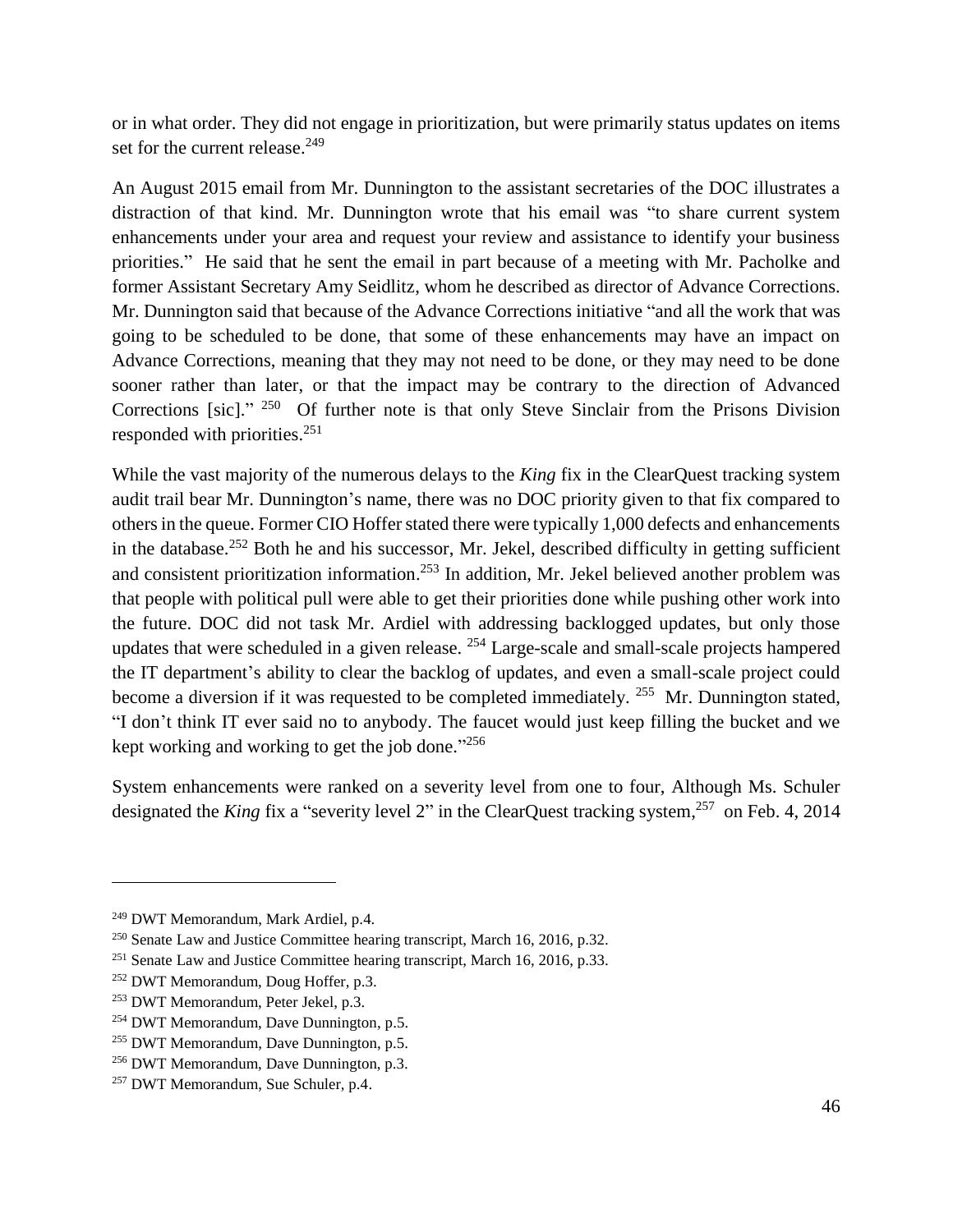the *King* fix was reduced in severity level from a very serious "2" to a moderate "3" by Mr. Dunnington.<sup>258</sup> However, the decision was not his alone.

The minutes of the Nov. 8, 2013 OMNI architecture committee meeting contain a notation "assign to Dave."<sup>259</sup> Mr. Dunnington testified that this signified that he was tasked with updating the severity criteria document, following the committee's decision that the severity level for enhancements would always be set to three.<sup>260</sup> Minutes of the meeting reflect that Mr. Dunnington did not attend this meeting.<sup>261</sup> The minutes of the Nov. 22, 2013 OMNI architecture meeting contain an assignments follow-up section; in that section the task "update severity criteria document for enhancements severity always set to three" is followed by the word "done."262 Discussions over the uniform severity rankings for defects and enhancements took place in OMNI architecture meetings, IT executive team meetings, and OMNI meetings.<sup>263</sup> Mr. Dunnington also testified that he emailed the new policy so that others might offer opinions but received only one response. Because the *King* fix was classified as an enhancement, like all enhancements, it was reclassified as a severity level 3. Ira Feuer, DOC's sixth CIO under former Secretary Bernie Warner – and the CIO who ultimately oversaw the completion of the *King* fix – stated he was unaware of this decision and could not justify it.<sup>264</sup> The decision reflects the Department's broad dysfunction, lack of governance and haphazard prioritization process.

Mr. Ardiel estimated he spent 80 to 100 hours on the fix between 2013 and 2014 and stopped work in March of 2014 while waiting for information from DOC. 265 He returned to work on the *King* fix in November 2014 and completed the algorithm that served as the foundation for the fix..  $^{266}$ After reaching a complication, he stopped work on the fix again in late 2014 while he waited for additional business requirements from DOC.<sup>267</sup> He was working on the fix again in 2015 when he set it aside for paternity leave<sup>268</sup> from February through September 2015. Although other Sierra-Cedar team members were available to do the work,  $^{269}$  Mr. Ardiel stated that for nearly all of 2015,

<sup>258</sup> DWT Memorandum, Sue Schuler, p.4; DWT Memorandum, Dave Dunnington, p.6.

 $^{259}$  It is puzzling how this task could be assigned to him if, as posited by the governor's report. Dunnington held the sole authority to set these severity levels.

<sup>260</sup> Senate Law and Justice Committee hearing transcript, March 16, 2016, p.25.

<sup>261</sup> Senate Law and Justice Committee hearing transcript, March 16, 2016, p.25.

<sup>262</sup> Senate Law and Justice Committee hearing transcript, March 16, 2016, p.26; Exhibit 20.

<sup>263</sup> Senate Law and Justice Committee hearing transcript, March 16, 2016, pp.27-28.

<sup>264</sup> DWT Memorandum, Ira Feuer, p.4.

<sup>265</sup> Senate Law and Justice Committee hearing transcript, Feb. 25, 2016, p.30.

<sup>266</sup> DWT Memorandum, Mark Ardiel, p.10.

<sup>267</sup> DWT Memorandum, Mark Ardiel, p.10.

<sup>268</sup> DWT Memorandum, Mark Ardiel, p.11.

<sup>269</sup> DWT Memorandum, Mark Ardiel, p.11.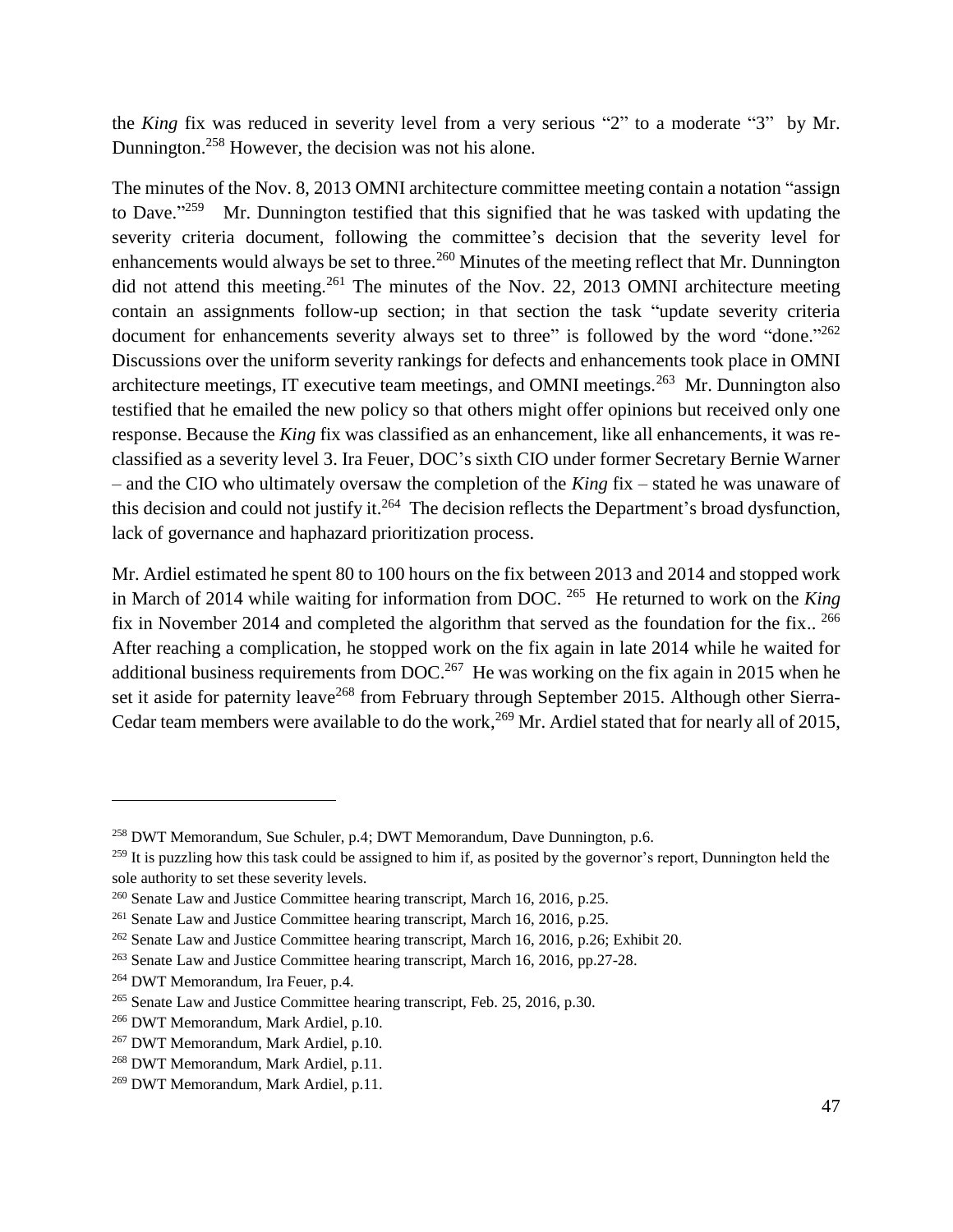he believed almost his entire maintenance team was working on Advance Corrections/STRONG-R related material.<sup>270</sup>

When Mr. Ardiel returned from paternity leave in September 2015, he worked on other projects, then returned to the *King* fix in November as a matter of course. His resumption of work was not prompted by DOC. At no point was he told that work on the *King* fix should be a priority. But because of his sporadic work over the previous two years, he was nearly finished by the time DOC recognized the early-release issue was an emergency.  $271$  Ardiel did not learn of AAG Ronda Larson's 2012 legal advice until December 2015, when he saw it posted on the DOC website.<sup>272</sup>

In November 2015, the early release issue finally received the attention it warranted. On Nov. 2, 2015, three months into his new job and in the course of meeting individually with staff, CIO Ira Feuer met with Ms. Stigall, who informed him that there had been a sentencing-enhancement fix that had been repeatedly delayed. Mr. Feuer noted her clear annoyance and believed, based on his IT experience, that this was potentially a major issue. Mr. Feuer checked with Mr. Dunnington about the progress of the fix and was informed that Mr. Ardiel was working on it, with the release scheduled in early January 2016. <sup>273</sup>

Mr. Feuer said he didn't know if the problem was "impacting one prisoner, two prisoners, five prisoners, 5,000 prisoners. I really didn't know the impact."<sup>274</sup> The only way to assess the impact was to get "enough of the fix into the code where we could run a query and we could then tell the secretary exactly the magnitude of the problem," he explained.<sup>275</sup> That moment came in December 2015 – and Mr. Feuer describes it as the "oh  $s^{**}$ t moment."<sup>276</sup> The query showed the fix would cause approximately 2,900 changes to offenders' release dates.<sup>277</sup>

Also in December 2015, Ms. Stigall understood the long-awaited *King* fix was planned for release in January and wanted to inform the various prisons so they could prepare their planned releases to comply with the fix. <sup>278</sup> She met with Julie Martin, who succeeded Mr. Tinney as assistant secretary for administrative services, and Steve Sinclair, Rob Herzog, and Scott Russell of the prisons division, and informed them of the coming change.<sup>279</sup> The prison division group recognized the significance. Ms. Stigall also briefed Mr. Pacholke, who had just begun his brief

<sup>270</sup> DWT Memorandum, Mark Ardiel, p.6.

<sup>271</sup> DWT Memorandum, Mark Ardiel, p.12.

<sup>272</sup> DWT Memorandum, Mark Ardiel, p.12.

<sup>273</sup> DWT Memorandum, Ira Feuer, p.2.

<sup>274</sup> DWT Memorandum, Ira Feuer, p.7.

<sup>275</sup> Senate Law and Justice hearing transcript, Feb. 25, 2016, p.7.

<sup>276</sup> DWT Memorandum, Ira Feuer, p.6.

<sup>277</sup> DWT Memorandum, Ira Feuer, p.2.

<sup>278</sup> DWT Memorandum, Wendy Stigall, p.8.

<sup>279</sup> DWT Memorandum, Wendy Stigall, p.8.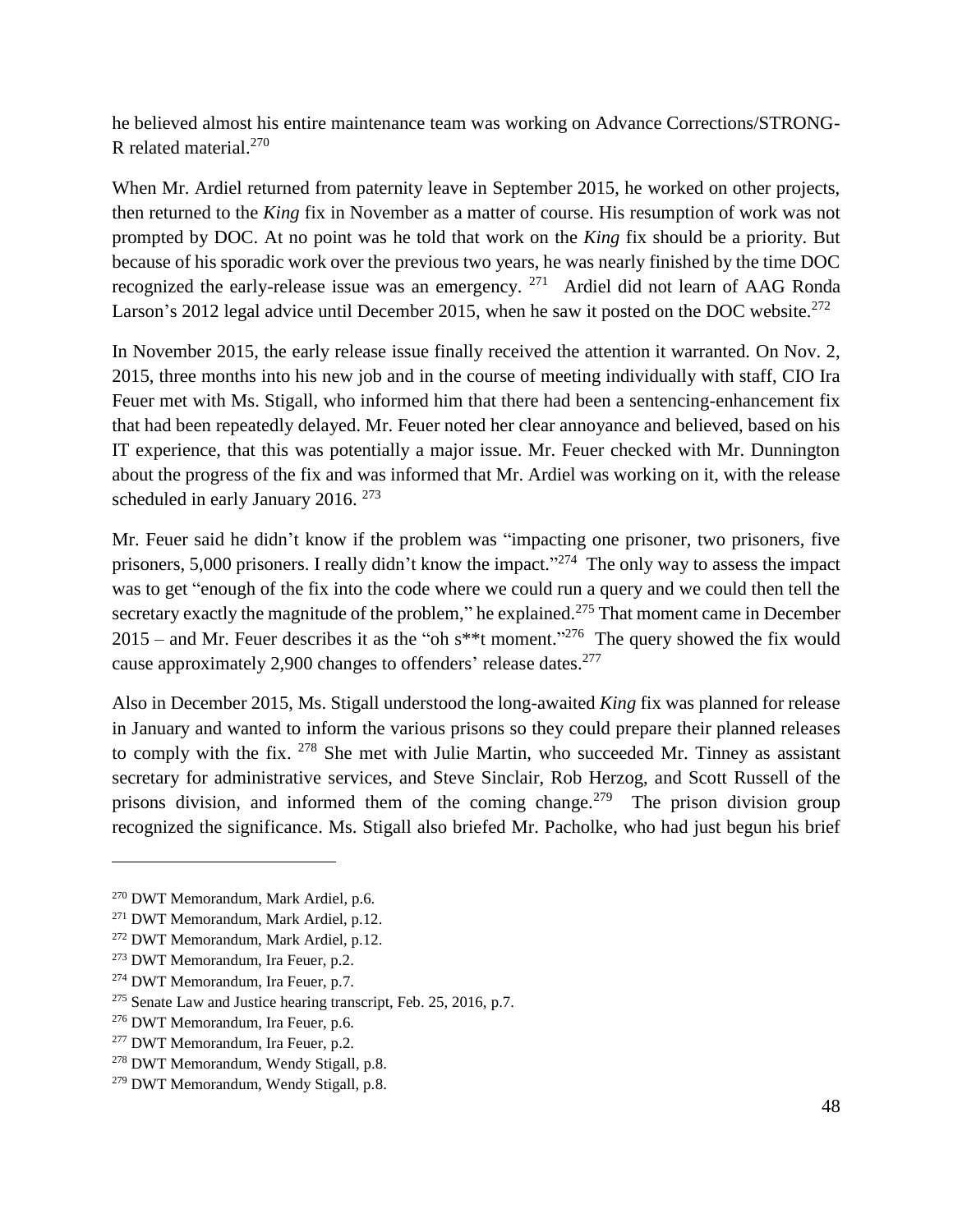tenure as secretary of corrections. He decided to halt all prisoner releases and hand-calculate release dates as required.<sup>280</sup> Secretary Pacholke mobilized the DOC command center and applied the full resources of the Department, requiring staff to work through weekends and holidays to determine which former inmates required apprehension and which prisoners' sentences required hand calculation.<sup>281</sup> The governor learned of the early release of prisoners on Thursday, Dec. 17 and informed the public on Tuesday, Dec.  $22.^{282}$ 

Despite the "must fix" designation, the *King* fix had been delayed for more than two-and- a-half years, through multiple M-releases. No substantive reasons were recorded for these delays, but as indicated previously, the OMNI team didn't track reasons for delays and no trigger or notification was in place for requests repeatedly rescheduled.<sup>283</sup> At one point the *King* fix was scheduled for the M-50 release, but was finally accomplished in the M-49 release scheduled for implementation on Jan. 7, 2016.<sup>284</sup>

#### <span id="page-48-0"></span>**G. The Aftermath**

The full extent of the problem has not yet been determined. The DOC has not completed its analysis of the number of offenders who were released early, the crimes committed by those who were released early, or the individual offenders who still owe additional prison time. It is not clear whether DOC plans to inquire further into the subject. Until then, the impact on the state and the state's total liability cannot be estimated.

In the days and weeks following the revelation of the early-release issue, the DOC focused on the inmates who had been released relatively recently, from Dec. 17, 2011 to Dec. 17, 2015. This prioritization made sense at the time, because those who had been released over the last four years were the ones most likely to owe additional prison time. DOC posted its final analysis regarding these prisoners on its website March 8,  $2016$ <sup>285</sup>

However, DOC has done little work regarding inmates who were improperly released between 2002 and 2011. Its last update regarding these offenders was posted on Feb. 4, 2016, consisting only of a list of those inmates released during this period who possibly could be affected. More than three months have passed since that time. Until DOC finishes its analysis, the total picture of the damage done by its mistake cannot be known. A complete analysis will increase the state's potential liability by identifying additional crimes committed by inmates who should have been

<sup>280</sup> DWT Memorandum, Wendy Stigall, p.9.

<sup>&</sup>lt;sup>281</sup> Senate Law and Justice Committee hearing transcript, Feb. 29, 2016, p.47.

<sup>282</sup> Exhibit 15, p.35

<sup>283</sup> DWT Memorandum, Dave Dunnington, p.3.

 $284$  Exhibit 9.

<sup>&</sup>lt;sup>285</sup> Figures are taken from the DOC website, at [http://www.doc.wa.gov/news/pressreleases/2015/12222015](http://www.doc.wa.gov/news/pressreleases/2015/12222015-sentencing-error-information.asp) [sentencing-error-information.asp](http://www.doc.wa.gov/news/pressreleases/2015/12222015-sentencing-error-information.asp) .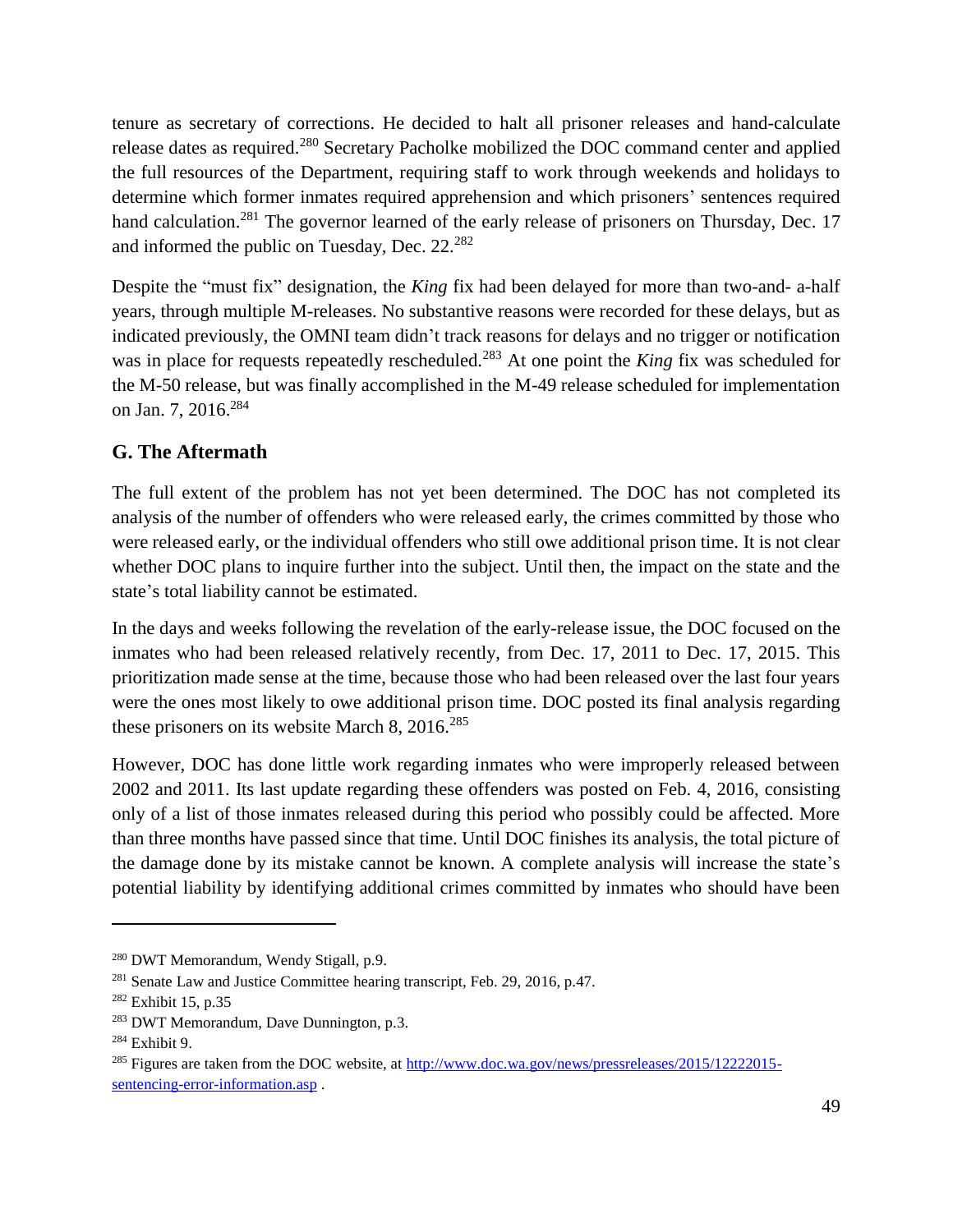serving time. A complete analysis also will reveal additional former inmates who owe more prison time to the state, and their re-incarceration will increase prison populations and operating costs. However, the public interest in a full accounting remains paramount.

#### <span id="page-49-0"></span>**1. Number of affected offenders**

 $\overline{a}$ 

The most current numbers provided by the DOC suggest the number of offenders who were released early is approximately 3,000, with another 3,000 affected inmates still serving time in prison. The exact number remains unknown. When the problem was announced on Dec. 22, 2015, Governor Inslee and DOC officials cited a figure of 3,200 early releases. This number has been widely cited in press accounts and in legislative discussions. However, that number represented an initial estimate, and it has not been updated by DOC.

Since December, DOC has partially corrected its figures. The most recent information available suggests the number of inmates who were released early is somewhat less than 3,200. The DOC identified a total population of 3,701 released inmates who might have been affected. That figure includes all inmates who had flat-time sentence enhancements and who were released between 2002 and 2015. DOC completed a review of those inmates released between Dec. 17, 2011 and Dec. 17, 2015, showing a total 1,530 potentially affected inmates. Of these offenders, the department found that 399, or 26 percent, did not owe additional time at the point when they were released.<sup>286</sup>

If the same rate is applied to all of the potentially affected offenders, we might estimate that a total 2,739 were improperly released. However, no conclusion can be drawn because the DOC has apparently not performed the same analysis on the cases of the 2,171 offenders released between 2002 and 2011.<sup>287</sup>

In its latest analysis of prisoners released between 2011 and 2015, DOC identified 116 prisoners who owed prison time, either because the clock was still ticking on their original sentence, or because they had been charged with new crimes or violated community supervision requirements during the time they should have been incarcerated. DOC's final analysis regarding these prisoners released between 2011 and 2015 indicates that they were released an average 59 days early. DOC

<sup>286</sup> A 2003 Supreme Court decision, *in re Roach*, 74 P.3d 134 (Wash. 2003) says generally that when inmates are released early due to a DOC mistake, they get day-for-day credit against their sentences until the time is up. Exceptions are made when offenders are charged with a new crime during the period when they should have been incarcerated, when they violate the terms of their community supervision by failing to report or absconding, or when the mistake is due to their own misrepresentations. Those offenders may be required to serve out the remainder of their terms.

 $287$  The figure of 2,171 is drawn from the list posted by the DOC on its website Feb. 4 at [http://www.doc.wa.gov/news/pressreleases/2015/docs/sentencing-error/releases-list-2002-2011.pdf](http://www.doc.wa.gov/news/pressreleases/2015/docs/sentencing-error/releases-list-2002-2011.pdf%20.) .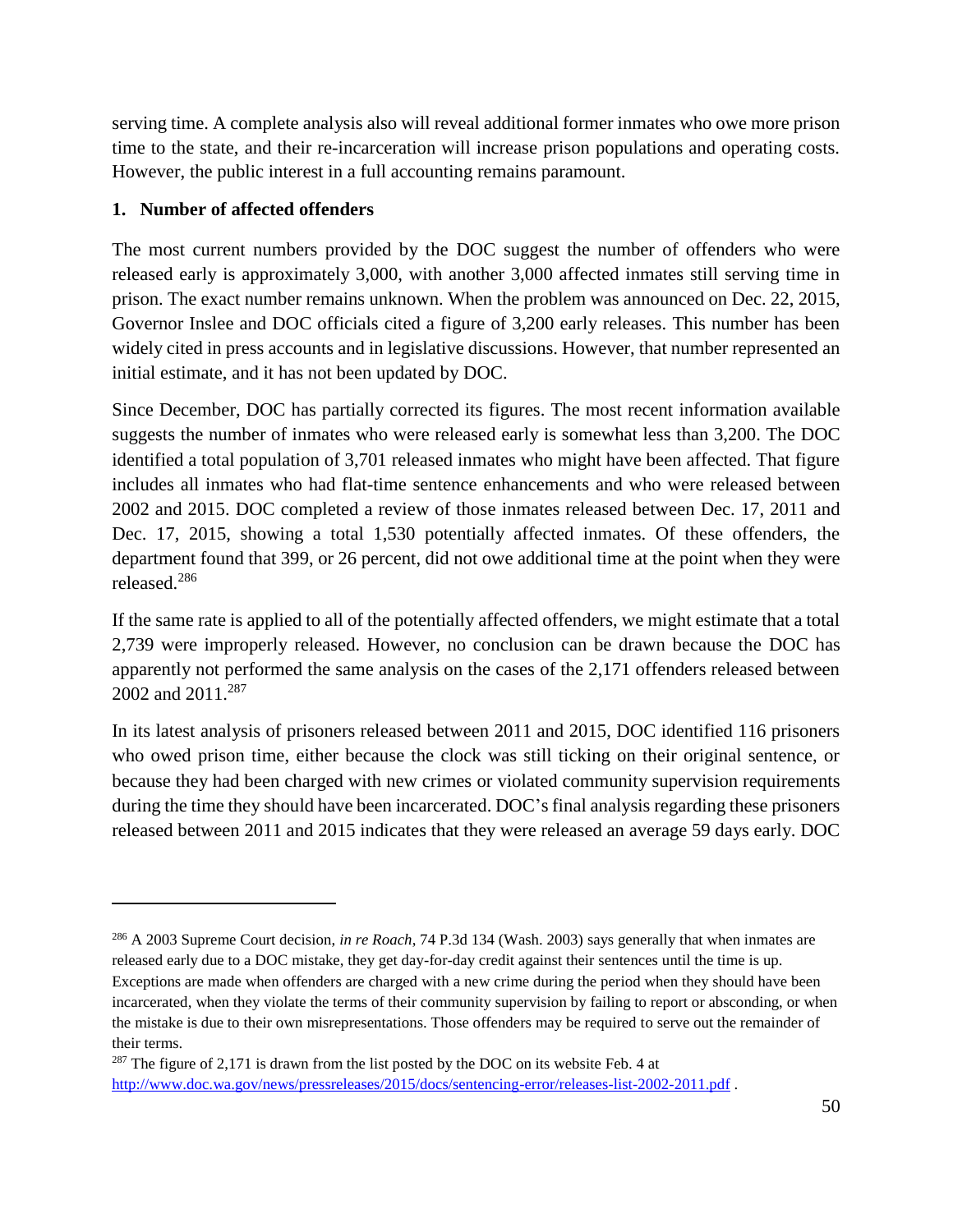has indicated that the worst case was a prisoner released nearly 600 days early – approximately one year and eight months.<sup>288</sup>

#### <span id="page-50-0"></span>**2. Crimes committed by prematurely released offenders**

DOC's analysis to date indicates that 29 improperly released offenders committed new crimes during the period when they should have been in prison. However, this analysis is far from complete. For prisoners released between 2011 and 2015, DOC's analysis includes pending charges and convictions. For those who were released between 2002 and 2015, DOC worked its way backward, identifying offenders who were convicted of new Class A felonies and sex-offense felonies after their release, then determining whether they were committed at a time when they should have been in prison. There were two who fell into that category, and they are included in the list of 29.

There are three problems with the analysis. The first is that for the inmates released between 2011 and 2015, the accounting includes pending charges and convictions but does not include charges that have been dropped. An arrest does not always lead to a conviction, but it is a reasonable indication of the criminal impact of DOC's error. The second problem that its analysis does not include any charges filed against improperly released inmates between 2002 and 2011. The third is that for the prisoners in this earlier group, DOC checked only convictions for the most serious crimes. It did not check for convictions for misdemeanors, gross misdemeanors, and Class B and C felonies.

Presumably, a full analysis of the impacts attributable to improperly released offenders will show a far greater number of offenses. Among the prisoners released between 2002 and 2011, for instance, it is difficult to believe that only two of them committed crimes when they should have been in prison.

The crimes committed or alleged to have been committed by these improperly released inmates run the gamut from the most serious to the most minor. They include first-degree murder, vehicular homicide, first-degree assault, first-degree burglary, theft and possession of a stolen firearm, all the way down to shoplifting and driving with a suspended license. Two particularly serious crimes warrant further description.

#### <span id="page-50-1"></span>**3. Death of Caesar Medina**

 $\overline{a}$ 

Early in the morning of May 28, 2015, two men forced their way into Northwest Accessories, a Spokane tattoo parlor and drug-paraphernalia store. Exactly why is unclear. Police at the time called it a botched robbery attempt but there are also indications the incident was gang-related.

<sup>&</sup>lt;sup>288</sup> Gov. Jay Inslee news conference, Dec. 22, 2016. <http://www.tvw.org/watch/?eventID=2015120002>.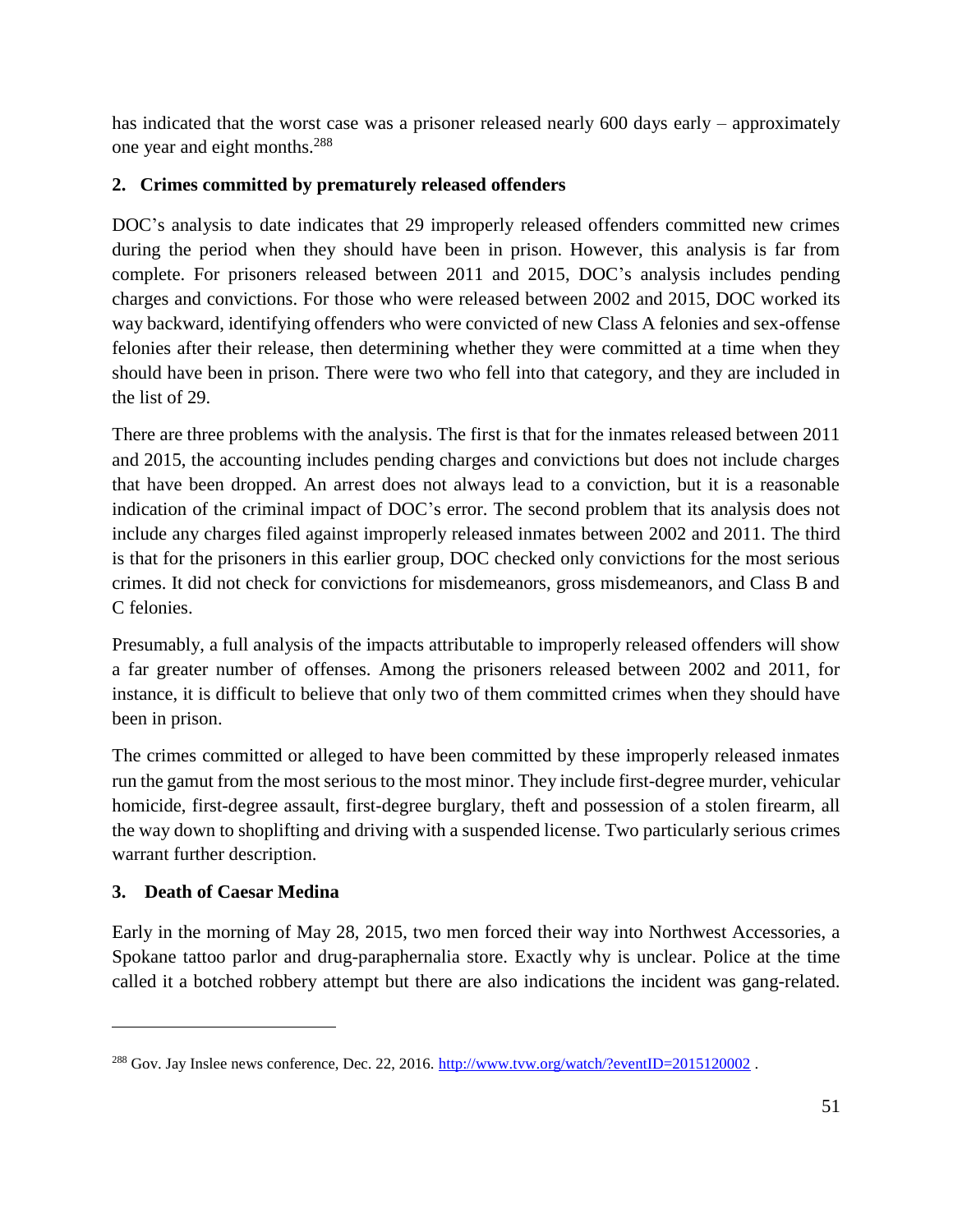When the men got inside, they found others waiting there for them. Among those standing guard was Caesar Medina, 17, a friend of the owner. An employee hurled an empty wine bottle at the men. The intruders opened fire.

Bullets struck Medina in the neck and chest. The men fled, and police arrived just as friends carried the injured Medina to a car to take him to the hospital. Despite lifesaving efforts by the officers, Medina died at the scene.<sup>289</sup>

Ultimately Spokane police arrested Jeremiah Smith, 26, who had been released 12 days before the incident from the Washington State Corrections Center in Shelton. Smith had served five years for felony robbery, burglary and assault. Had his sentence been calculated properly, he would have been released on Aug. 15. Instead he was released three months early.

Smith currently is in the Spokane County Jail, awaiting trial on charges of murder, assault, burglary, robbery – all in the first degree.

#### <span id="page-51-0"></span>**4. Death of Lindsay Hill**

 $\overline{a}$ 

Robert Terrance Jackson, 38, took his girlfriend Lindsay Hill to a club in Seattle on the night of Nov. 11, 2015 and friends later remembered both of them seemed clearly intoxicated. Jackson had been released from the Washington Corrections Center Aug. 10, after serving five years for armed robbery, and quickly took up with Ms. Hill, 35. He moved into the Bellevue apartment she shared with her two sons, and despite what neighbors described as a violent relationship, in a Facebook posting the two of them described themselves as engaged.

What happened after they left the club that night is a matter of police record. A witness called Seattle police to report seeing a man repeatedly strike a woman as she attempted to escape his car. The witness told police that as the woman hung out the passenger window, a coat, wallet and purse were thrown outside. After the car left the scene, the witness checked the purse and wallet. They contained ID for Jackson and Hill.

Half-an-hour later, the same car careened down a residential street in Bellevue in the direction of their apartment complex at speeds of more than 60 miles an hour. It slammed into a steel utility box with such force that Hill was thrown from the passenger seat. She suffered catastrophic head injuries and died in the wreckage.

Jackson, who suffered gashes to the face, was arrested after a witness reported seeing a bloodcovered man wandering around an apartment building near the accident. Police said Jackson's eyes

<sup>289</sup> The (Spokane) Spokesman-Review, May 28, 2015, "Teen Killed When Men Broke into Tattoo Shop, Witness Tells Police,"<http://www.spokesman.com/stories/2015/may/28/teen-killed-when-men-broke-into-tattoo-shop/> .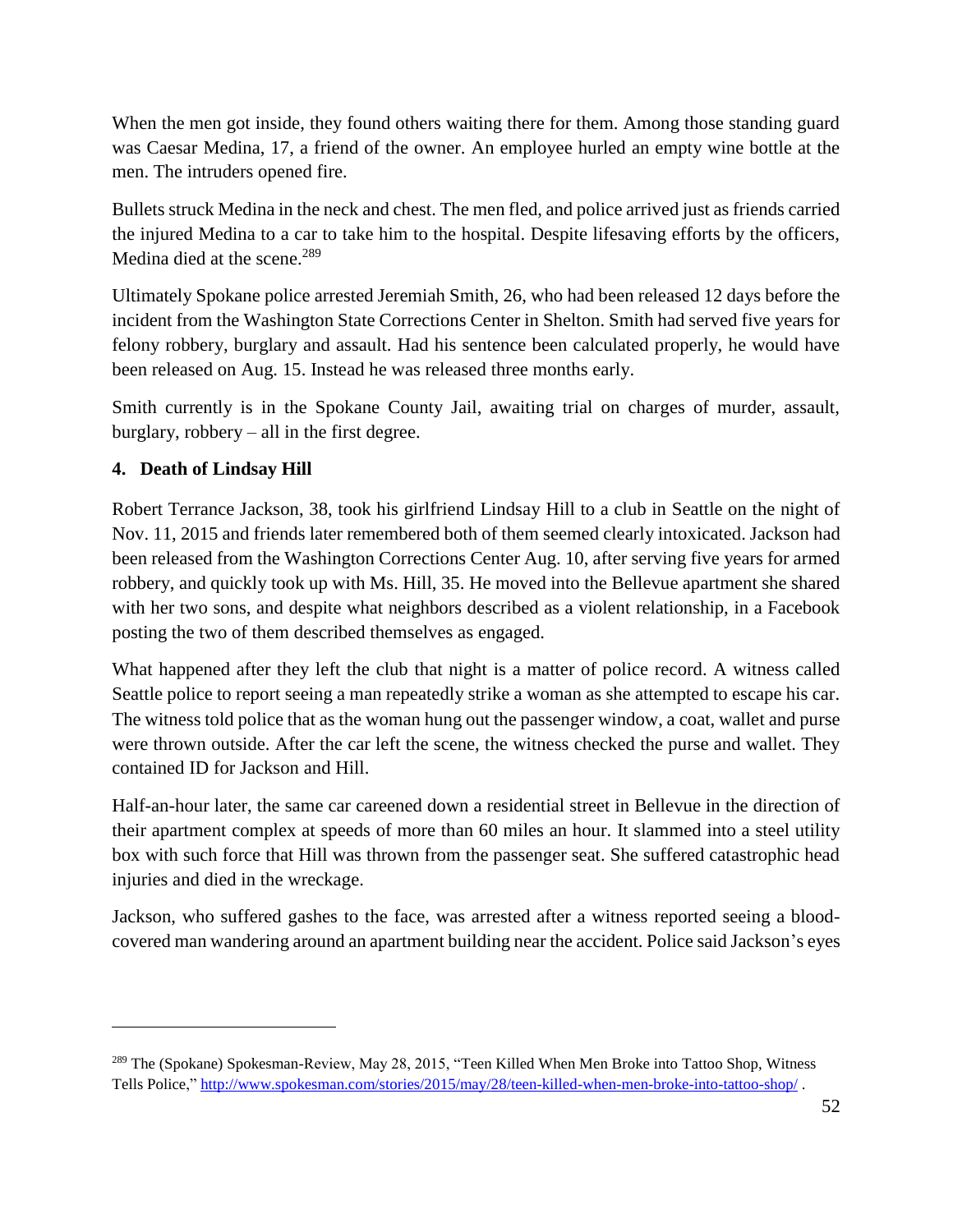were bloodshot and he reeked of alcohol; he fought as he was arrested and had to be tasered. Today Jackson is in the King County Jail awaiting trial for vehicular homicide.<sup>290</sup>

DOC revealed six weeks later that Jackson should have been in prison that night. His correct release date was Dec. 6, 2015.

#### <span id="page-52-0"></span>**5. Substantial Potential Liability for State**

 $\overline{a}$ 

The state of Washington potentially bears a heavy burden of liability for these cases and others. Although crimes were committed by the improperly released offenders and not by the state itself, Washington law allows claims for negligent supervision, and makes it easier to sue than other states. Washington waived sovereign immunity to tort claims in 1961,<sup>291</sup> allowing state government to be sued just like any person or corporation. In addition, joint and several liability can require the state to pay the full amount of damages even when other parties also bear responsibility.

Finally, Washington has none of the limitations on claims that apply in other states, such as damage caps and special procedural requirements that make it more difficult to sue. The DOC is particularly vulnerable because courts have held that DOC has a duty to protect the public from the "dangerous propensities" of the inmates under its supervision. A 2011 report from the Joint Legislative Audit and Review Committee found that the DOC was responsible for \$73 million in state payouts between 2004 and 2010, or 18 percent of the state total. Nearly all of that amount, \$57 million, was due to claims that the state had negligently supervised inmates upon release – despite the fact that the state's responsibility was rather distant in nature, such as failing to apprehend inmates who did not report to their parole officers.<sup>292</sup>

In the case of the early-release error, the cause of action is far more direct. In this case, DOC has acknowledged that its negligence allowed inmates to be released to commit new crimes. Already one claim has been filed against the state. Attorneys for Veronica Medina-Gonzalez, mother of Caesar Medina, recently filed a tort claim with the state Office of Risk Management. Medina-

<sup>&</sup>lt;sup>290</sup>Christine Clarridge Nov. 13, 2015, "Bellevue Man Jailed on Suspicion of Fleeing Fatal Car Crash," Seattle Times, Nov. 13, 2015, [http://www.seattletimes.com/seattle-news/crime/bellevue-man-jailed-on-suspicion-of-fleeing-fatal](http://www.seattletimes.com/seattle-news/crime/bellevue-man-jailed-on-suspicion-of-fleeing-fatal-car-crash)[car-crash](http://www.seattletimes.com/seattle-news/crime/bellevue-man-jailed-on-suspicion-of-fleeing-fatal-car-crash) . Sara Jean Green, "Crash That Killed Bellevue Mom Could be Boyfriend's Third Strike," Seattle Times, Nov. 18, 2015, [http://www.seattletimes.com/seattle-news/crime/crash-that-killed-bellevue-mom-could-be](http://www.seattletimes.com/seattle-news/crime/crash-that-killed-bellevue-mom-could-be-boyfriends-third-strike)[boyfriends-third-strike](http://www.seattletimes.com/seattle-news/crime/crash-that-killed-bellevue-mom-could-be-boyfriends-third-strike) ; Allison Deangelis, "Fiancé Arrested for Bellevue Mother's Death," Bellevue Reporter, Nov. 22, 2015, http://www.bellevuereporter.com/news/351864671.html; Joseph O'Sullivan, "Prisoner Released Early Killed Woman in Crash, State Says," Seattle Times, Dec. 28, 2015, [http://www.seattletimes.com/seattle](http://www.seattletimes.com/seattle-news/politics/prisoner-released-early-killed-woman-in-crash-state-says/)[news/politics/prisoner-released-early-killed-woman-in-crash-state-says/](http://www.seattletimes.com/seattle-news/politics/prisoner-released-early-killed-woman-in-crash-state-says/) . <sup>291</sup> RCW 4.92.040.

<sup>292</sup> *State Risk Management Practices in Washington*, Joint Legislative Audit and Review Committee, 2011, Report 11-8, p. 9.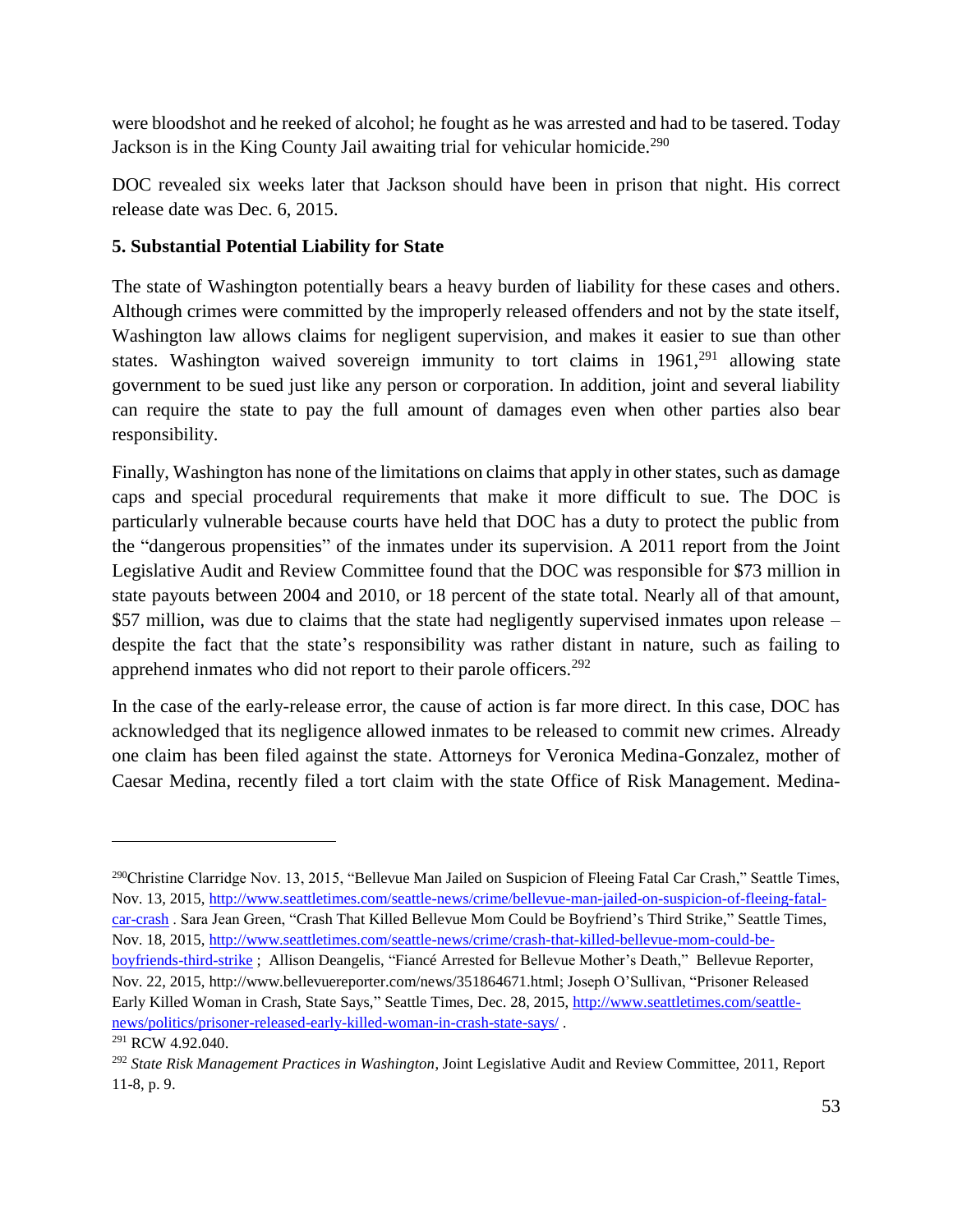Gonzalez seeks \$5 million.<sup>293</sup> At least two personal-injury law firms have posted lengthy explanations of the issue on their websites, listings of known crimes by improperly released felons, and even explanatory graphics – an indication that trial lawyers recognize the business opportunity posed by the case.<sup>294</sup>

<sup>&</sup>lt;sup>293</sup> Kip Hill, "Mother of Slain Spokane Teenager Files \$5 Million Claim against State." The (Spokane) Spokesman-Review, Feb. 26, 2016, [http://www.spokesman.com/stories/2016/feb/26/mother-of-slain-spokane-teenager-files-5](http://www.spokesman.com/stories/2016/feb/26/mother-of-slain-spokane-teenager-files-5-million-c/) [million-c/](http://www.spokesman.com/stories/2016/feb/26/mother-of-slain-spokane-teenager-files-5-million-c/).

 $294$  These sites can be found at [http://www.injurytriallawyer.com/blog/where-did-the-department-of-corrections-go](http://www.injurytriallawyer.com/blog/where-did-the-department-of-corrections-go-wrong-.cfm)[wrong-.cfm](http://www.injurytriallawyer.com/blog/where-did-the-department-of-corrections-go-wrong-.cfm) and<http://www.pcvalaw.com/doc-early-release/> .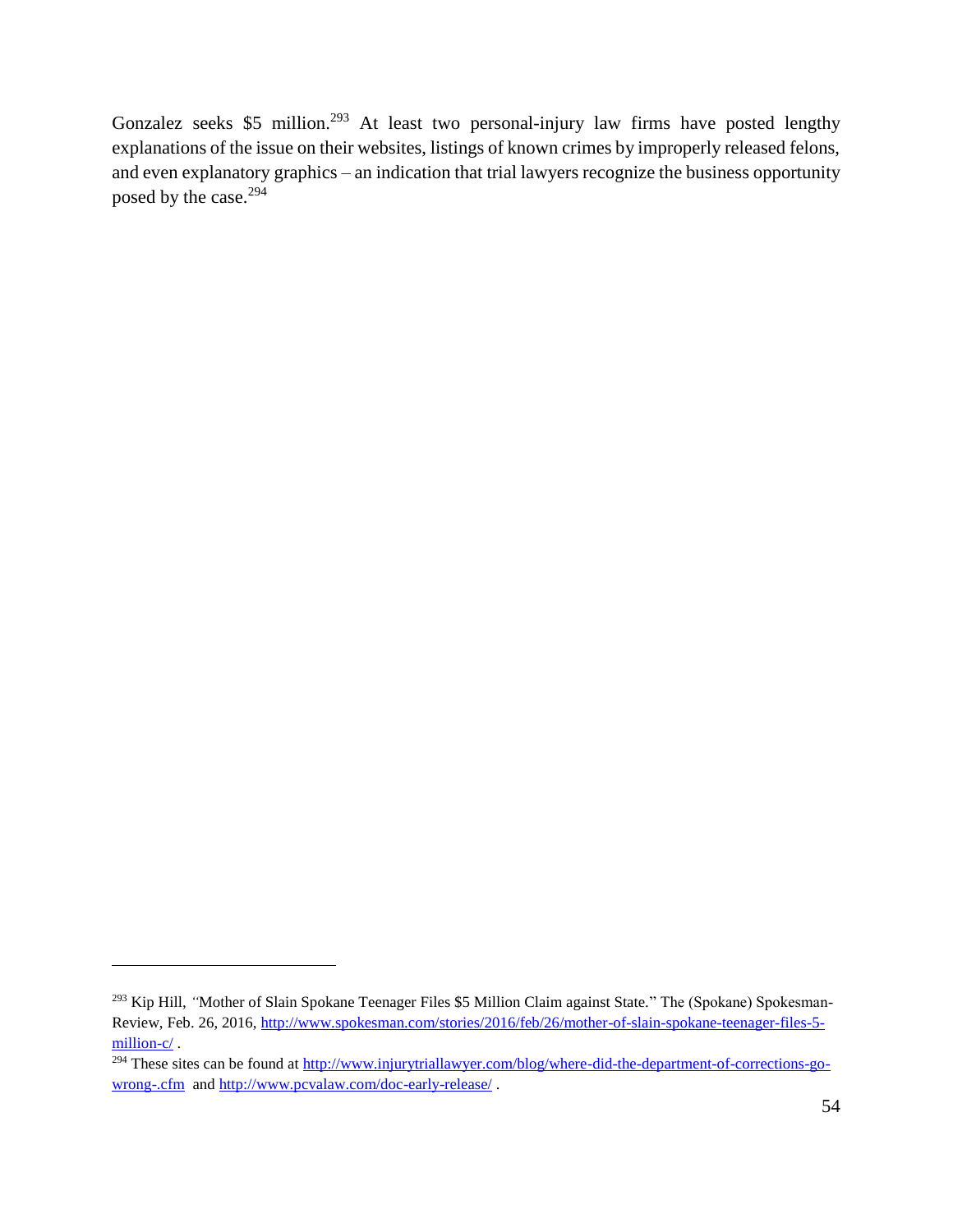## **V. Conclusions**

#### <span id="page-54-0"></span>**A. Former Secretary Bernard Warner's gross mismanagement was a significant factor in the delay of the "***King* **fix"**

Secretary Warner's feckless management of this crucial public safety agency was a significant contributing factor to the delay of the *King* fix. His lack of attention to the basic management of his agency, combined with his unwillingness to attend meetings or engage with staff created an environment in which lower-level and front line level employees had no viable means in which to address the agency's lack of prioritization of the *King* fix. Low and mid-level DOC employees seeking to gain management attention for an IT fix that would result in more incarceration time for prisoners were swimming against the tide of what can charitably be described as "benign neglect."

- **1. Poor Communication.** Multiple witnesses indicated that Secretary Warner had poor communication skills. A repeated theme for many DOC employees in the upper echelon of DOC management was that there was little to no personal contact with the secretary.
- **2. Structure and Disorder.** The Administrative Services Division of DOC was ground zero for the DOC sentencing-error scandal. The records and IT departments were located within administrative services as well as the auditing office. All of these administrative sections were in a position to detect and raise the alarm about the *King* fix. Secretary Warner changed the make-up of this division during the exact time that the delay in the *King* fix occurred. Many witnesses confirmed that Secretary Warner's decision to restructure various departments within the agency served to foster resentment, poor communications and a competitive atmosphere among DOC staff that led to the delay of the *King* fix.

In light of the disorder in the IT department generally during this period, the governor should revisit the conclusions in the governor's investigation report regarding David Dunnington, who served as acting deputy CIO until his demotion by the governor. In its report, the governor's office has repeated three incorrect assertions, raising the possibility that Mr. Dunnington has been "scapegoated." The original report and the supplemental report both claim that Mr. Dunnington:

- Had unilateral authority to delay the *King* fix.
- Downgraded the *King* fix priority ranking from a two to a three.
- Deleted the "must fix" designation in the ClearQuest tracking system.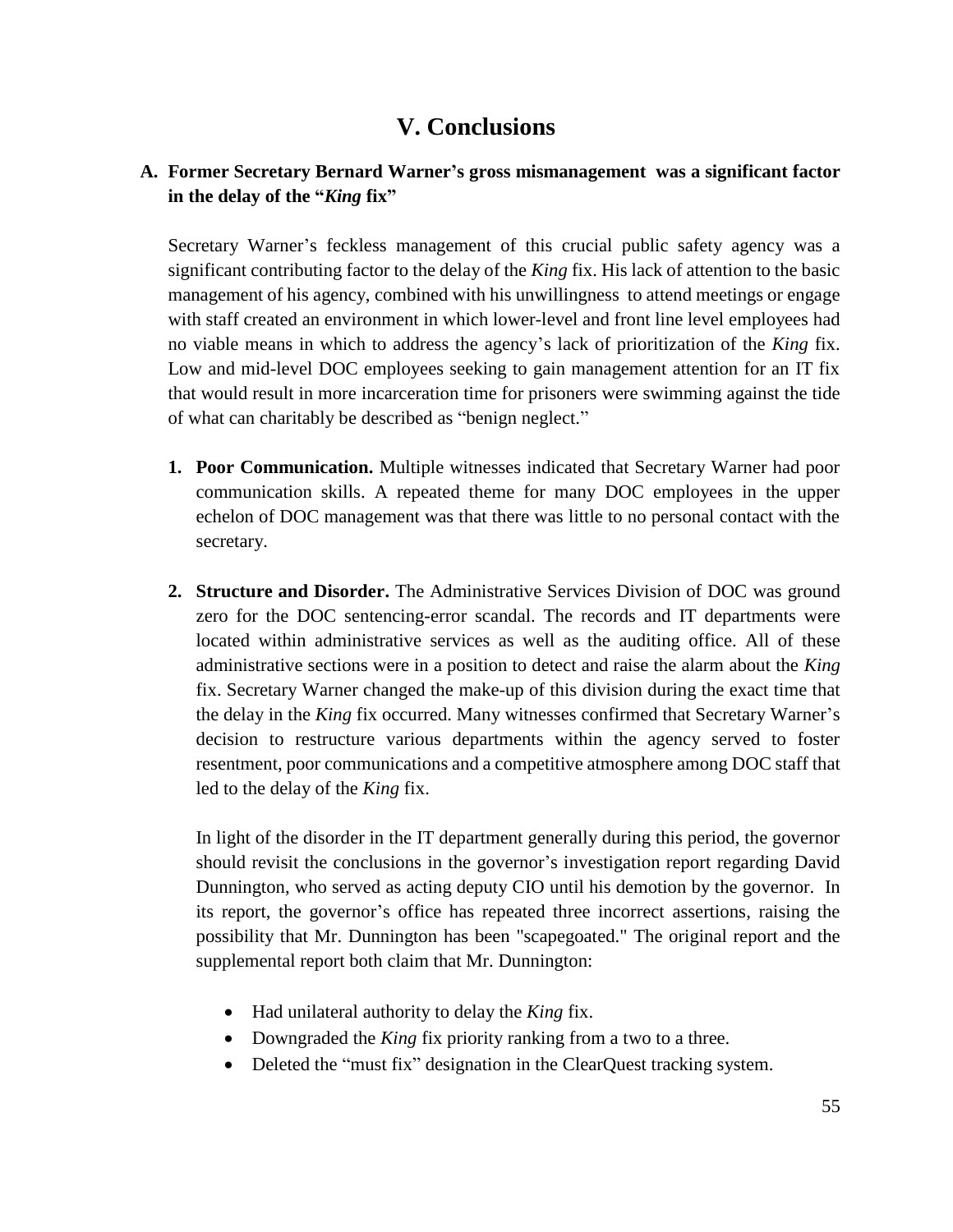Not only does the governor's report ignore references to other employees who delayed the fix, but the assertions regarding Mr. Dunnington are incorrect because he:

- Served on an OMNI committee that had at least two higher ranking employees who made decisions on whether a particular enhancement should be delayed.
- Provided OMNI Architectural Meeting minutes from Nov. 8, 2013 and Nov. 23, 2013 indicating that the responsibility to downgrade the *King* fix from a "2" to a "3" was assigned to him at a meeting at which he was not present. If Mr. Dunnington had unilateral authority to downgrade priority rankings of fixes, the responsibility would not need to be assigned to him.
- Provided an email from Aug. 15, 2015 that he sent to assistant secretaries at DOC seeking their approval for the prioritization of 70 remaining OMNI enhancements including the *King* fix. If Mr. Dunnington had "unilateral authority," he would not need to send an email seeking prioritization and approval from superiors.
- Demonstrated in testimony that the report was incorrect in stating that he had deleted the "must fix" designation. Mr. Dunnington attributed this error in the report to the investigators' apparent misunderstanding of the ClearQuest tracking system that would only display changes to the "must fix" column but otherwise would not display it.
- **3. Inability to make decisions.** Multiple witnesses testified to the inability of Secretary Warner to make decisions on important matters, and said that exacerbated the frustration of those seeking direction from upper management.
- **4. IT department turnover.** Secretary Warner's open disparagement of the IT department and his preference for an underperforming, over-budgeted, untrustworthy contractor crushed the morale of IT employees and substantially deteriorated the functionality of the IT department. Warnings of the "brain drain" occurring under his watch were ignored. Institutional memory was lost along with the insight and awareness that comes with experience, and rational governance procedures evaporated.
- **5. Misplaced priority on Advance Corrections/STRONG-R over IT maintenance.** In the rare instances in which Secretary Warner did pay attention to the IT department, his fixation on the STRONG-R/Advance Corrections project served to give that project undue priority. Mr. Warner's decision to have his agency award a no-bid contract to a company owned by a personal friend resulted in years of shoddy work that consumed the time, resources, and morale of the IT department. The project "blocked out the sun"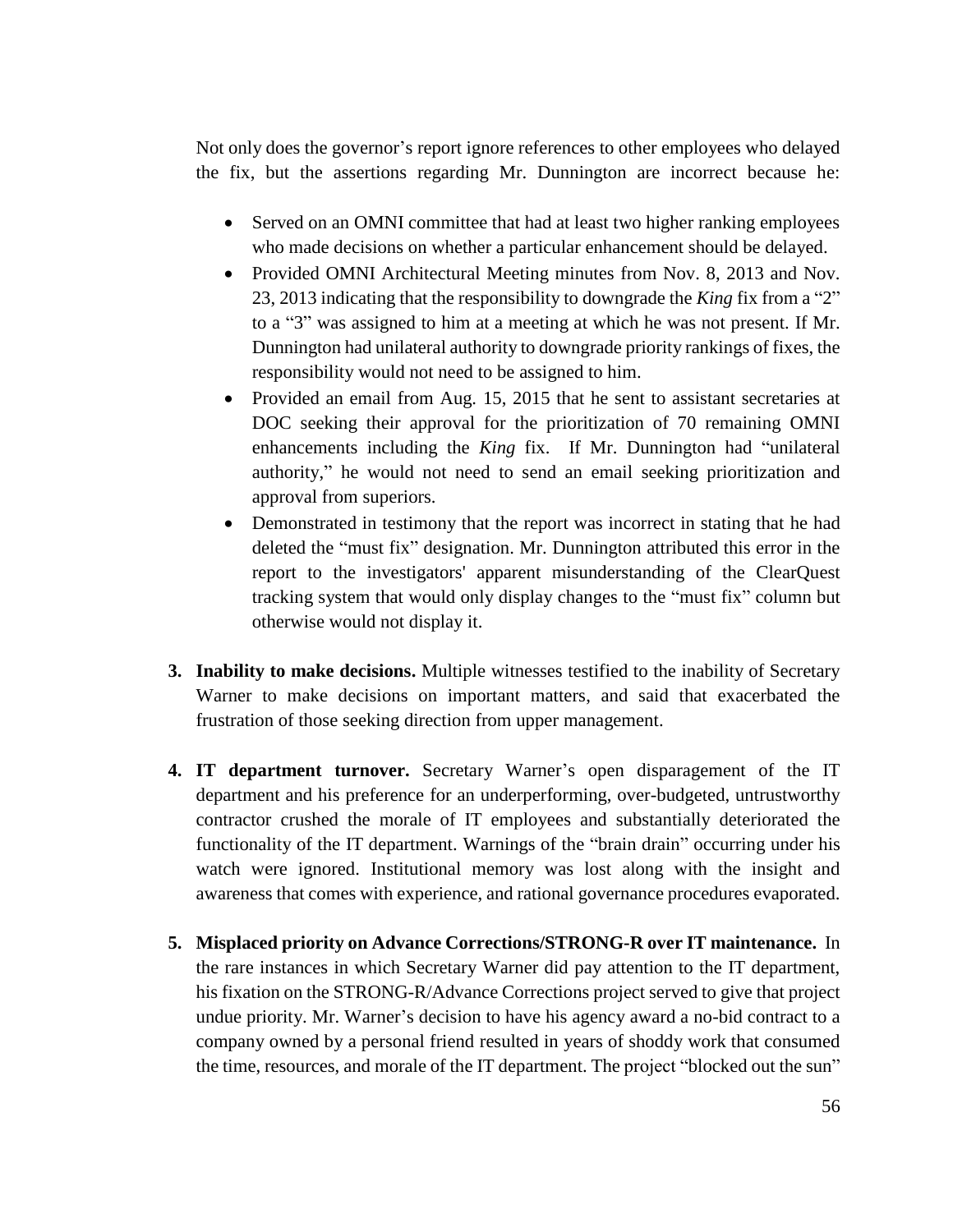and pushed aside IT maintenance work like the "*King* fix." Many DOC witnesses noted that Secretary Warner's singular fixation on the Advance Corrections/STRONG-R project contributed directly to the delay.

Although the governor's investigators interviewed many of the same witnesses, the governor's report ignores Mr. Warner's failure to manage DOC as a cause of the delay to the *King* fix. Though the report acknowledges that "inordinately high turnover in the IT Department and DOC budget concerns **may** [emphasis added] have compounded delays in addressing the *King* decision," the governor's investigators somehow failed to find that Warner's mismanagement contributed to the high turnover and that there was, in fact, "solid evidence" to support the assertion that "an overaggressive push by upper management to design and implement a more robust offender risk management system called 'STRONG-R'" resulted in delay of the *King* fix.<sup>295</sup> The report asserts, without citation, that the push for STRONG-R occurred primarily during the early months of 2014, long after the *King* fix change request had been submitted, and concludes it must have had little effect. The report also states that the work lasted for a few weeks and was done by Assessments.com.<sup>296</sup>

These conclusions are clearly incorrect. First, multiple witnesses told the Senate Law and Justice Committee and its investigators, under oath that the work on STRONG-R began long before early 2014 and continued long after, it was not handled solely by Assessment.com, and it clearly impacted the workload of the IT department. It is clear that the Advance Corrections/STRONG-R initiative was a project that continued throughout Mr. Warner's tenure, and it continues to this day. Nor can it be disputed that the project consumed enormous time and IT resources. Second, even assuming *arguendo* that the project's impact came in "early 2014," this is precisely the period during which the *King* fix was delayed. Although the governor's report acknowledges the Advance Corrections/STRONG-R project was a source of friction that may have led to turnover, and as a result "perhaps, constant delays to the *King* defect," it is unclear why the governor's investigators would ignore the testimony of multiple witnesses who claimed the project had a direct impact on the workload of the IT department and was therefore a material causal factor of the delay.

**6. IT governance collapse.** The prioritization and governance systems of DOC IT suffered total collapse. No proper examination was conducted of requests for IT fixes.

<sup>295</sup> Exhibit 15, p.46.

<sup>296</sup> Exhibit 15, p.47.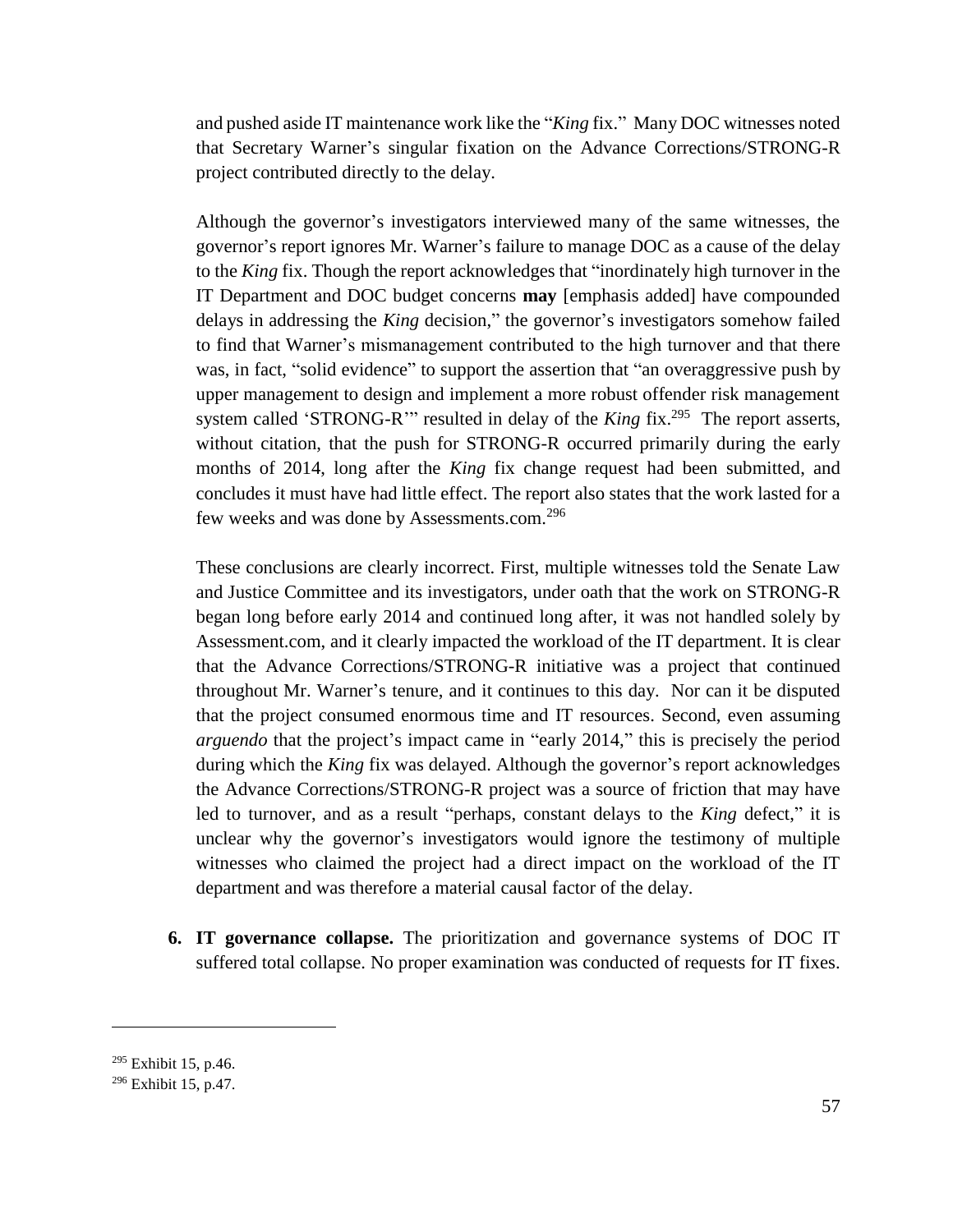Priorities were determined politically, based on who was loudest or who was most powerful.

- **7. Warner knowledge of the computer error.** Former Secretary Warner admitted to what he claimed was limited knowledge of the computer error.<sup>297</sup> Nevertheless, this knowledge constituted notice that should have prompted him as a reasonable manager to make further inquiry and ensure that the matter was finally resolved. His failure to do this had tragic consequences.
- **B. Lack of competent oversight from the governor's office contributed to the delay of the** *King* **fix.** As a cabinet officer, Secretary Warner reported to the governor, and the governor's office had a statutory responsibility to oversee agency management. RCW 43.06.010 provides that "in addition to those [responsibilities] prescribed by the Constitution, the governor may exercise the powers and perform the duties prescribed in this and the following sections: (1) The governor shall supervise the conduct of all executive and ministerial offices . . ."

In addition, position descriptions for the governor's staff specifically note that they have responsibility for overseeing the functioning of state agencies. For example, the position description for the governor's chief of staff notes that "much of the day-to-day responsibility for ensuring state agencies are functioning falls to the chief of staff. The chief of staff must monitor and manage what is going on in the cabinet and departments."<sup>298</sup> Similarly, another description for this position provides that the chief of staff is charged with supervising "the conduct of all executive and ministerial offices in the execution of the laws."<sup>299</sup> The governor's policy staff also bear responsibility for overseeing state agencies. They are to "meet regularly and lead meetings with agency directors and senior staff to identify emerging issues, share perspectives, and coordinate policy direction. Assist agencies with managing difficult issues. Advise and/or consult with agencies and others, and/or facilitate access to the governor. Participate in work sessions to provide context and determine priorities."300

In short, the governor and his staff are not potted plants. They cannot passively wait for secretaries of agencies to bring problems to their attention, and instead have an affirmative duty to put systems in place to identify significant issues at state agencies that involve

<sup>297</sup> Exhibit 15, p.47.

<sup>298</sup> Exhibit 22.

<sup>299</sup> Exhibit 22.

<sup>300</sup> Exhibit 22.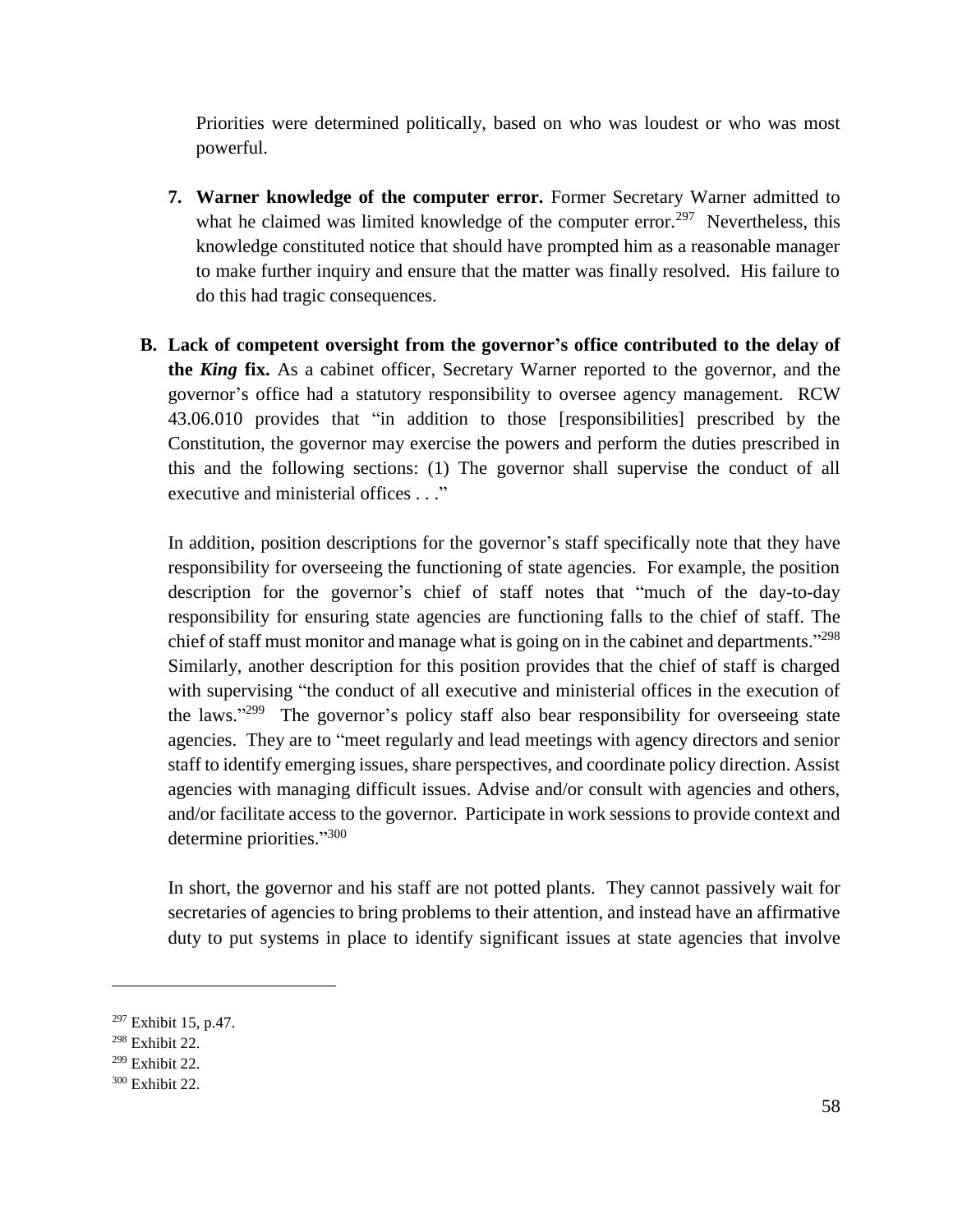serious threats to public health and safety and attempt to solve them. Yet the governor's office failed to recognize the serious management problems within DOC and took no action to correct them. This neglect left the agency adrift.

**1. Red flags ignored.** Two factual matters should have alerted the governor's office to the potential for management problems within DOC and should have prompted further inquiries. One was the heavy turnover within the IT department, a key indicator of trouble. The other was the curious reorganization that separated the business analysis and project management functions from IT - the potential for communication breakdowns should have been apparent.

**2. Knowledge of early release problem.** At least one member of the governor's staff, Sandy Mullins, had actual knowledge of two significant factors regarding the *King* problem:

- That there had been an issue with the release of a prisoner based upon a sentencing calculation error.
- That the DOC IT department was completely overwhelmed by the Advance Corrections/STRONG-R project.

Sandy Mullins, currently a senior policy advisor on public safety to Gov. Inslee, was a policy director at DOC who reported directly to Sec. Warner when the error came to light. Mullins recalled hearing of the issue either before or during a senior leadership meeting shortly after DOC became aware of the sentencing error in December 2012. Mullins made no further inquiries, either at DOC or after joining the governor's staff a year later. Although Mullins's statement to Senate investigators indicates that she did not understand the gravity of the matter, what she heard was odd enough that it should have provoked concern and inquiry. Ms. Mullins told Senate investigators that it was described as "this really weird thing" involving a prisoner whose sentence had been calculated inaccurately, a "one-off" situation. Three years later, when the governor's staff was briefed about the issue, Ms. Mullins said, "The first thing I think is that the story sounds familiar," adding, "it makes me cold thinking about it." Although Ms. Mullins should be credited with forthrightness, it demonstrates that the governor's office had at least limited knowledge of the early release problem, sufficient to warrant a diligent inquiry to determine the nature and extent of the issue.<sup>301</sup>

Ms. Mullins also was aware of the tumult in the administration of the agency. In hindsight, she believed that a fatal flaw was the decision to move the records unit out of

<sup>301</sup> DWT Memorandum, Sandy Mullins, pp.3-4.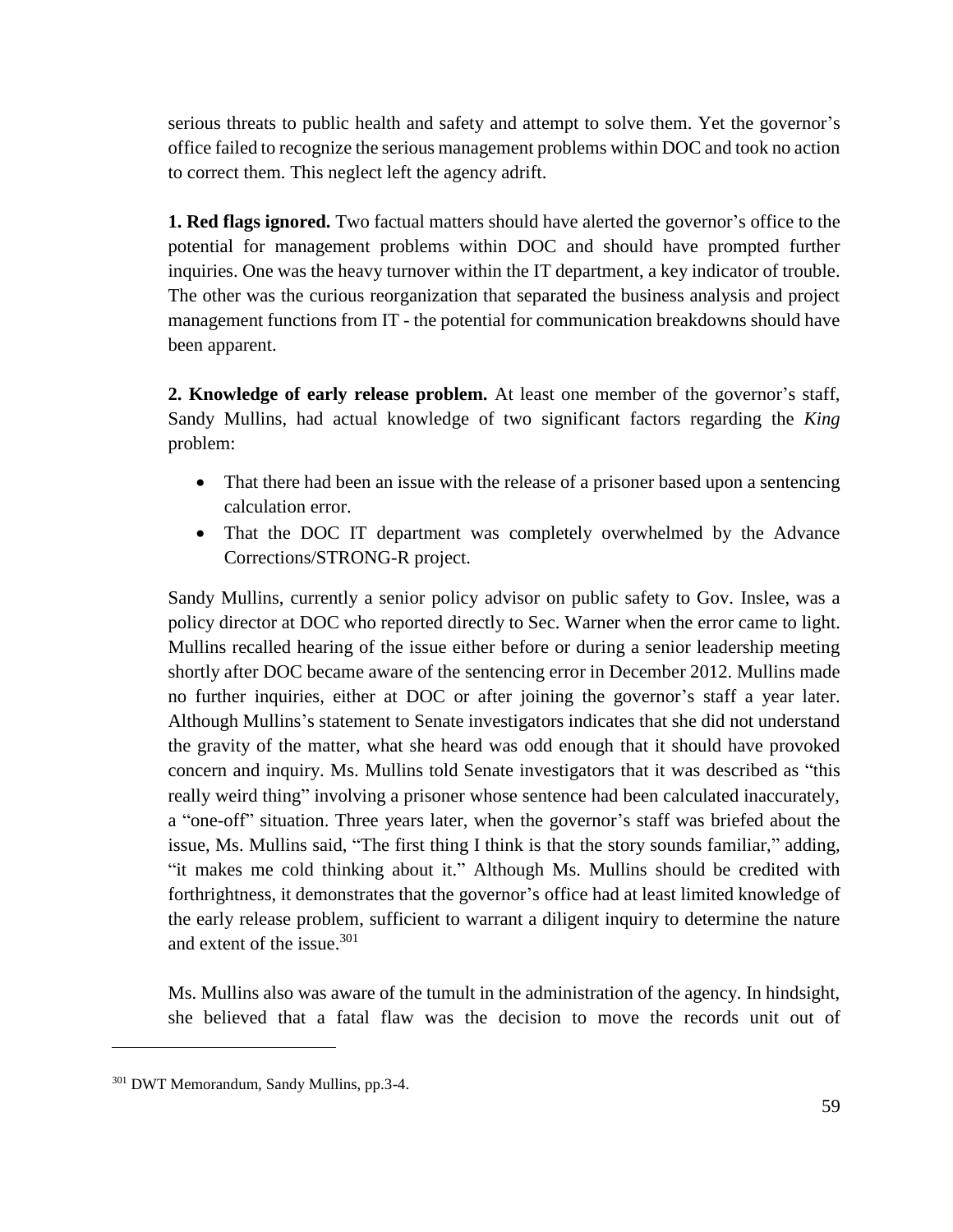Administrative Services Division. "It became one of many back office operations," Ms. Mullins said. Even though the records unit is responsible for fundamental processes and systems for DOC, she felt that moving the unit may have marginalized its function.<sup>302</sup> Given Ms. Mullins's position within the governor's office, and its statutory obligation to oversee DOC as a state agency, she should have done more prior to December 2015 to inquire into the matter. It unclear why she chose not to do so.

**3. Mr. Warner's insistence that the STRONG-R project be awarded on a sole-source contract basis to Assessments.com, owned by his personal friend and with a widely known reputation for incompetence and controversy.** As discussed at length above, Assessements.com was widely known within the IT department to lack the competence to adequately complete projects less ambitious than the STRONG-R project. Its owner's long history of substance abuse and criminal convictions was so widely-known throughout DOC that Warner felt he had to explain the selection of Sean Hosman's company. Given the high-profile nature of the STRONG-R project, it is mind boggling to suggest the governor's office was unaware of the controversial selection of Hosman's company. And in that highly unlikely event, the governor clearly did not have systems in place to monitor Warner's performance and perhaps that of other critical-agency secretaries.

**4. Personal relationships created conflicts of interest.** A number of sources indicate that at least one member of the governor's staff had a close, personal relationship with the Secretary of Corrections during this period. Mr. Warner confirmed he had a close personal relationship with a member of the governor's staff. He said "[t]hat was formally managed by me reporting to the deputy chief of staff." 303 With respect to romantic relationships among DOC staff, Mr. Warner said the Department has specific policies concerning relationships in the chain of command. He noted these relationships are understandable in small communities where DOC facilities are a major employer. "That is unfortunately some of the challenge you have." Having worked in a corrections systems in multiple states, Mr. Warner said he would not characterize such relationships as affecting day-today corrections operations. <sup>304</sup>

The bottom line is that such relationships, while not forbidden *per se*, pose significant complications and conflicts of interest. This is precisely why such relationships are discouraged generally and regulated in DOC's policies. It is entirely predictable that a

<sup>302</sup> DWT Memorandum, Sandy Mullins, p.4.

<sup>&</sup>lt;sup>303</sup> DWT Memorandum, Bernie Warner, p.8. Warner declined to answer a question about a relationship of another senior DOC official with a member of the governor's staff, maintaining that such questions should be directed to the individuals concerned.

<sup>304</sup> DWT Memorandum, Bernie Warner, p.8.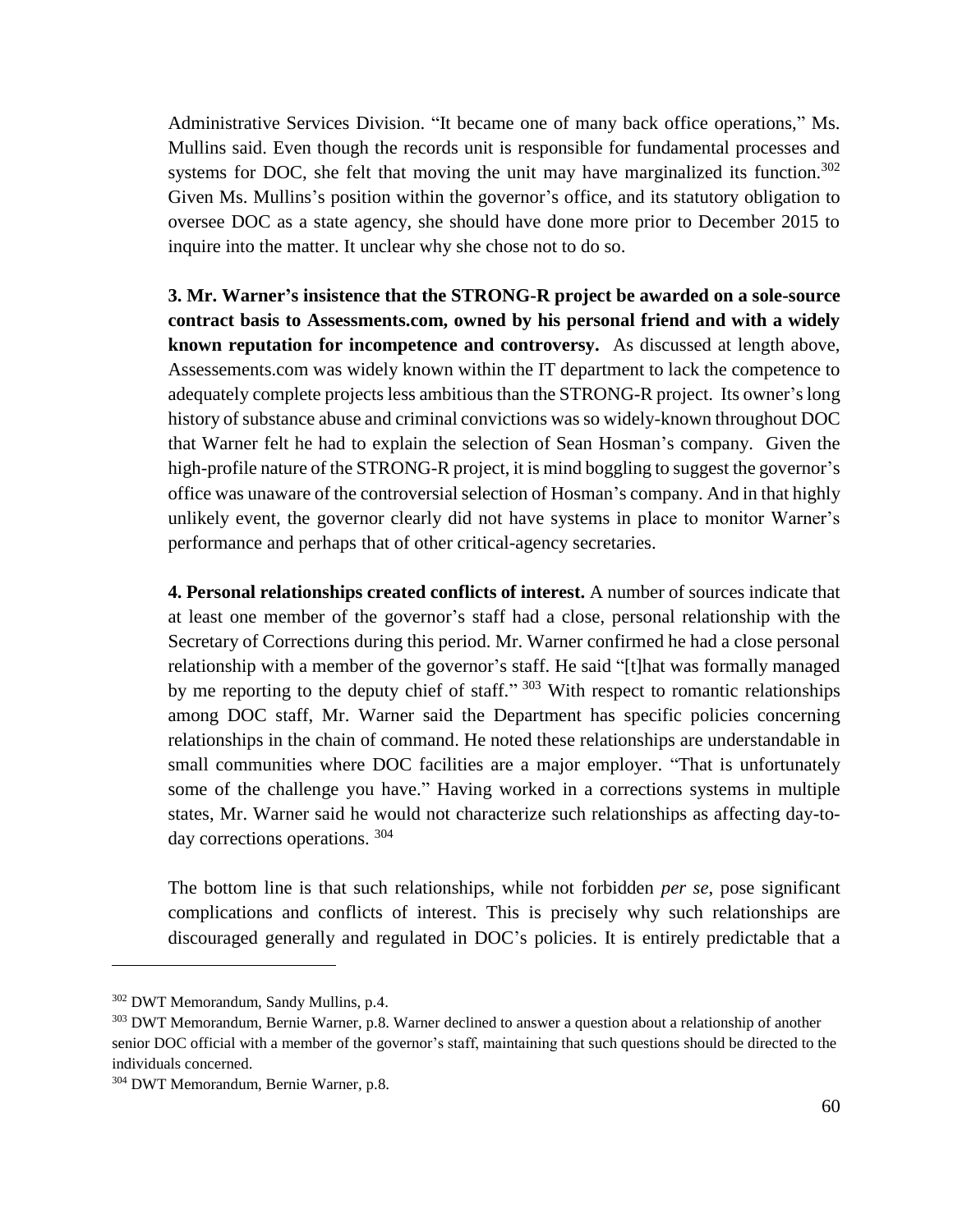relationship between a member of the governor's staff and the DOC secretary could have inhibited the inclination of lower-echelon DOC staff members to push issues and problems upward. The governor's office further contributed to the *King* error by not properly addressing personal relationships between members of the governor's staff and DOC executives. If these relationships were well-known to DOC employees, they would likely lose faith that their concerns about DOC leadership would be addressed by the governor and his staff, even as a last resort.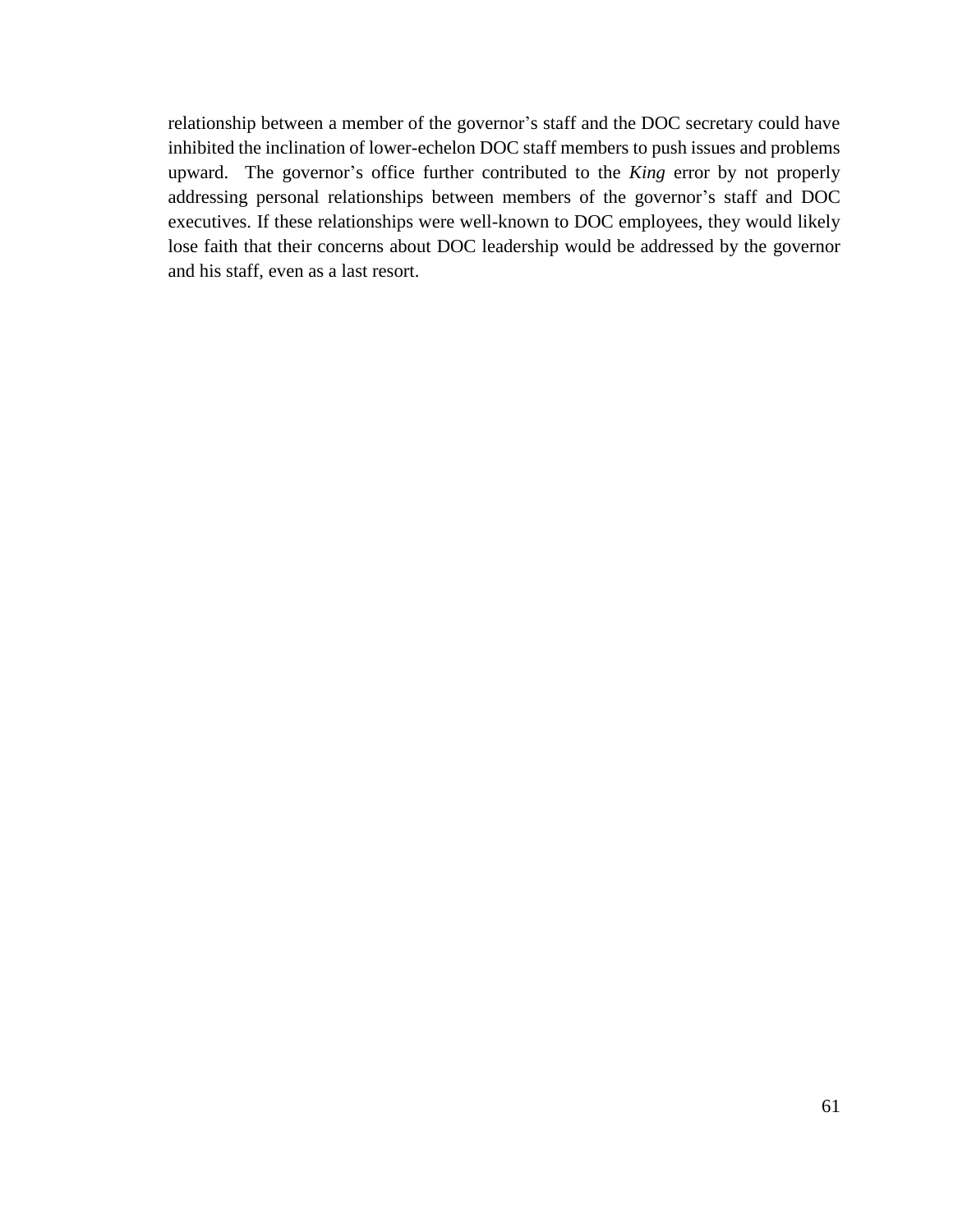## **VI. Recommendations**

<span id="page-61-0"></span>**1. Establish a Corrections ombuds independent of DOC or the governor's office.**  During the 2016 legislative session a number of bills were introduced that would have created an office to deal with complaints from victims and their families, inmates and their families, and DOC employees. This office should be independent of the DOC and governor's office in order to provide an independent forum for the resolution of concerns about the Department. SB 6154, introduced in 2016, should serve as a framework.

**2. Investigate the Advance Corrections/STRONG-R initiative/project.** Although it appears the project may be sound policy, there are a number of unanswered questions about how the project was administered that warrant future investigation by an appropriate authority, such as the state auditor. The investigation should consider the Department's justification for its sole source contract with Assessments.com, whether Assessments.com is fulfilling its contractual duties to DOC, and whether the project is justified as a policy. The Joint Legislative Audit and Review Committee should conduct the audit.

**3. Mandate that the governor put systems in place to directly monitor critical agency performance.** The governor's office has the clear constitutional and statutory duty to competently manage state agencies. Current law is largely silent as to how the governor is to effectively manage state agencies. It is clearly not enough to appoint the agency secretary and nothing more. Systems must be in place to monitor a secretary's performance on a regular basis, including to ensure that a pattern of poor management can be reported directly to the governor's staff with the authority and impartiality to act on such reports.

**4. Clarify through policy how personal relationships within the executive branch should be managed to avoid conflicts of interest.** Although personal relationships between staff cannot be categorically prohibited, there is special concern for conflicts of interest when staff of the governor's office form personal relationships with heads of departments. In those circumstances, current law and policy should be clarified so that the governor will be notified of those relationships and the agency head will report directly to him or her.

**5. Simplify Washington's sentencing code in a manner that does not reduce punishment or compromise public safety.** Multiple witnesses indicated that the complexity of the sentencing structure in Washington directly led to confusion regarding the *King* decision and its implementation, and complicated the *King* fix. The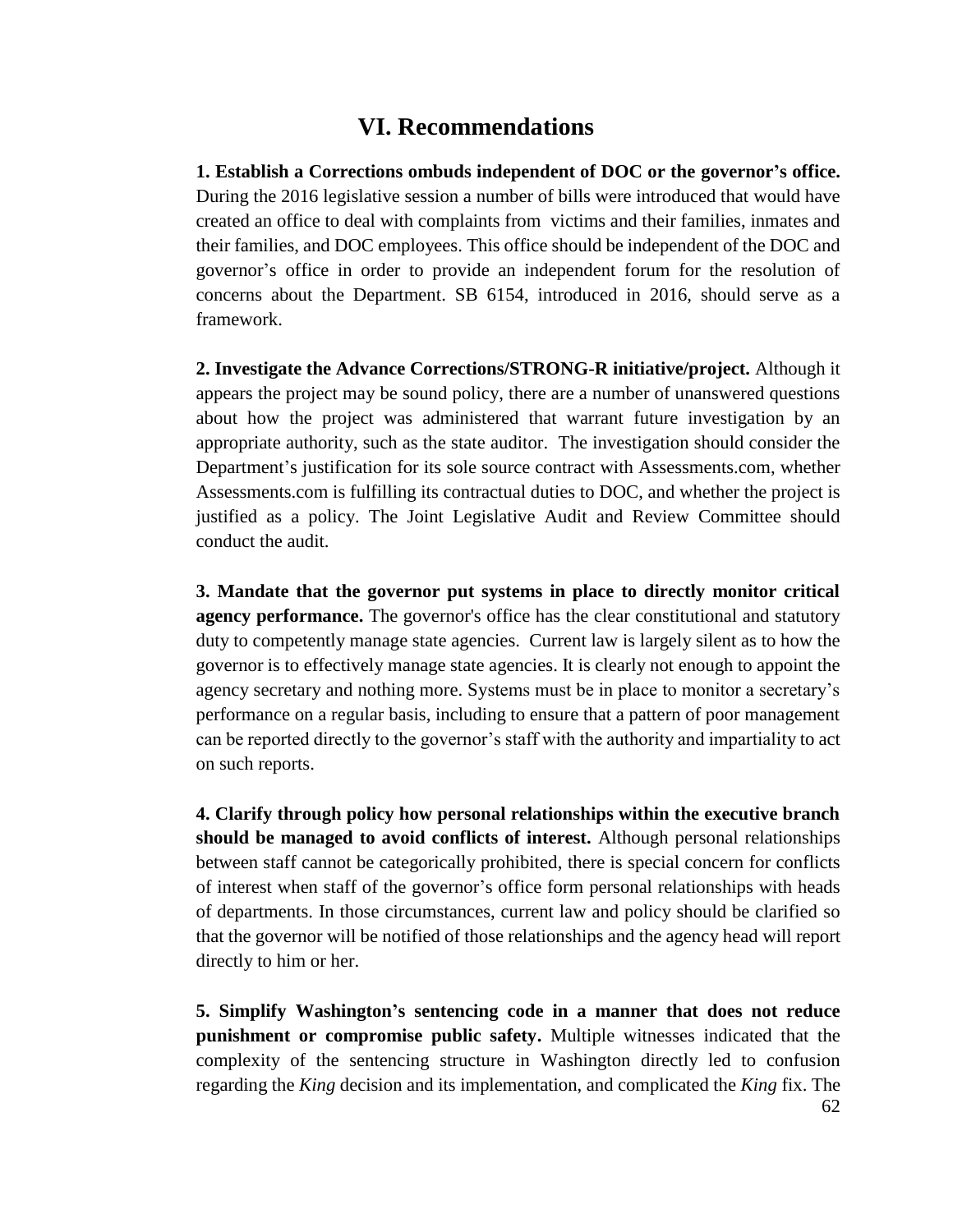Legislature should undertake a multi-year process to evaluate the sentencing code and provide a simpler sentencing system consistent with public safety.

**6. Review the staffing of the IT and Records departments at DOC**. Former Secretary Dan Pacholke recommended a study of staffing levels of these key departments and whether they are adequately funded and staffed. As Mr. Pacholke noted in his testimony,

*[Records staffing] is something we need to study overall, because the impacts of sentencing and sentencing calculations for records staff – they don't have to know what happens today, hey have to know what happens 10 years ago. They have to know what happens post-July 1, 2005. … I don't know if we've spent enough time to really study the importance of that work and are we staffed appropriately. <sup>305</sup>*

**7. Require a DOC-wide hand count in the event of any future computer error that result in early prisoner releases**. Many witnesses testified that a hand-calculation of all prisoner sentences would have had the effect of mitigating the delay of the *King* fix. Clela Steelhammer, DOC legislative liaison, testified that hand calculations in 2013 would have "fixed the problem" and thereby would have reduced the impact of the delay of the *King* fix.<sup>306</sup> A hand recalculation of all sentences was conducted in 2013 after the Legislature approved Second Engrossed Substitute Senate Bill 5892. This new law's purpose was to standardize the way Washington counties calculate earned release time ("good time"). Although Wendy Stigall was aware of the early release problem and oversaw the hand calculations associated with 2ESSB 5892, the *King* fix was not incorporated into that effort, for reasons that are unclear. <sup>307</sup> Current law should be amended to require such an efficiency measure in future similar circumstances.

**8. Require a report to the Legislature of IT maintenance backlogs and a plan to address and annual reports on progress.** The Legislature should be informed of any remaining OMNI maintenance backlog, defects or enhancements and should be given a timeline for their resolution.

**9. Enhance protections for DOC "whistleblowers."** Given the workplace culture at DOC and the popularity of the FixDOC website and outreach effort, and to allay employee concerns about retaliation from executive decision-makers, stronger

<sup>&</sup>lt;sup>305</sup> Senate Law and Justice Committee hearing transcript, Feb. 29, 2016, p.42.

<sup>306</sup> Senate Law and Justice Committee hearing transcript, March 16, 2016, p.13.

<sup>307</sup> Exhibit 15, p.26.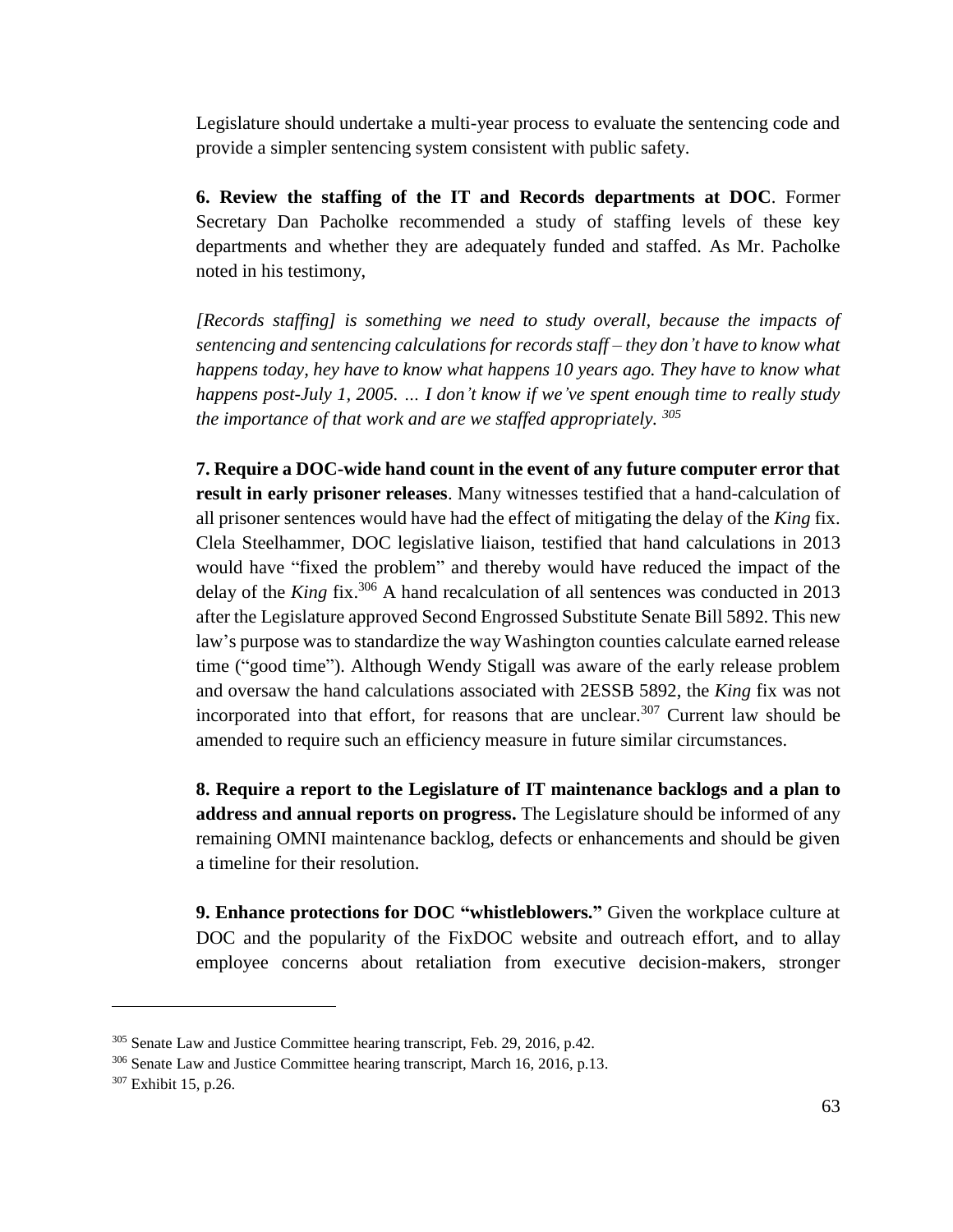protections should be enacted for those who wish to anonymously "blow the whistle" on practices and decisions that jeopardize public safety. These should include the recommendations of the 2015 report from the Office of Financial Management performance audit of the Whistleblower Act.<sup>308</sup>

As an example, at least one witness provided testimony regarding a DOC whistleblower suit from 2014. The suit was brought by two former DOC employees who alleged that the DOC took adverse employment action against them following their report that Department officials provided false information regarding the success of a research project to the legislature in order to secure funding. While the case is still pending in court and does not involve the *King* fix, it is illustrative of the lack of effectiveness of the whistleblower provisions during the period in which the King fix was delayed.<sup>309</sup> Many of the comments from the FixDOC website reinforce the view that DOC employees who attempt to alert agency administration or the governor's office of problems are subject to retaliation.<sup>310</sup>

**10. Review whether additional actions may be possible against Warner.** Although Mr. Warner is no longer in the employment of the state, the seriousness of his management failures warrants additional scrutiny and action. The governor should consider and the attorney general should evaluate whether legal grounds exist for further action against Mr. Warner, such as including a letter of reprimand in his personnel file.

**11. Designate public safety as DOC's highest statutory duty.** While the delay in the *King* fix does not appear to be an intentional matter, some witnesses indicated that the emphasis of the department on preparation of inmates for release rather than public safety contributed to an agency culture in which the fix could be delayed. Assistant Attorney General Ronda Larson testified,

*DOC's goal and its mission is to reduce recidivism. To do that, you have to have offenders prepared for reentry, and part of that is to have them serve their enhancement as early as possible in the sentence. So my e-mail is going up against that important policy, and who am I to say that it should have been followed when they can arguably still abide by the statute? No court has come out and said that the statute was being* 

<sup>308</sup> <http://www.ofm.wa.gov/reports/audit/whistleblower.pdf> .

<sup>309</sup> Schrader, Jordan, "State workers say they were punished for blowing whistle on prison violence stats" *Tacoma News Tribune*, September 6, 2014. http://www.thenewstribune.com/news/politics-government/article25879927.html <sup>310</sup> www.FixDOC.org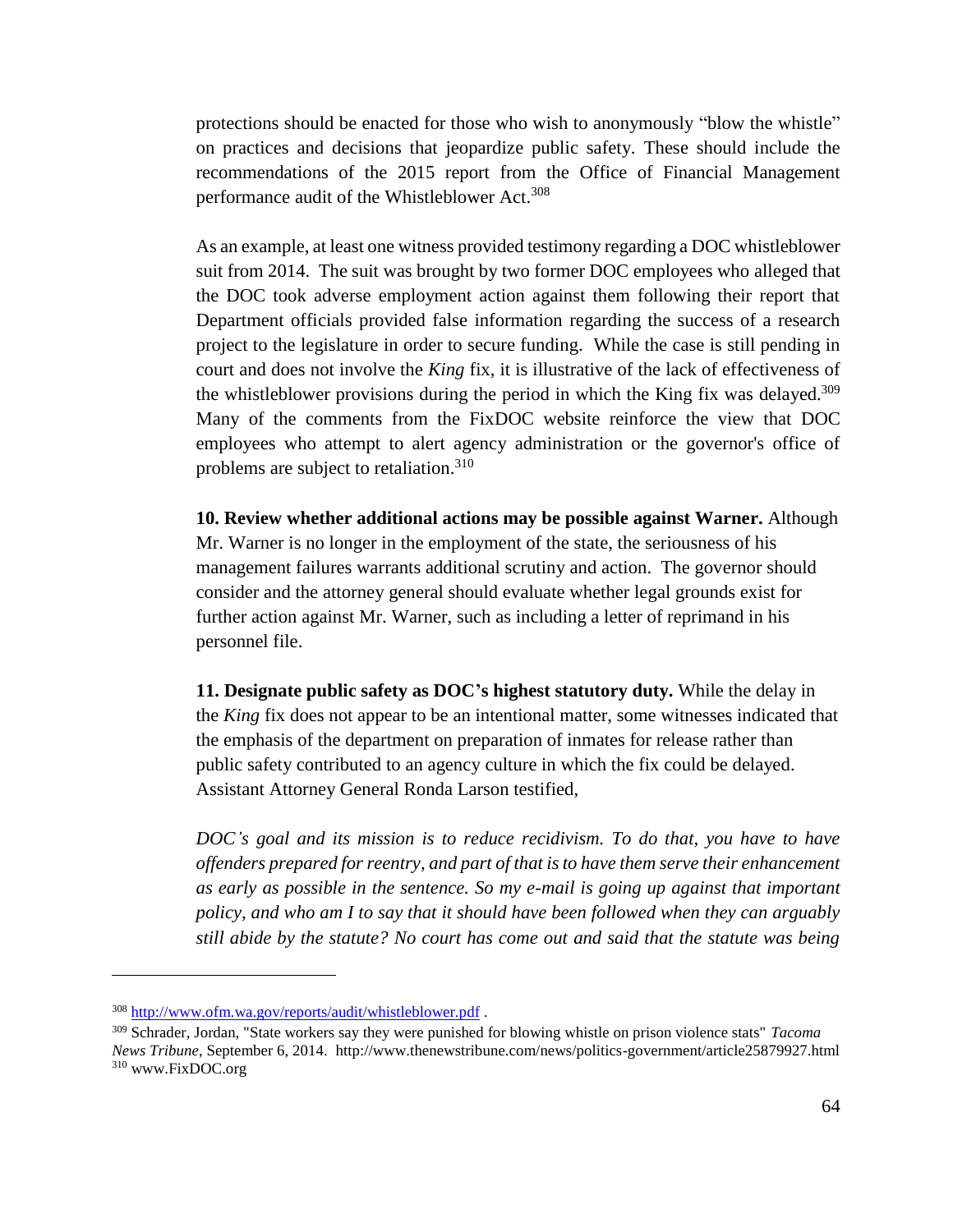*violated. I was simply proposing this as a possibility -- here's something, an issue that you might want to look at. It wasn't saying that is something I know is wrong and the statute is being violated, no question about it. That is not what this was about. So when you have that, and then on the other hand you have the knowledge you need to make sure that offenders are ready for reentry, it is a balancing test, I would imagine, for whoever had this information.<sup>311</sup>*

Former Secretary of Corrections Dan Pacholke shared a similar sentiment in his testimony:

*Well, certainly the core mission of the DOC, at a strategic level, reduction of recidivism will always be a strategic goal, in the sense of reducing the likelihood that when people get out that they harm more people, reduce victimization… We [also] are charged with incapacitation, in keeping people inside the perimeter, consistent with the terms and conditions of the court. So you have to do these things in tandem, right? I mean, on the one hand you have to maintain good operations, keep people inside while you are looking toward recidivism reduction.<sup>312</sup>*

RCW 72.09.010 provides that "it is the intent of the Legislature to establish a comprehensive system of corrections for convicted law violators within the state of Washington to accomplish the following objectives. (1) The system should ensure the public safety. The system should be designed and managed to provide the maximum feasible safety for the persons and property of the general public, the staff, and the inmates." In listing public safety first, the Legislature conveyed the importance of this objective; however, given the tension described by the two witnesses cited above regarding public safety and recidivism reduction, it is possible this provision could be clarified to observe that public safety is the paramount duty of the DOC, irrespective of other objectives.

**12. Restructure information-technology governance at DOC**. The Department has apparently already begun to implement this recommendation to streamline IT prioritization. This important step should be encouraged legislatively in law or budget. Under the leadership of former Secretary Eldon Vail, there was a process for IT prioritization and governance, and this broke down during the Warner administration

<sup>&</sup>lt;sup>311</sup> Senate Law and Justice Committee hearing transcript, Feb. 22, 2016, p.25.

<sup>312</sup> Senate Law and Justice Committee hearing transcript, Feb. 22, 2016, p.49.